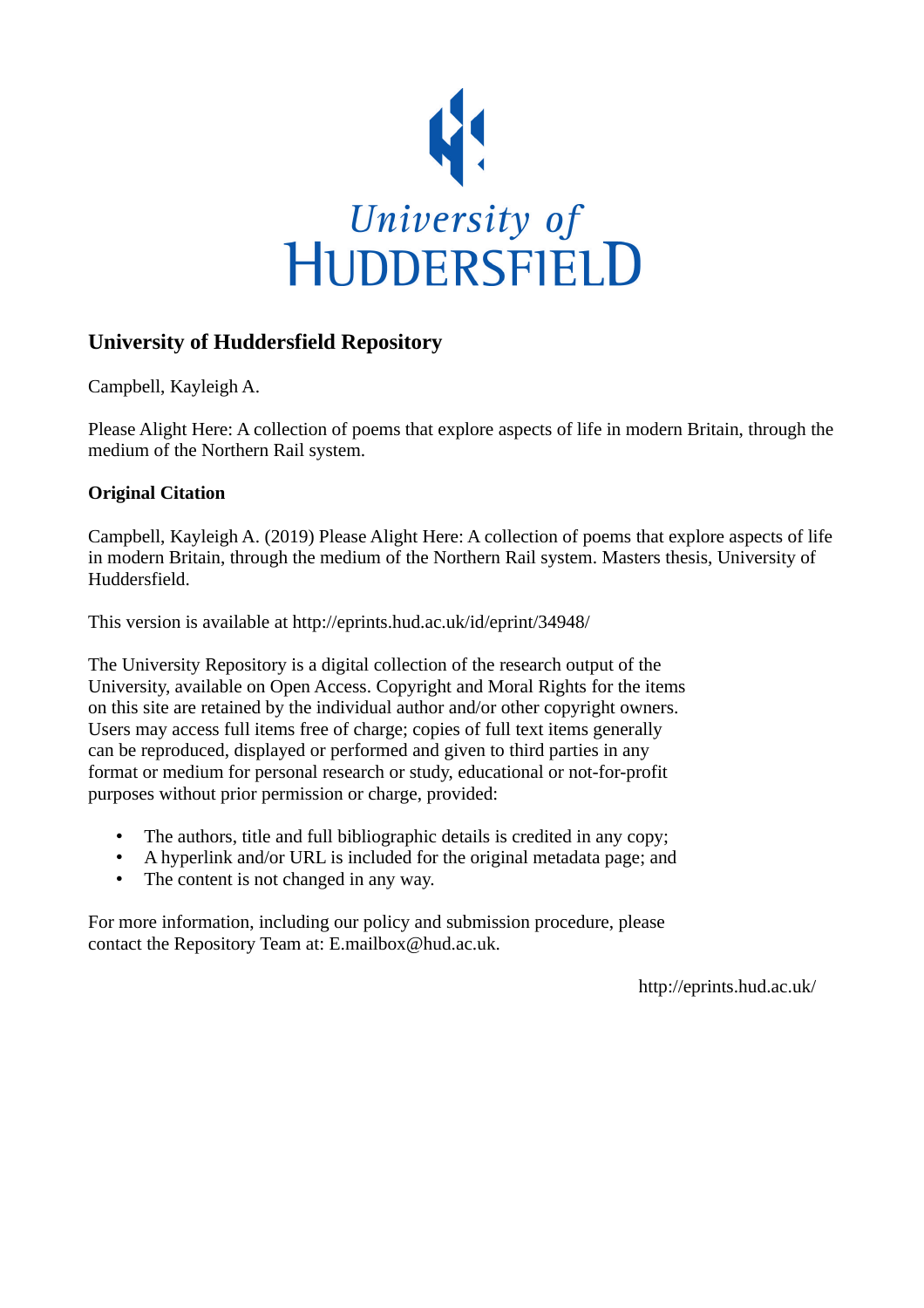# **Please Alight Here**

A collection of poems that explore aspects of life in modern Britain, through the medium of the Northern Rail system.

Word count:

Poems - 2480

Thesis (excluding quotations) - 5769

Kayleigh Alexandra Campbell U1256150

A thesis submitted to the University of Huddersfield in fulfilment of the requirements for the degree of **Master of Arts by research in Creative Writing.** 

The University of Huddersfield

September 2018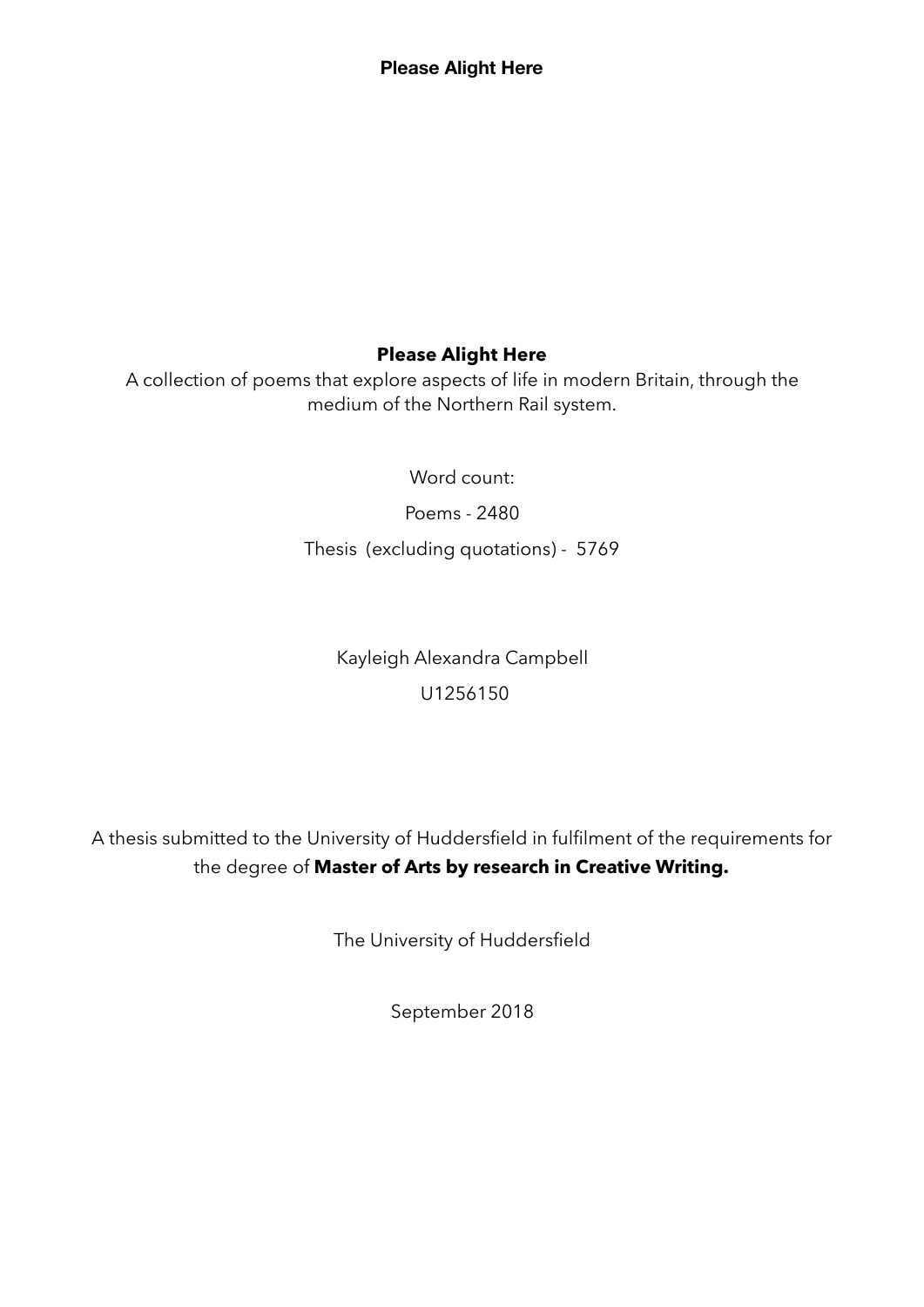'Please Alight Here' is a collection of poems which intend to represent the life of modern British people through the medium of the rail network. The main themes include sex, isolation and parenthood, with social and political issues as background themes. Distinctive elements of the collection are intertextuality, character sequences and line isolation. The setting of the poems is the Northern train network influenced by my own Yorkshire identity and the representation of specific Yorkshire locations. Poetic influences on the collection include Simon Armitage, Andrew McMillan and Charlotte Wetton. Critical influence includes Fiona Sampson, Peter Sansom and David Lodge.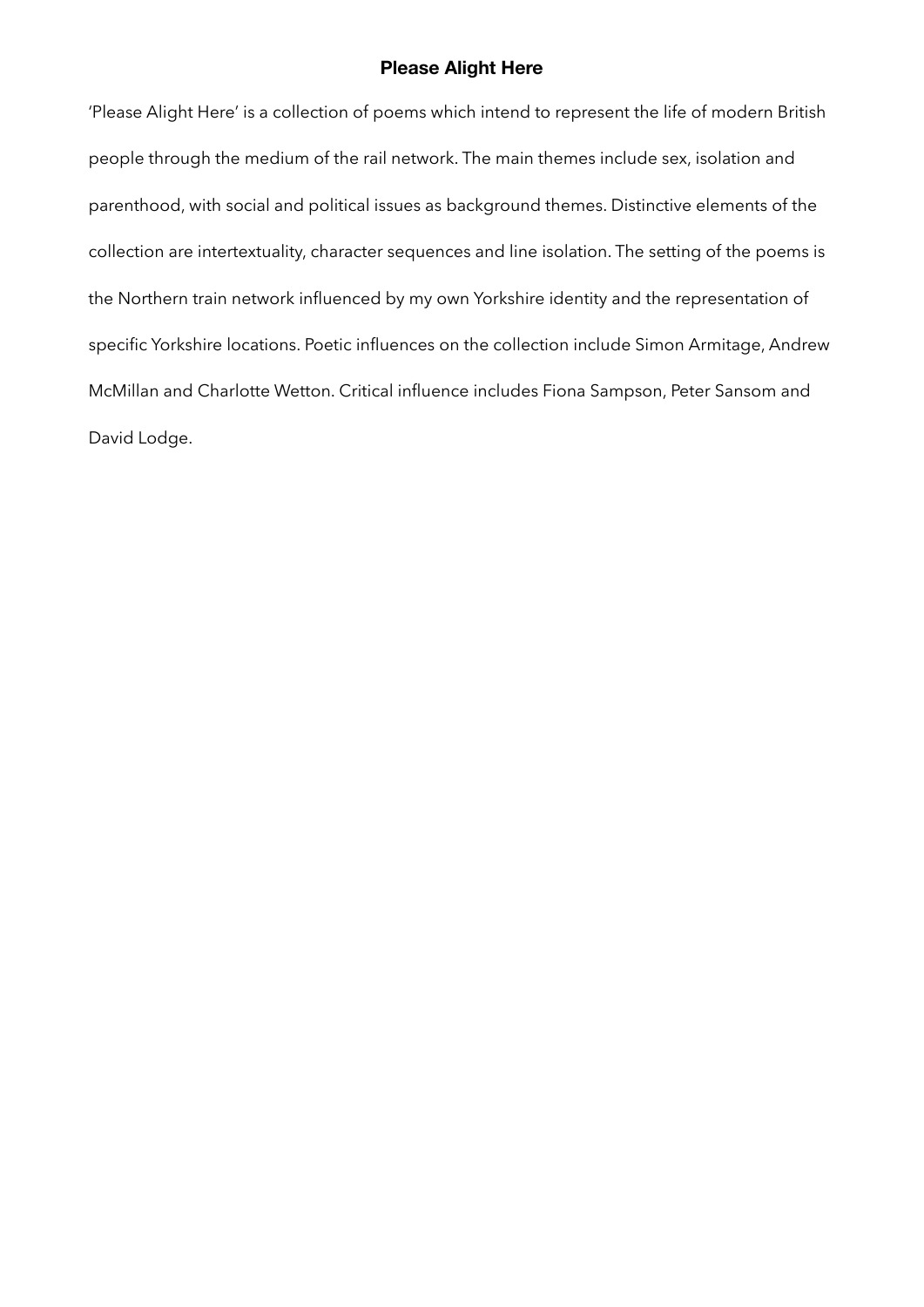Trains pass over tracks. They're our temporary friends; strange yet familiar.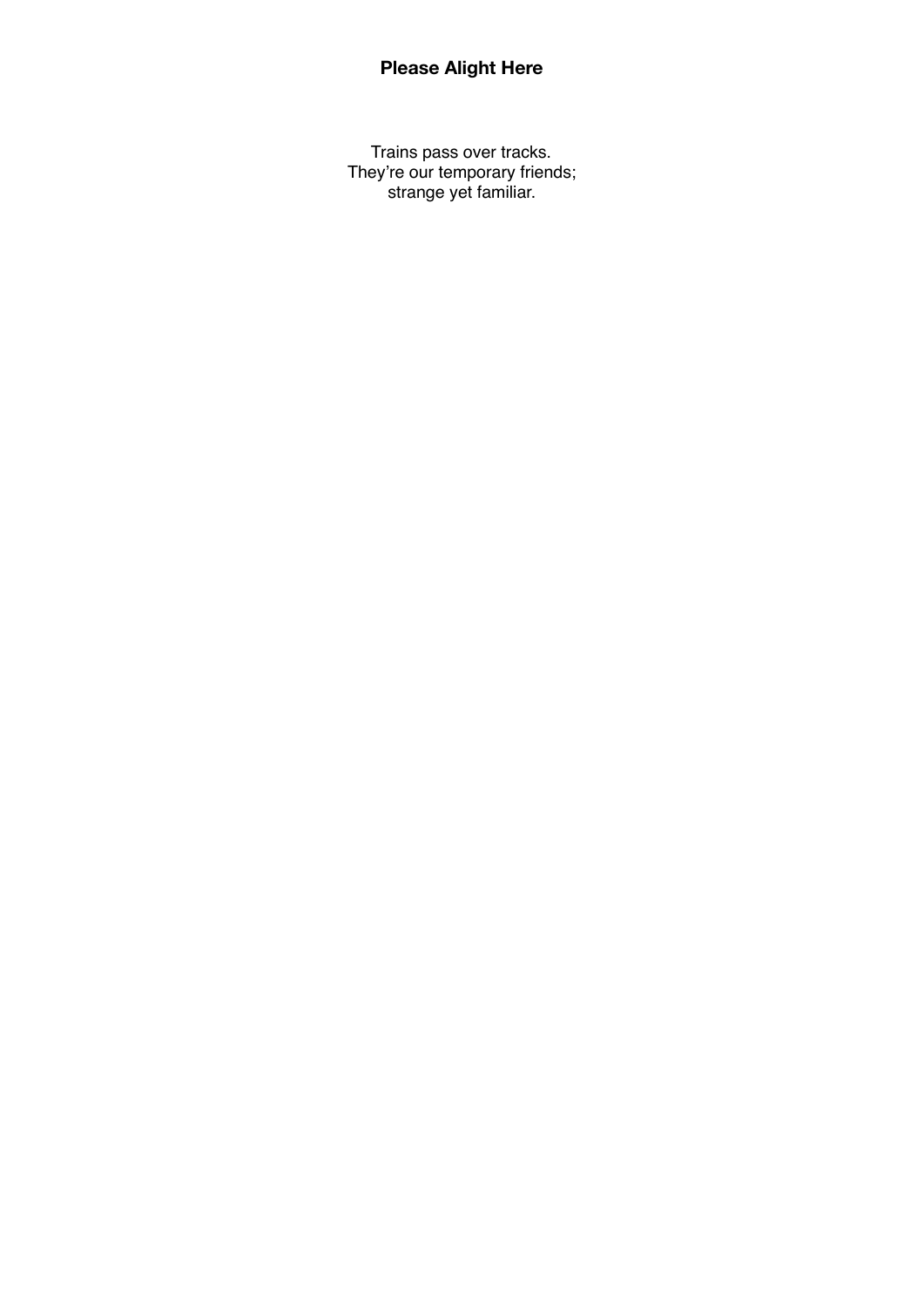# **The Beginning**

Poised - the compact her husband bought. Pouts - Rouge Foncé. He's sitting opposite - she rests her foot on his.

He spreads his legs. His mind wanders at work, when he's fucking his wife.

She brushes his leg as she leaves; he ogles her from the window, her number slipped in his pocket.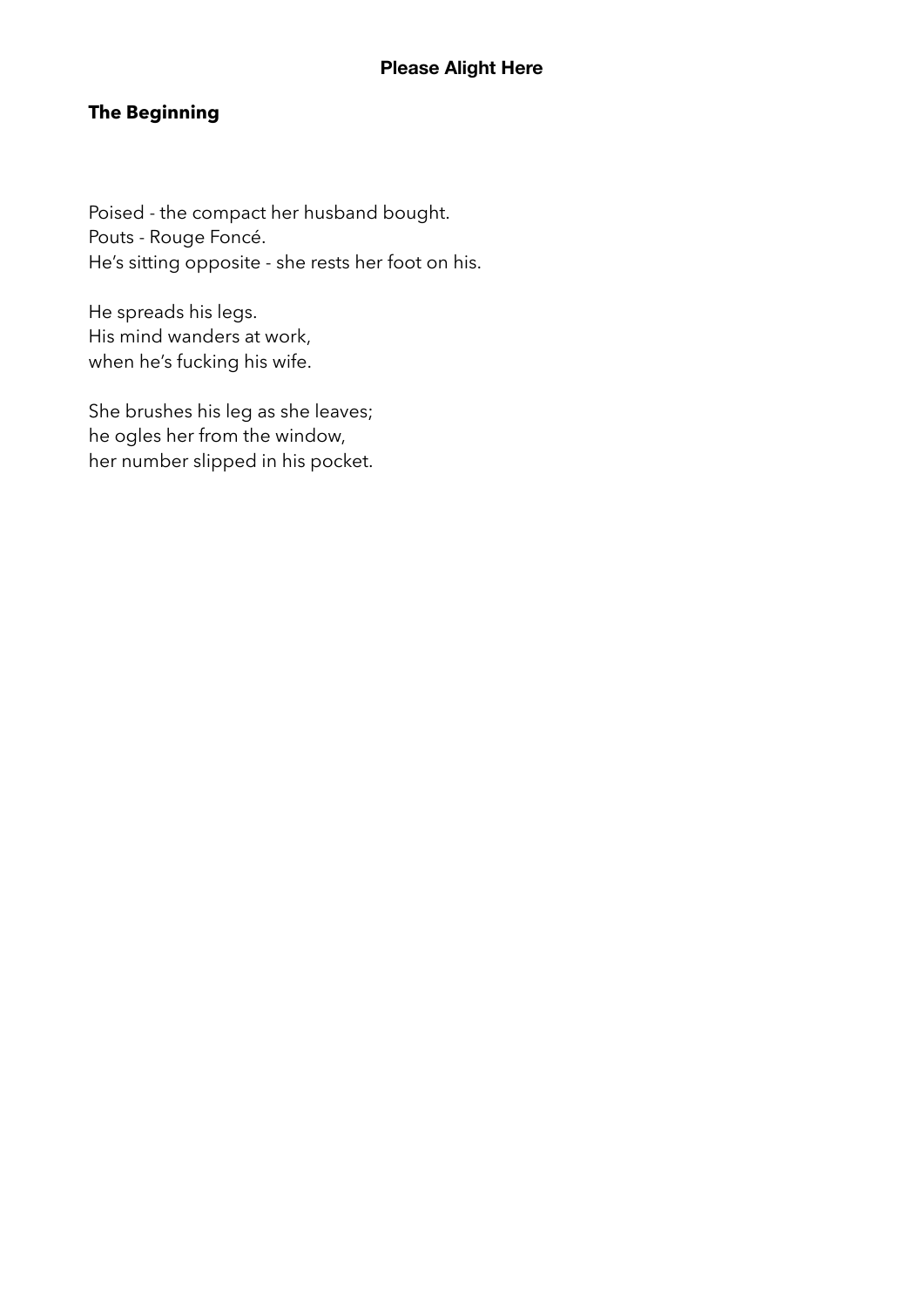*The next station will be Fatherhood: All change.* 

Here already? He checks his watch:

8.55. He remains seated.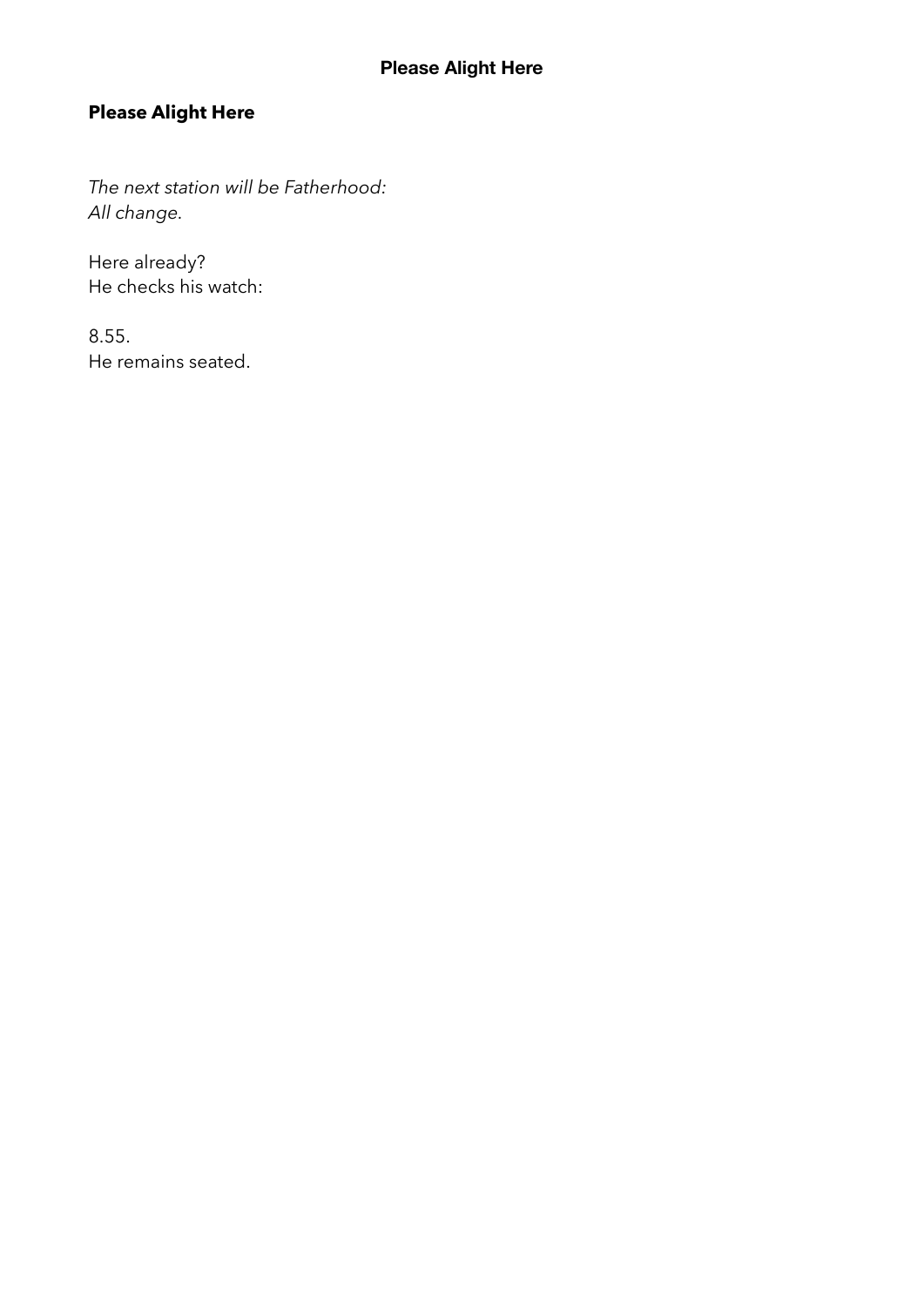# **Yellow Line**

She walks along the yellow line, back and forth, back and forth. Every so often, she stops looks out into the endless black. Brakes hiss, headlamps in her eyes; she steps into the light.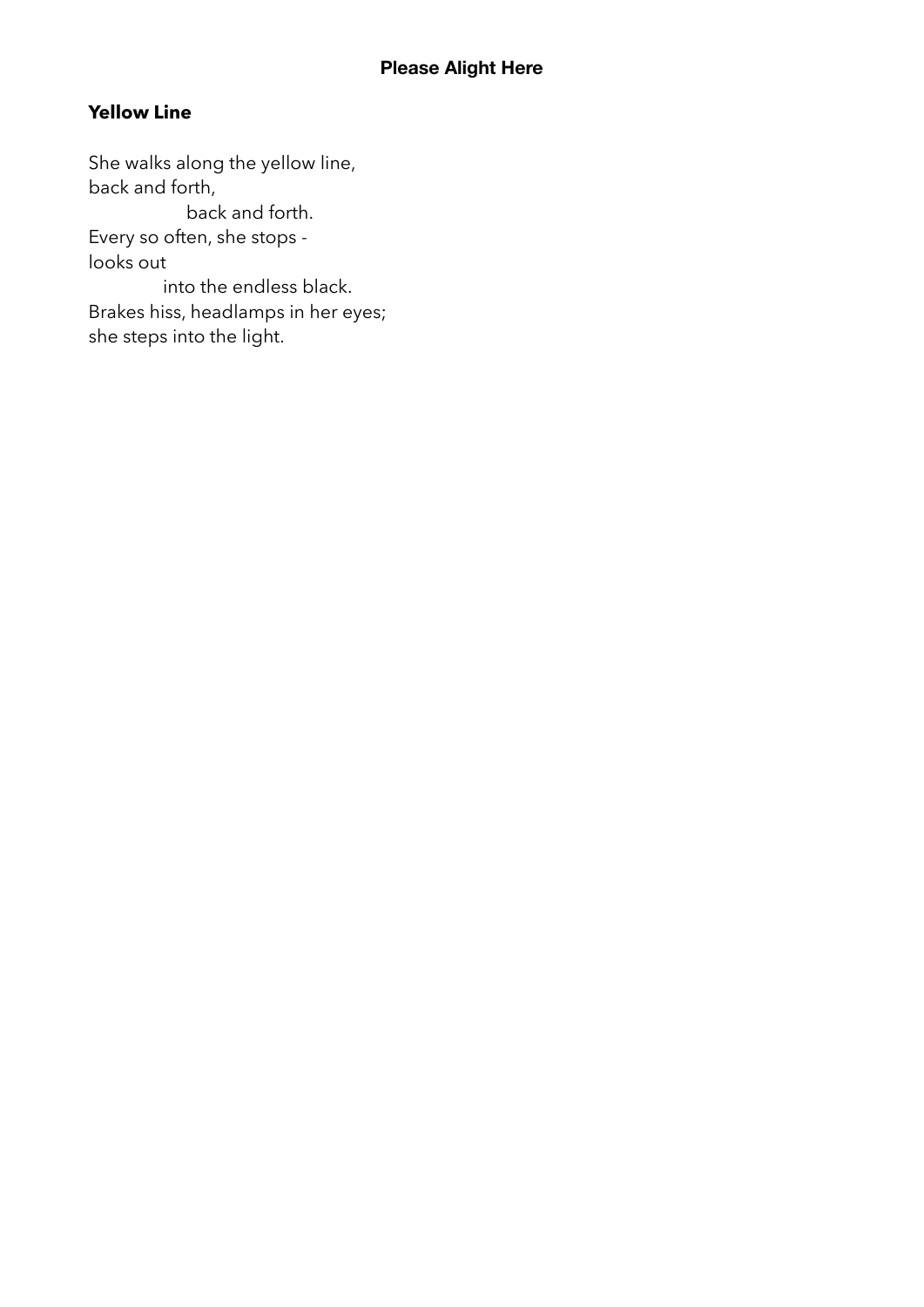## **But [she] said no, oh no.**

Crowded, bodies tight. Pressed against the window, breath burning the back of her neck, crotch hard against her buttocks.

# *I dreamt about you every night this week.*

Was that his hand stroking her thigh? She pulls her skirt over her knees. The window is cold, steamy; she clenches her fist. His face in the window, his eyes lock with hers.

## *Simmer down and pucker up.*

Station appears, exit light comes on. He reaches for the button, brushes her breast. Lurching out the doors, she runs towards stairs, hunches over the railing and vomits.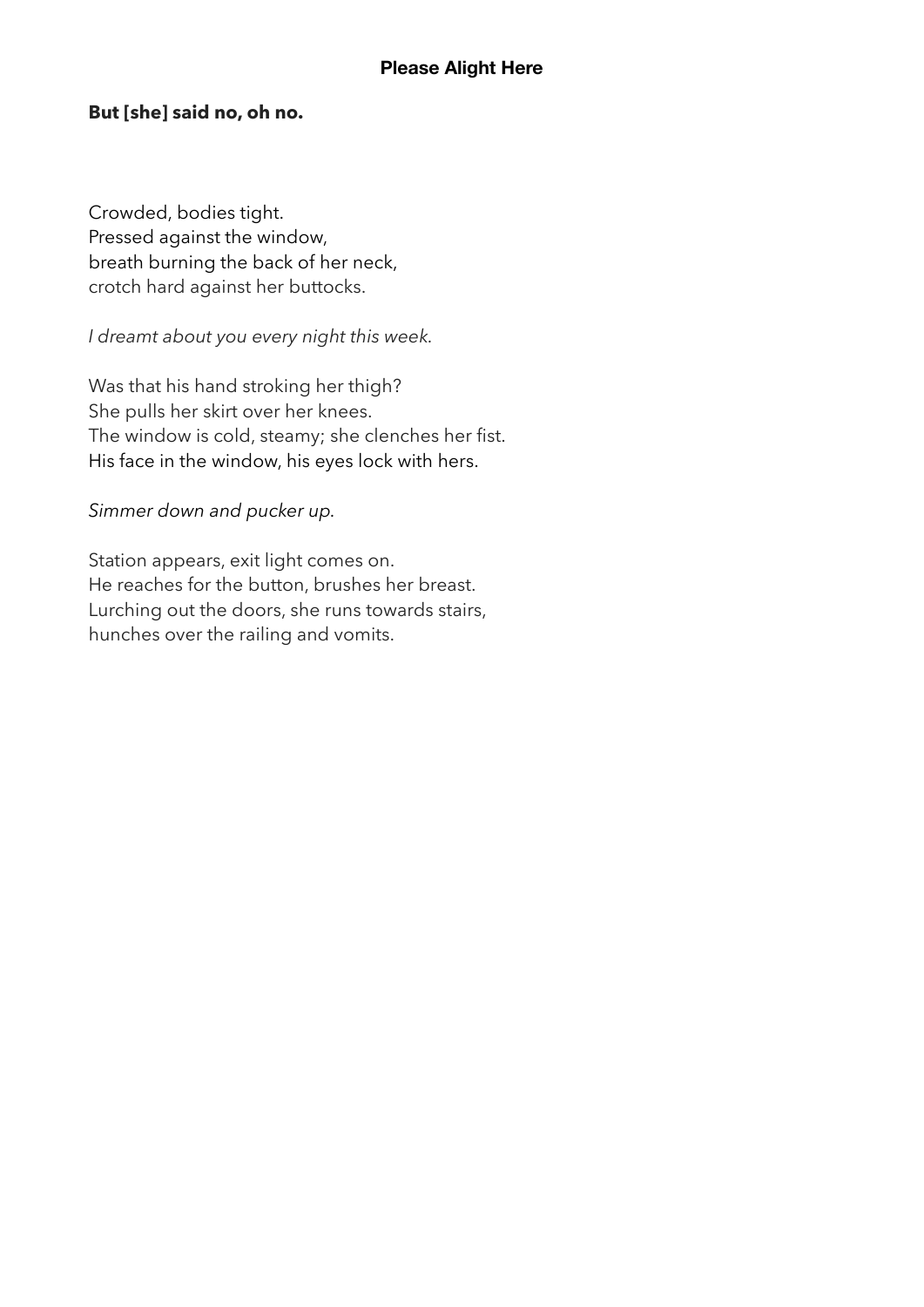## **Her teethmarks look like train tracks**

Lying on his stomach on the bedroom carpet, a blank page staring back at him.

He's trying to write a poem; the romantic kind. *A stick man, stabbing his heart.* 

An hour ago they were naked on this same carpet. He rolls onto his back, tracing bite marks on his shoulder.

Checks his phone for a text; puts it back down. Picks up his pen again, writes their names -

another stick man, pointing a gun to his head. He screws up the paper screwed up, slams it in the bin.

His phone vibrates; it's a text from O2.

He chucks the phone under the bed. He grabs the pen.

*Stick man, blowing his brains out.*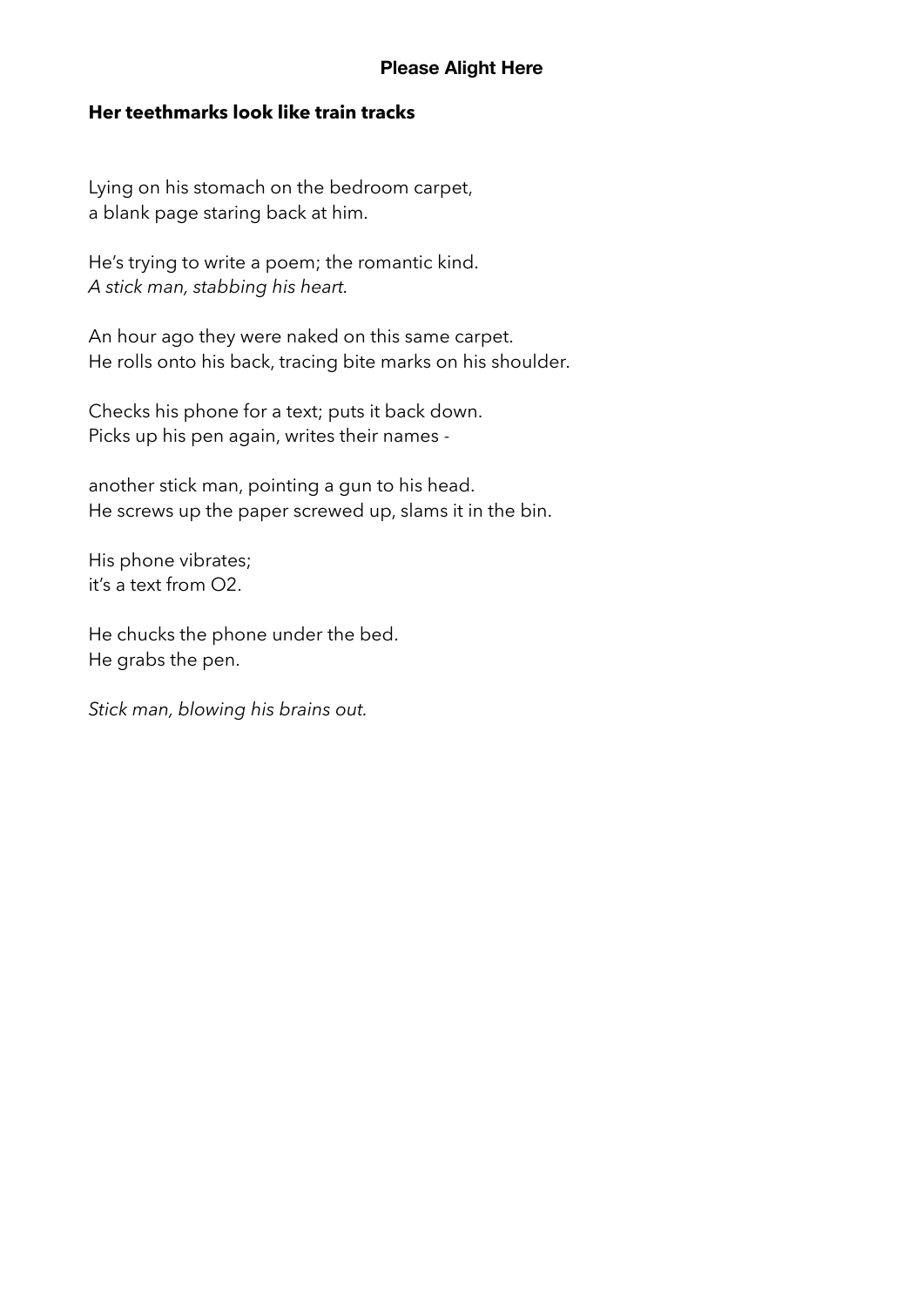# **Their second meeting in the station car park**

Headlights off, spit swapping, hands roaming. Skin tight under Levi jeans.

Zips undone, arms tangled, they melt simultaneously; *fuck there's some on the seat!* 

Last batch of passengers hurry past, ignoring rocking car, steamed windows, moving silhouettes.

Lover-boy wipes away steam, checks carpark is empty, opens the door,

*will you ca*the door shuts*,* he darts into the dark.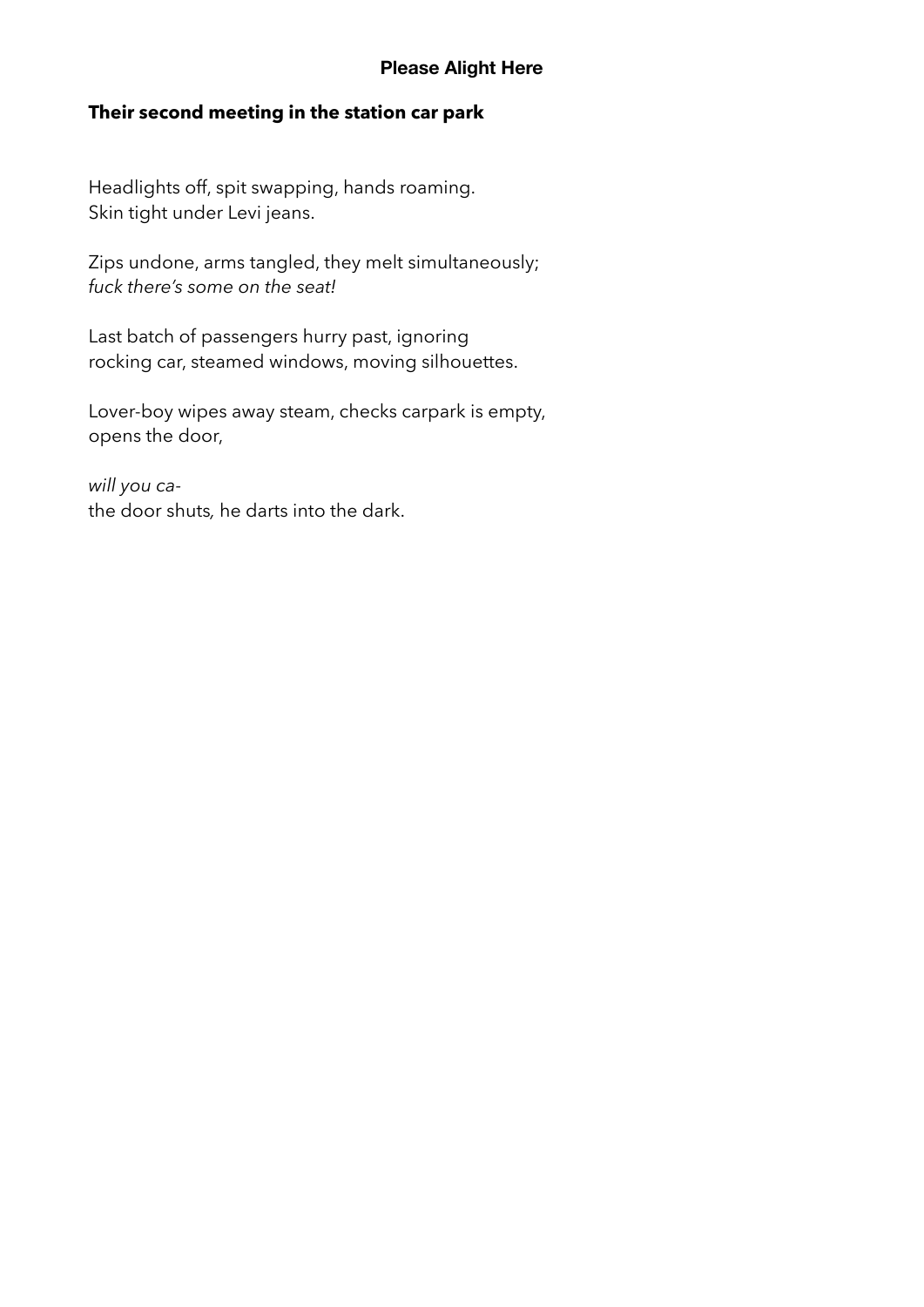# **The Middle**

Purple sheets at the Premier Inn; two novice actors, sudden stage fright.

They undress quickly, her hair catches on a button. They fuck once like dogs -

skittish titillated quick thrust push thrust.

They stare at the ceiling - sweaty, breathing hard. They share a cigarette out of the window,

she asks his name, stubbing out the cigarette, he pulls blue suit trousers on.

*I think we should rule out commitment for now.*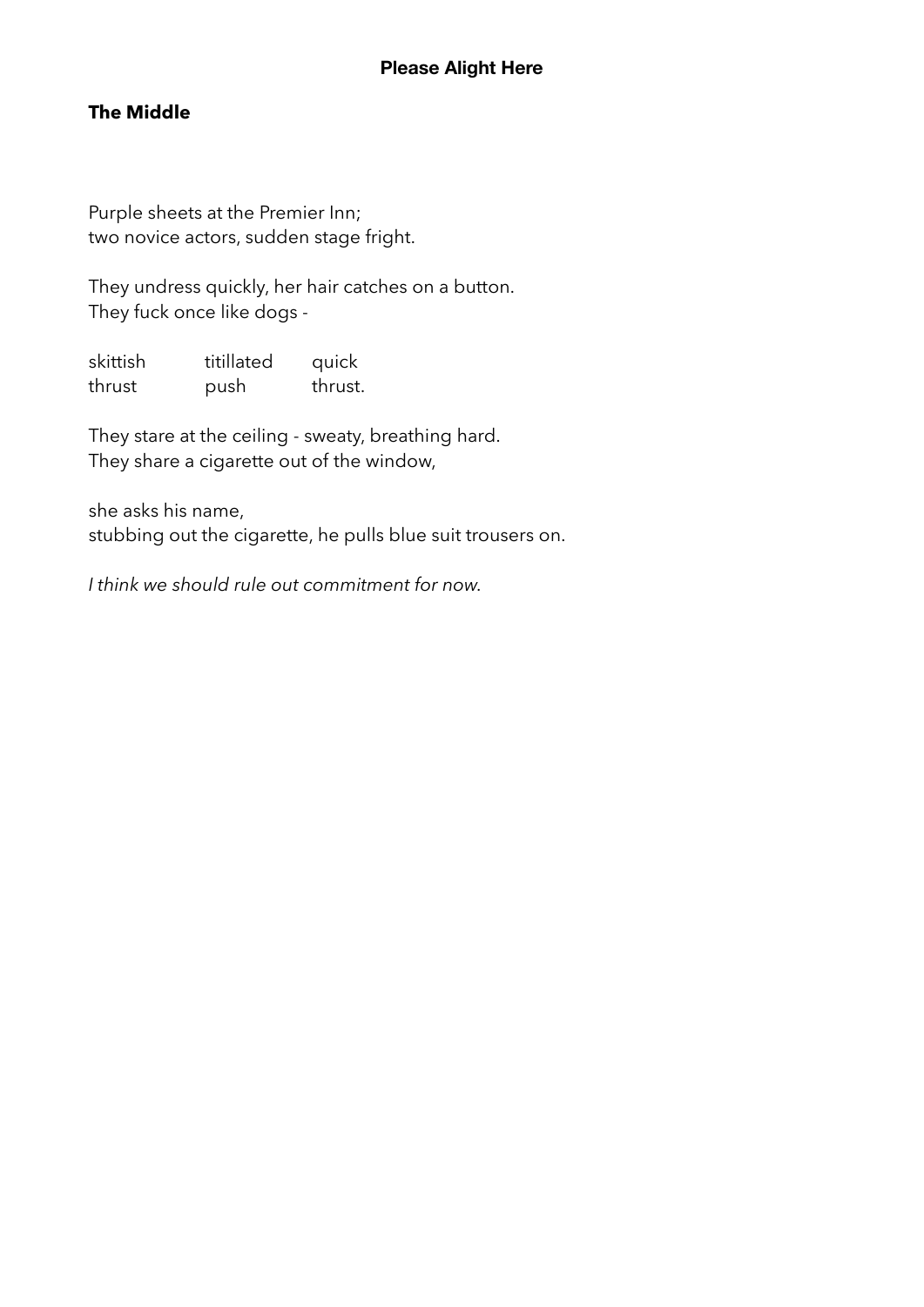# **Bully Conductor**

17.59. Conductor patrols the platform, a young couple dash with pram and bags. Conductor closes the door in their faces, They bang on the door as he smiles. Conductor marches down the aisle; every pass checked, every ticket marked, signature identical every time. Old woman has forgotten her railcard, therefore her ticket is invalid. *You've basically committed fraud*. Old women cries, he counts the change. *wheyyyyyy!* Chavs a few rows down catch his eye; one kicks the toilet door. Water spills out, with the smell of stale piss. A mother with her toddler move seats, nervous; he strides down the carriage, straight past them.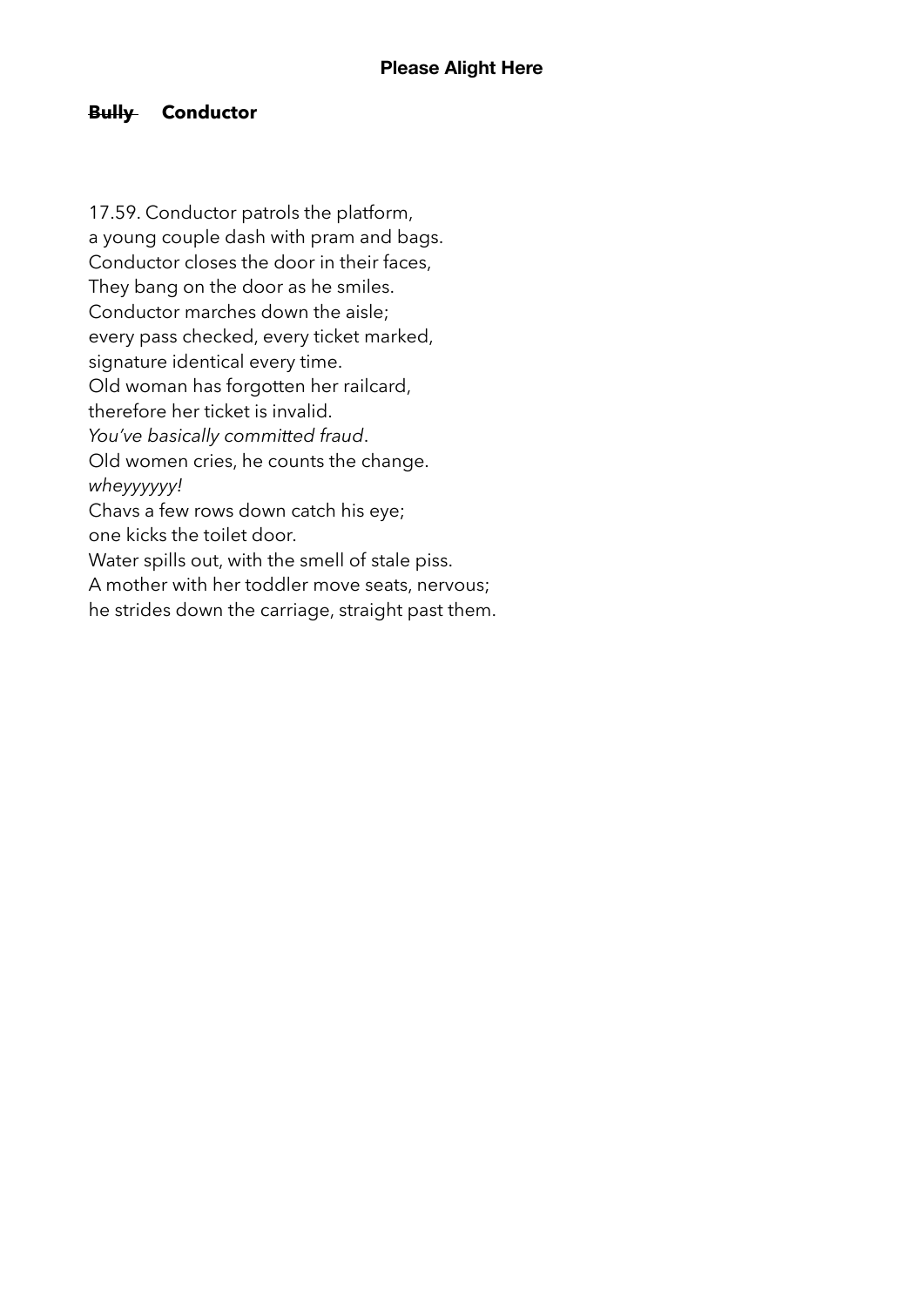### *Immigrants are the problem in this country*

a pot-bellied, stocky, mid-fifty year old fuelled by the seven cans of Carling strewn across the table, repeats at every station stop, to his similar looking friend falling asleep against the window.

*No wonder the NHS is about to collapse, when those fucking Eastern Europeans are draining it.* 

Opening a fresh can, he slurps froth spitting some onto the table, A blonde, twenty-something struts past in heels and black skinny jeans. *Have you seen the fucking arse on that?*  she turns and gives him the finger;

*Odpieprz się!* 

\* Odpieprz się is 'Fuck off' in Polish.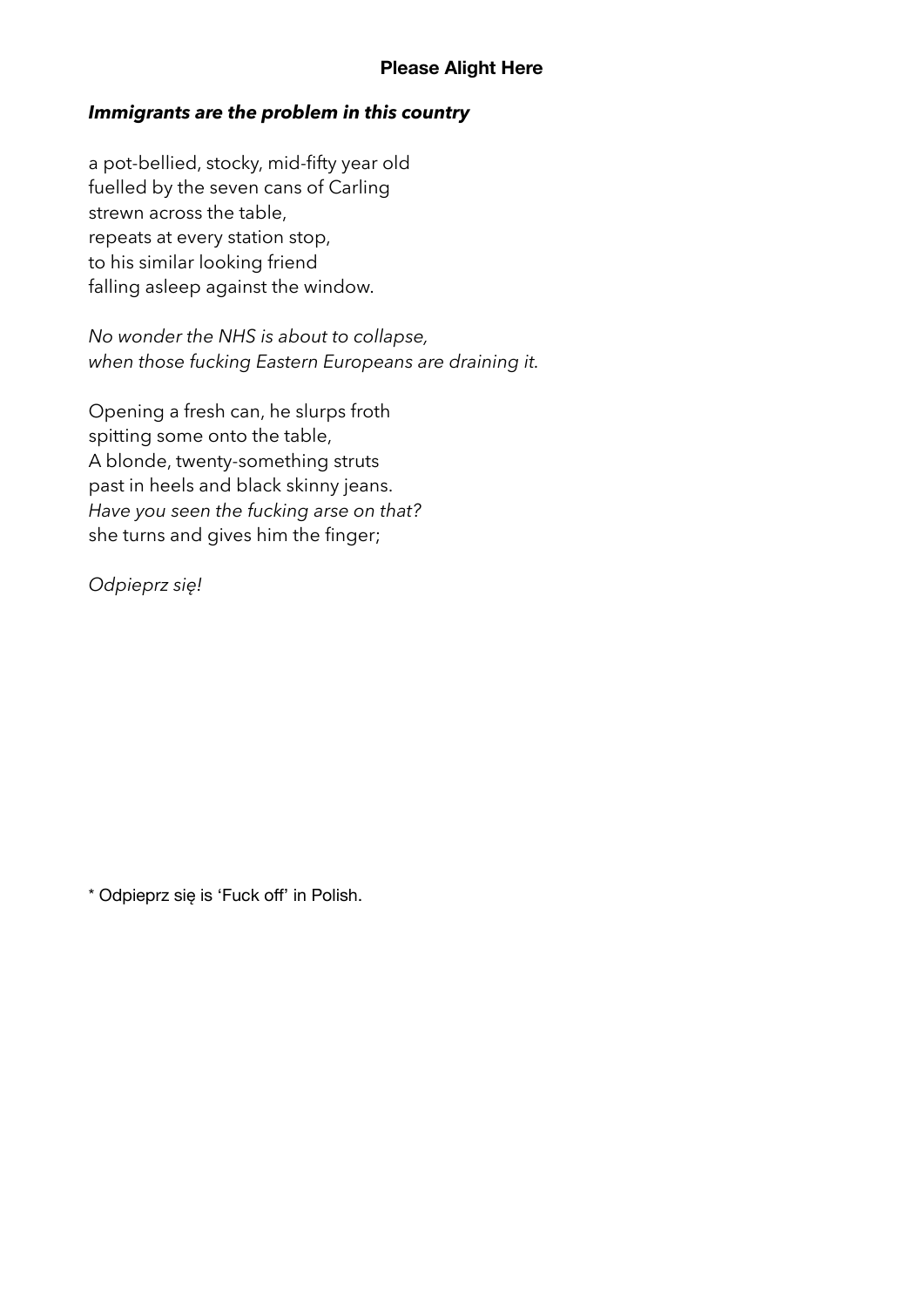## *Don't look for the faults like me.*

En route to a meeting at Phoenix Futures. He watches her from across the carriage, bouncing his thighs up and down on the seat. He wishes she could smell her; shoot her scent straight into into his veins, let it detonate in his blood. The best high he'll ever have. She has her laptop today.

He watches her furrowed brow when the conductor asks for tickets: *why does she do that?* He likes the way she places her mustard yellow mittens and brown tartan scarf in a neat pile. How she tucks her hair behind her ears, how she only puts one headphone in. How she makes notes in her little book with the hedgehog on the cover. He stops bouncing his leg, looks out the window.

If she looked at him, he wonders what she'd see. In his reflection, his hair looks neat today; *trendy*. His Geisha tattoo; *pretty cool*. The way he only has one headphone, because the other has broken off; *cute*. Maybe he should sit with her next week. The train stops, he looks back to her, as she steps off, kisses the tanned young man in the fitted suit, waiting on the platform.

\*Phoenix Futures is a drug rehabilitation centre.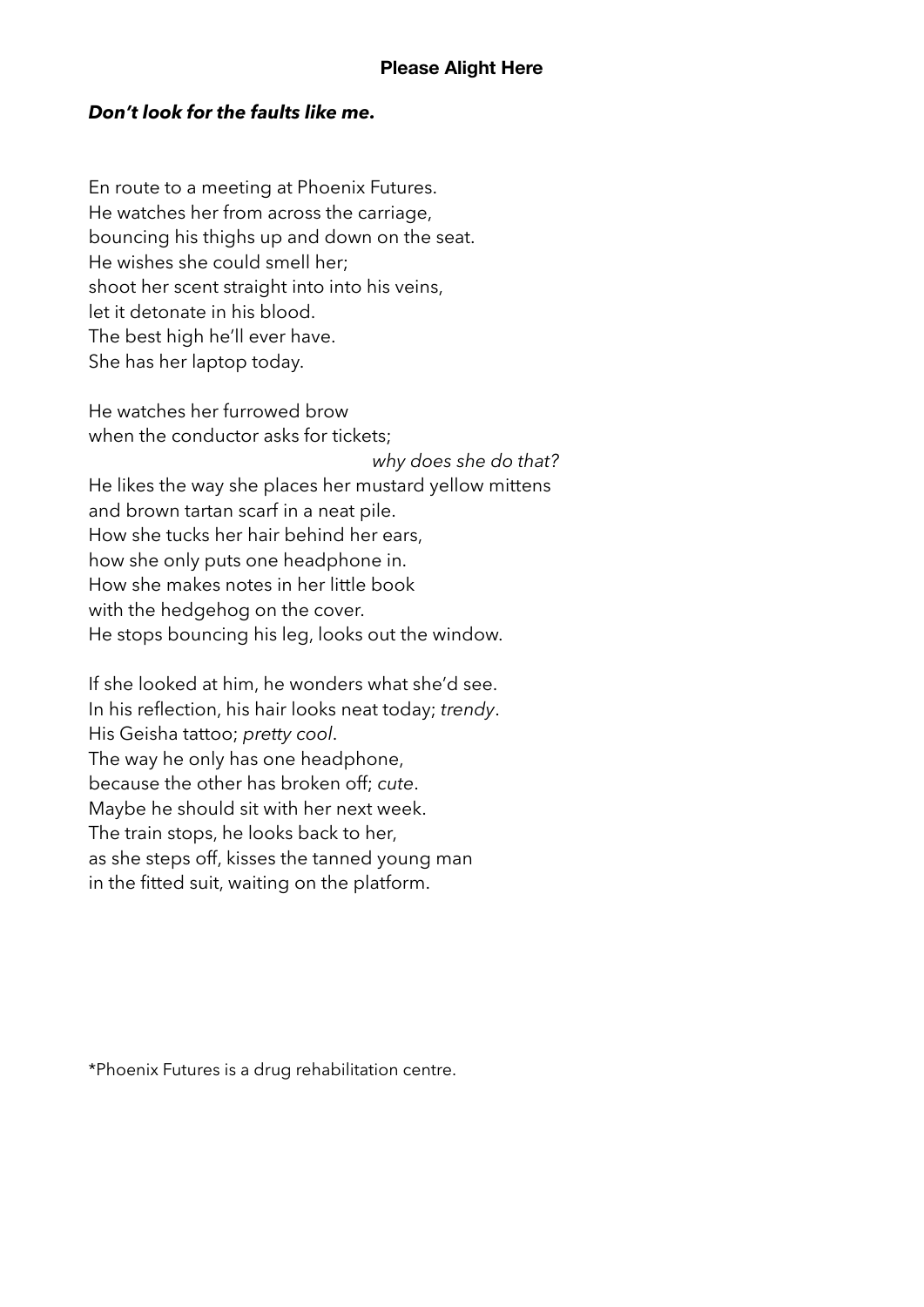# **8.01**

The train is due at quarter past. Lying in the lukewarm bath, she looks to her stomach, pallid and flat.

She looks at it as if it might burst. There is no sign, no obvious trace. Rakes her nails across it,

red marks fade; she pulls the plug, water is sucked away. She stands, opens the blinds, light floods in.

Shapes form on newly tender breasts, made by the shadows of the branches of the tree outside.

Stroking the shapes with her finger, she moves to her stomach scrapes a skull with her nails.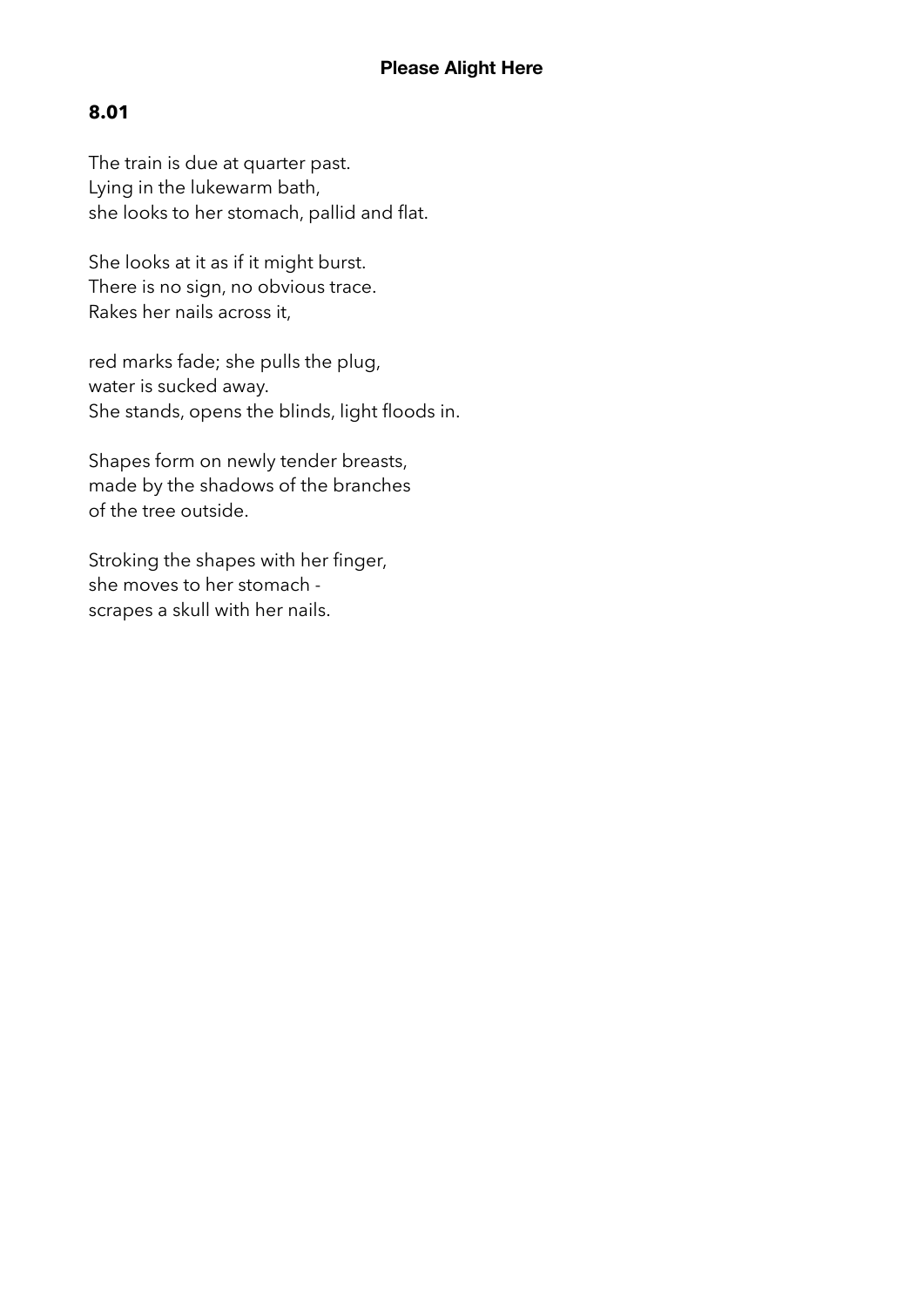# **Lisa's 50th**

*Leeds Train Station Wetherspoons, 22:58.* 

Middle aged men in Paul Smith polos and going-out shoes, see out the last pint of their gallon

as the wives struggle back from the toilets in five inch heels.

Shrill laughter, pissed sniggering after bottles of Blossom Hill Rosé.

They marvel at the litre of pink gin offer, throw banter at the barman

with the *muscles and cheeky smile.*  Leader of the group -

a Yorkshire rose on one arm kid's names on the other,

drenched in Lacoste Red rounds up the rabble;

*we're gonna miss the fucking train!* 

You get stuck behind them on the escalator; you all miss the fucking train.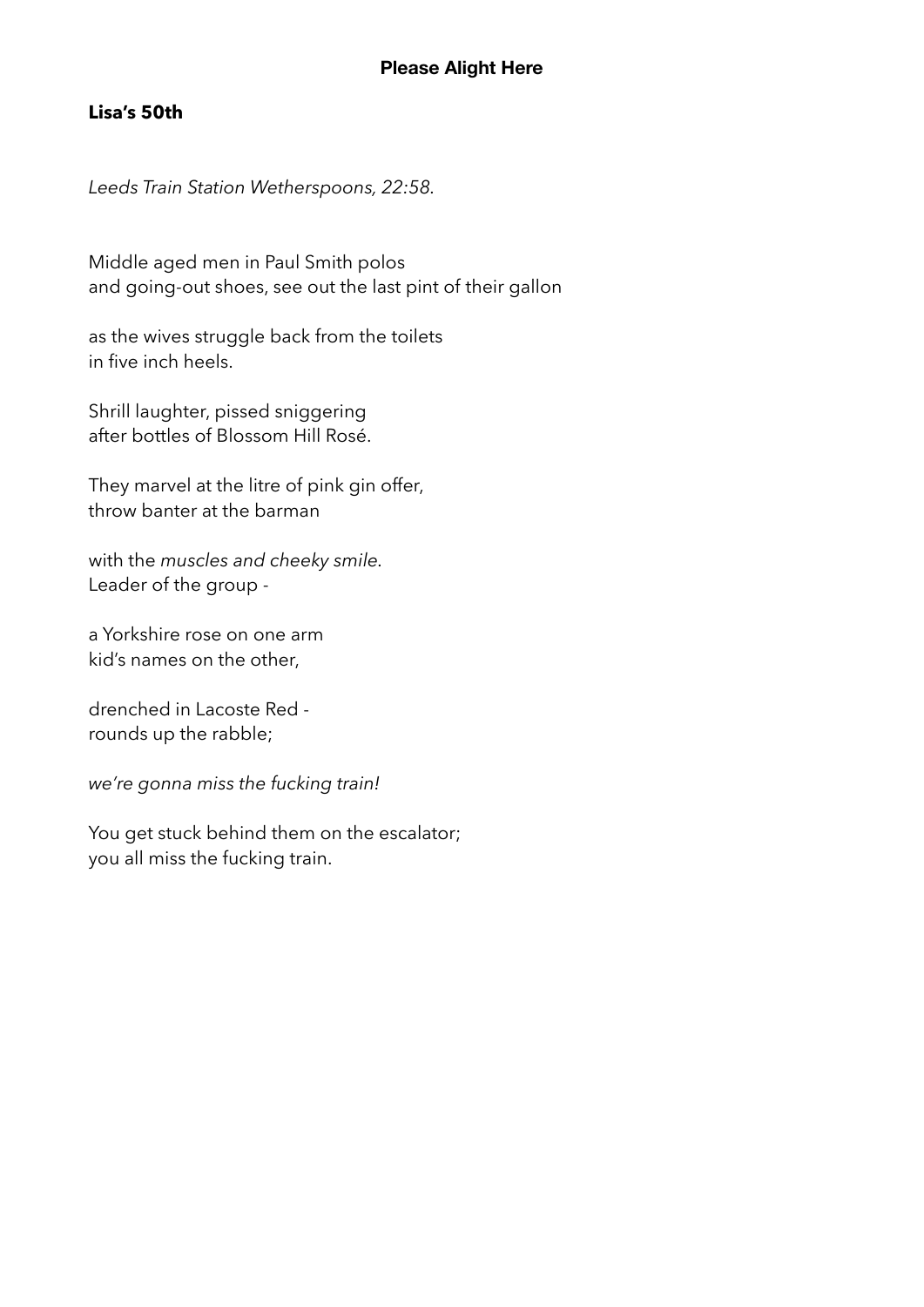# **A siren is sounding, but nobody is listening**

*He doesn't know he's born,*  his grandfather tells him, again. He hasn't been *down the pit*, he wasn't in the war. He's never been *shipped off to Durham to avoid the Doodlebugs and Heinkels.* His eyes roll, mouth stifles a sigh.

# *Tickets from Huddersfield!*

A dark-skinned conductor approaches. His grandfather hands over a ticket, with a side-eyed glance. *You're right Granddad, Muslims are dodgy; he's going to bomb this train any second.*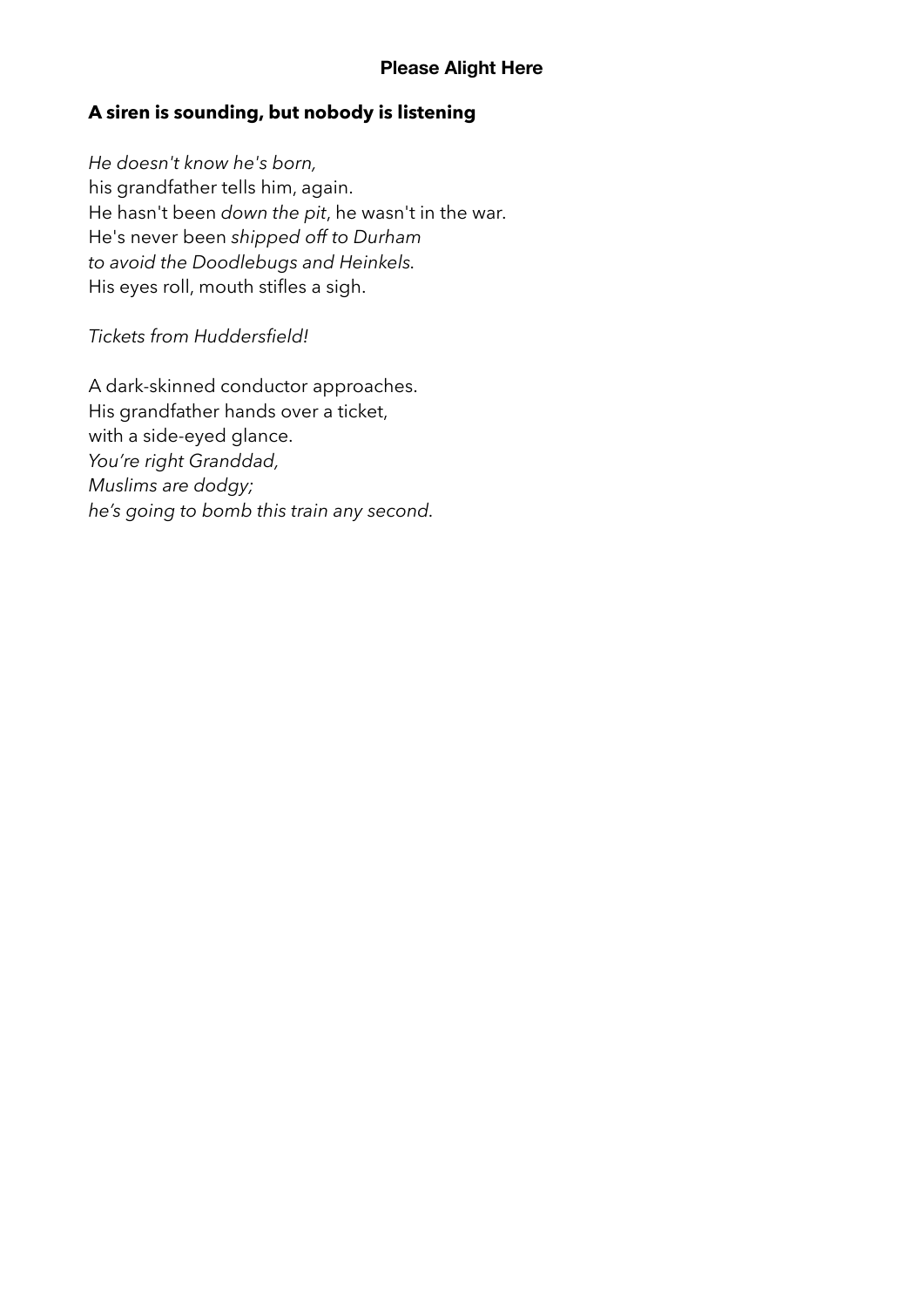## **It's not your birthday, but i baked for you anyway.**

She scrambles for the 16.33, looking forward to the thirty seven minutes of cheek to cheek with that man who always smells like sardines. She'll look for a new job soon, she'll go to Bali.

She reaches the tattered blue door, smells the scent of milk and flour. He's in the kitchen,

dusting a Victoria Sponge with icing sugar *damn, I wanted it to be ready for when you get in.*  She smiles, *What are we having for tea?*

He waves a takeaway leaflet. She eyes the cake they eat the whole thing.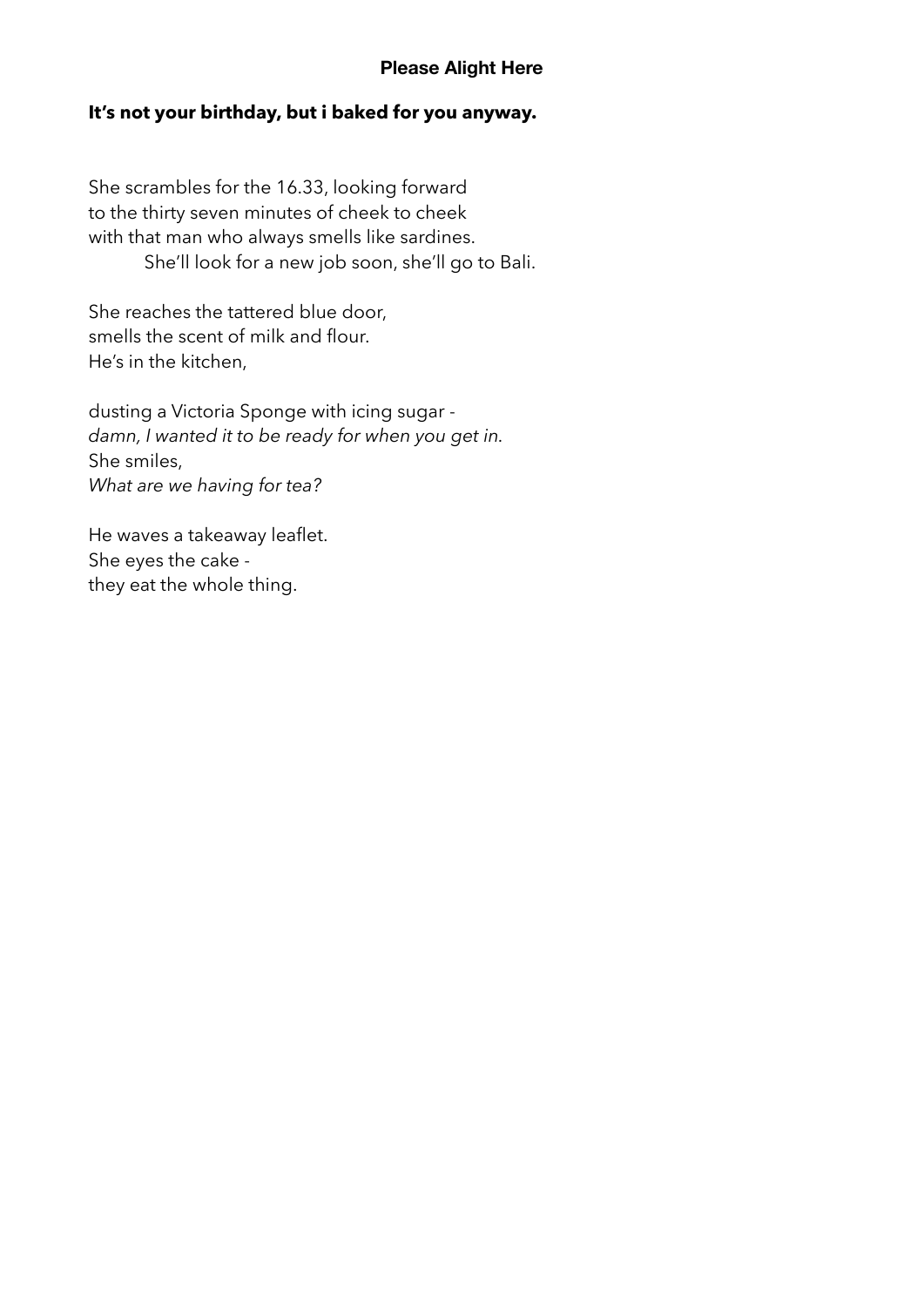# **Please Keep** *Left*

Passengers come and go through holding pens, like cattle awaiting slaughter.

They bustle, bumping shoulders rushing for exits, seats and connections.

They crowd the opening doors; agitated, stomping hooves, clashing horns.

Some ignore the sign printed on the steps deviate from the crowd; veer to the *Right*.

No advantage; everyone ends up in the same place.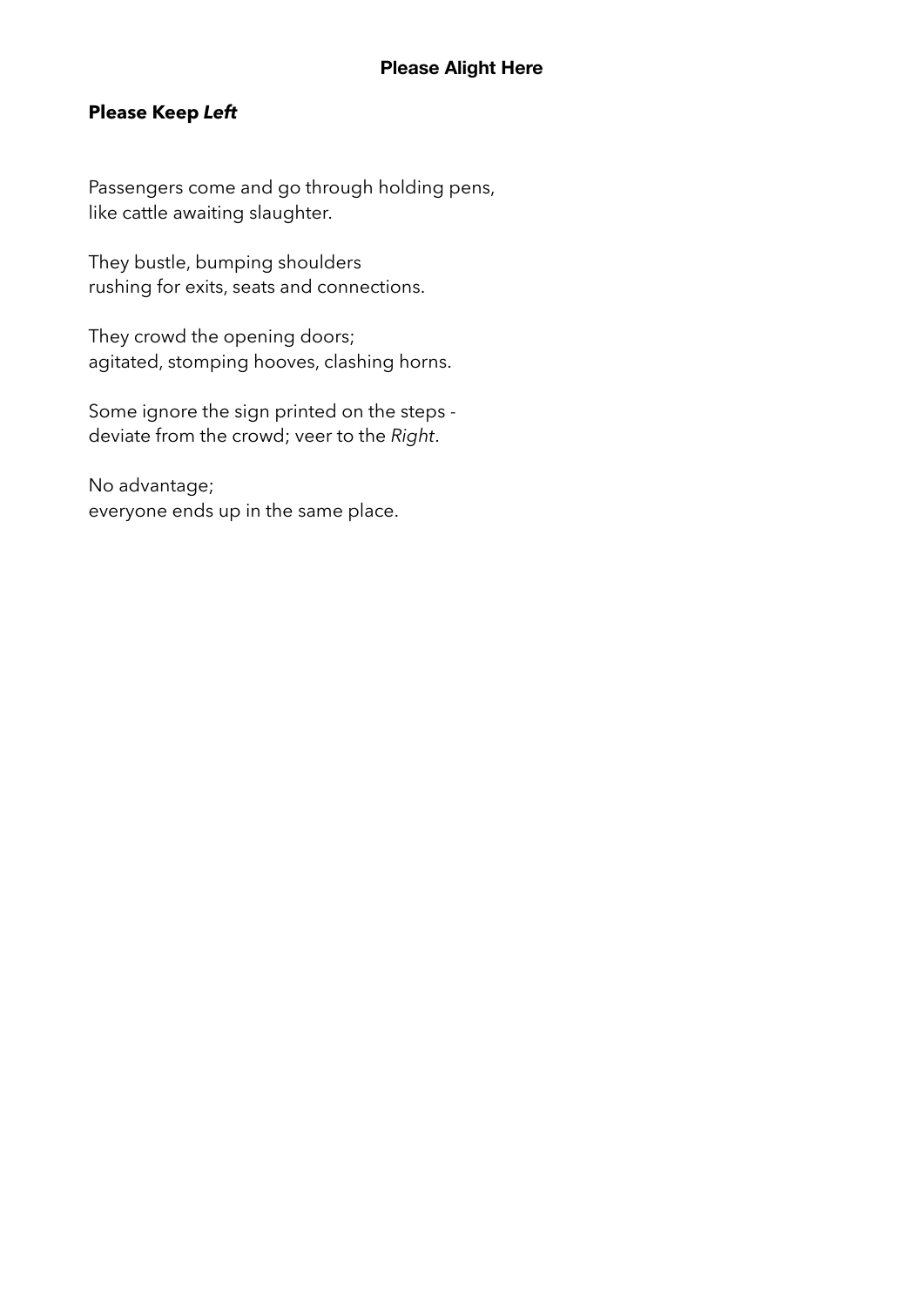# **Cat's Cradle**

An almost-empty carriage sways, rickety over tracks towards Manchester. You're sharing a seat with your friend, legs tangled together like string.

She's twisting a piece of hair around her finger, yours hangs limp by your breasts. Her spare hand rests on a bare thigh underneath a mandarin sundress.

Your eyes trace the lacework of her bra strap; off-white from too many washes. Train sluggish; stops. You point to yellow flowers by the track,

*Oh they're Mimosas!* she beams, *My boyfriend picked some for me last week.* 

You hop onto the platform, linking arms with her. *Would you like me to pick some for you?,*  she quips with a smirk. You stick two fingers up.

she laughs, lets go of your arm. You watch her,

skipping ahead

dress blowing in the wind.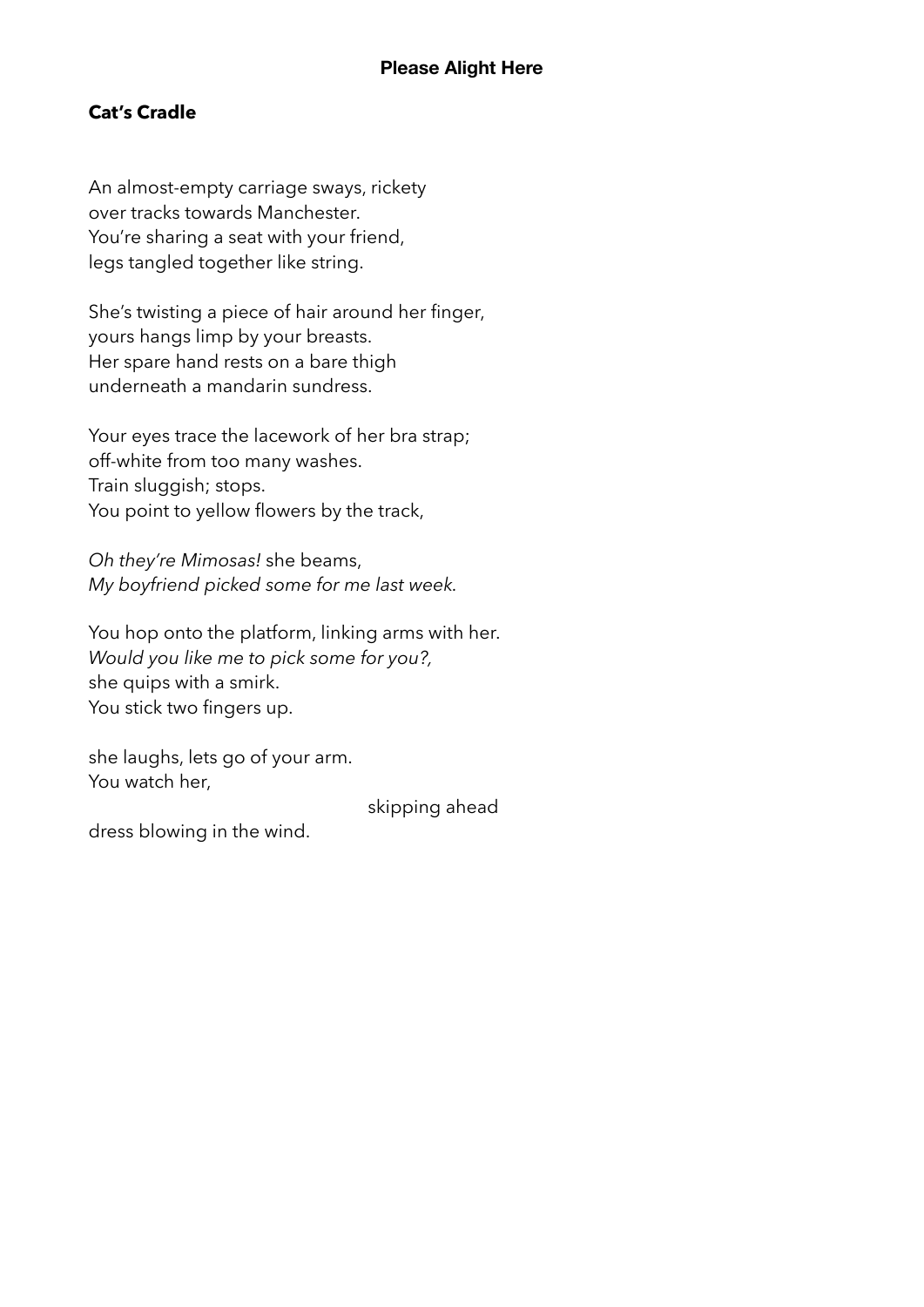# **Constellations**

The specks of dirt on the window remind her of the stars. She starts to count them,

wondering where the dirt came from, which route, which track.

With her fingers, she traces the night sky blueprint - Cassiopeia, Delphinus, Orion…

the train jerks, her hand slips:

only her scarred reflection in the dirty window.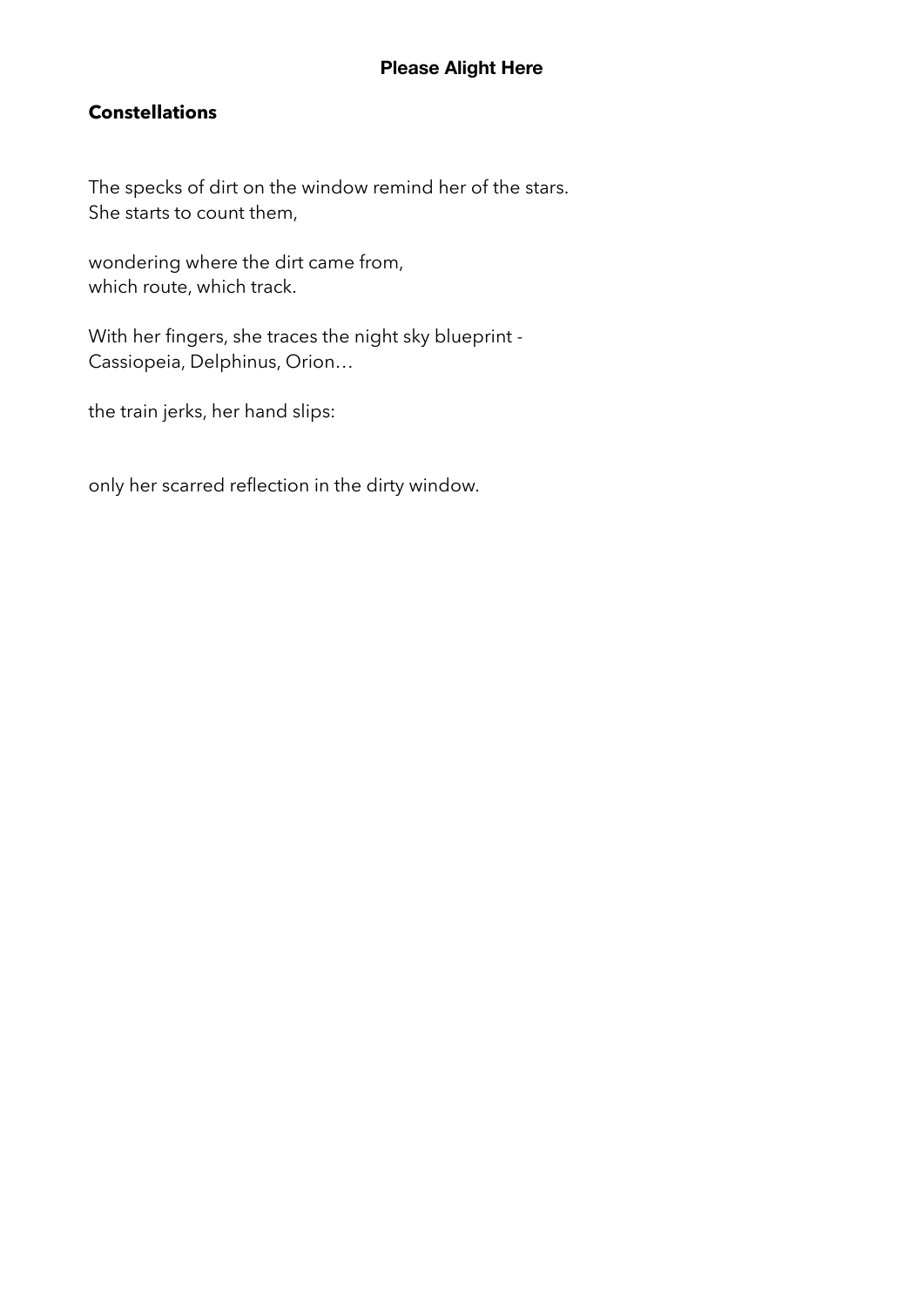# **Insert Brain Here**

A bored-out-of-her-mind girl waiting for the once-an-hour train to Sheffield scans around.

Crumbling Castleford Station; red paint-peeling off shack. Strangers stealing body heat.

A lone platform, broken ticket machine; three blue plastic seats floating like an island in the the concrete.

The Station pub brimming with regulars, whose ashes will eventually scatter across the eighties floral carpet.

She scans around again*;*  this time sees written, loudly in neon pink -

*Insert Brain Here.* 

She draws a neat line around her skull, imagines removing the top and scooping her brain out. The boy next to her, with bloodshot eyes, has already offered his.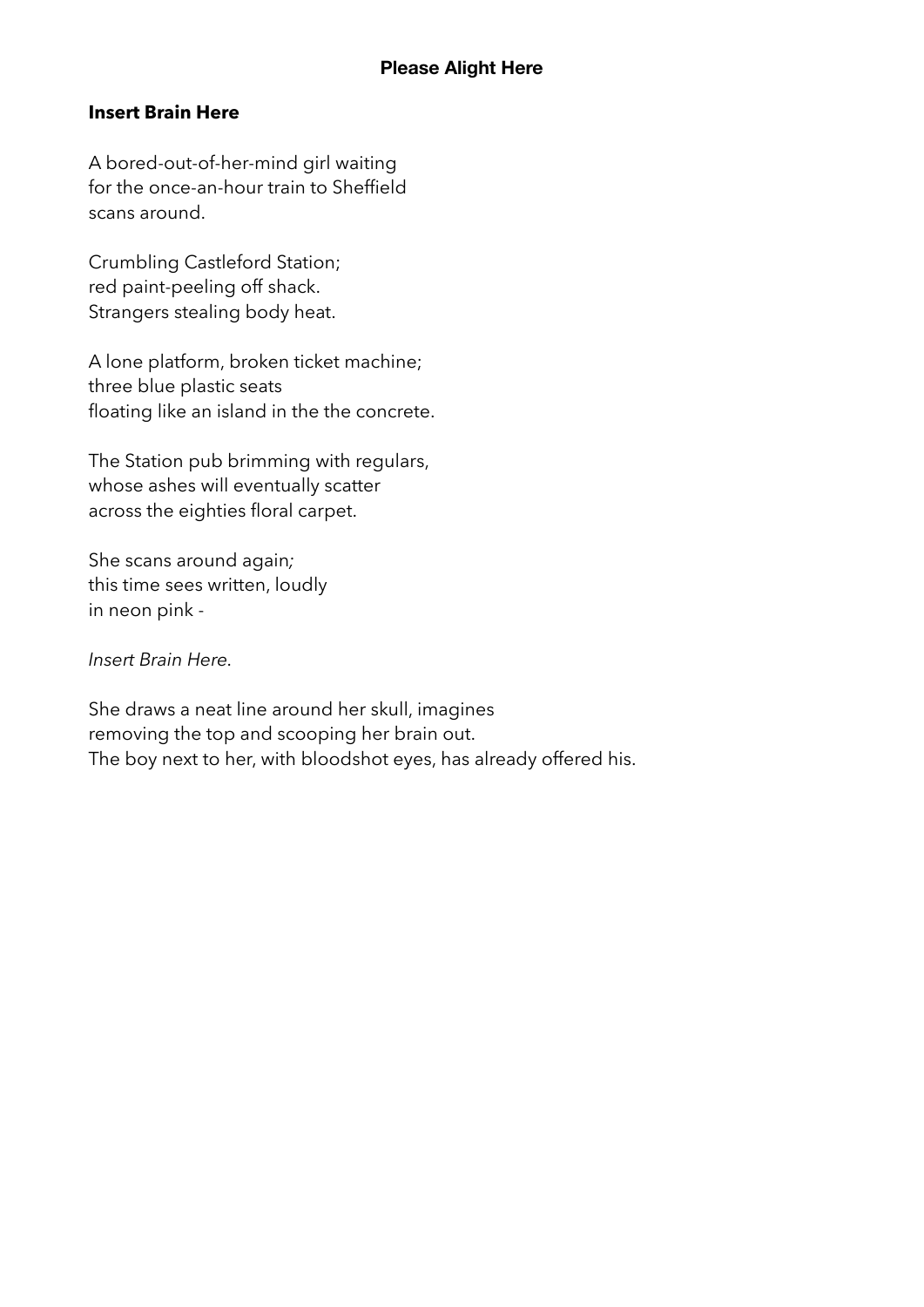### *No one ever asked [her] why*

Permed hair woman with the polka dot scarf. Stinks of Lavender. Cat hairs clinging to her coat.

Office women discussing their favourite topic; gossip. Karen hasn't made it today - Gracie was vomiting all night.

Nasal voice guy in the Karrimor coat talking at the North Face jacket woman with the glazed eyes.

Lanky man, with a tangerine watch and matching case. YouTube again, laughing way too loudly.

Hipster hairdresser with silver hair, waistcoat, Doc Martens, commandeers the last fold down chair, spreads his legs.

Nose ring girl next to him rolls her eyes, then turns to you, scowling:

*what are you looking at, weirdo?*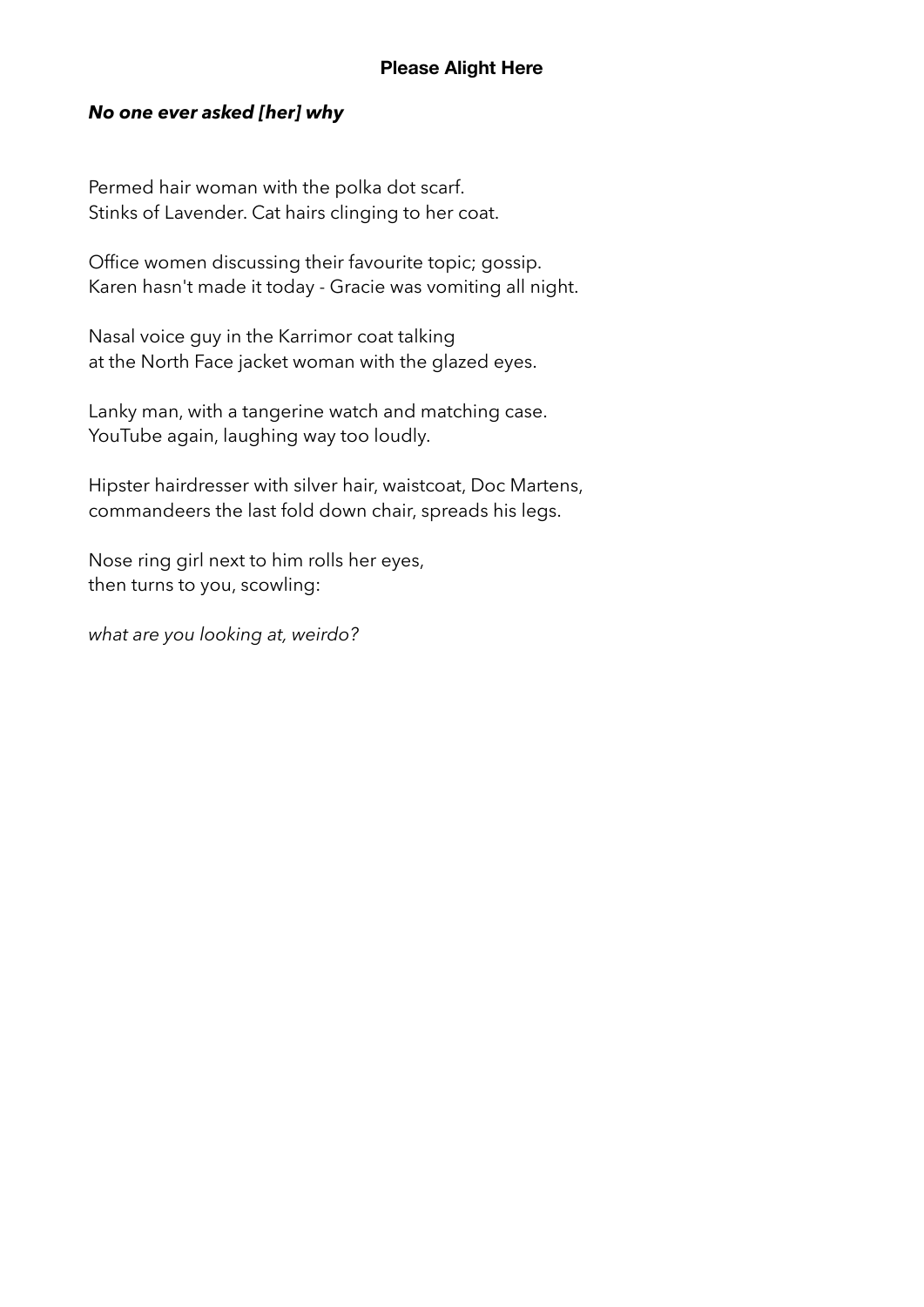# *I wish I was your favourite [boy]*

The train is now half an hour late. It could be a day late, a week late.

Time is broken, the platform has melted into the snow. He comes into focus, his mouth revealing a smile. You're stuck on those eyes, the sharp blue of them.

The crisp shirt, taupe and white pinstripe. Coifed, almost too-perfect hair; you prefer it tousled like it was when days were spent laying in his bed.

9 million people in this place; you meet again like this. He'd been working in Central, staying with friends. He's back with his ex now.

*Keep in touch* he says, *it was great seeing you,*  you say.

He leaps on the train, in the expensive Nikes you helped him pick.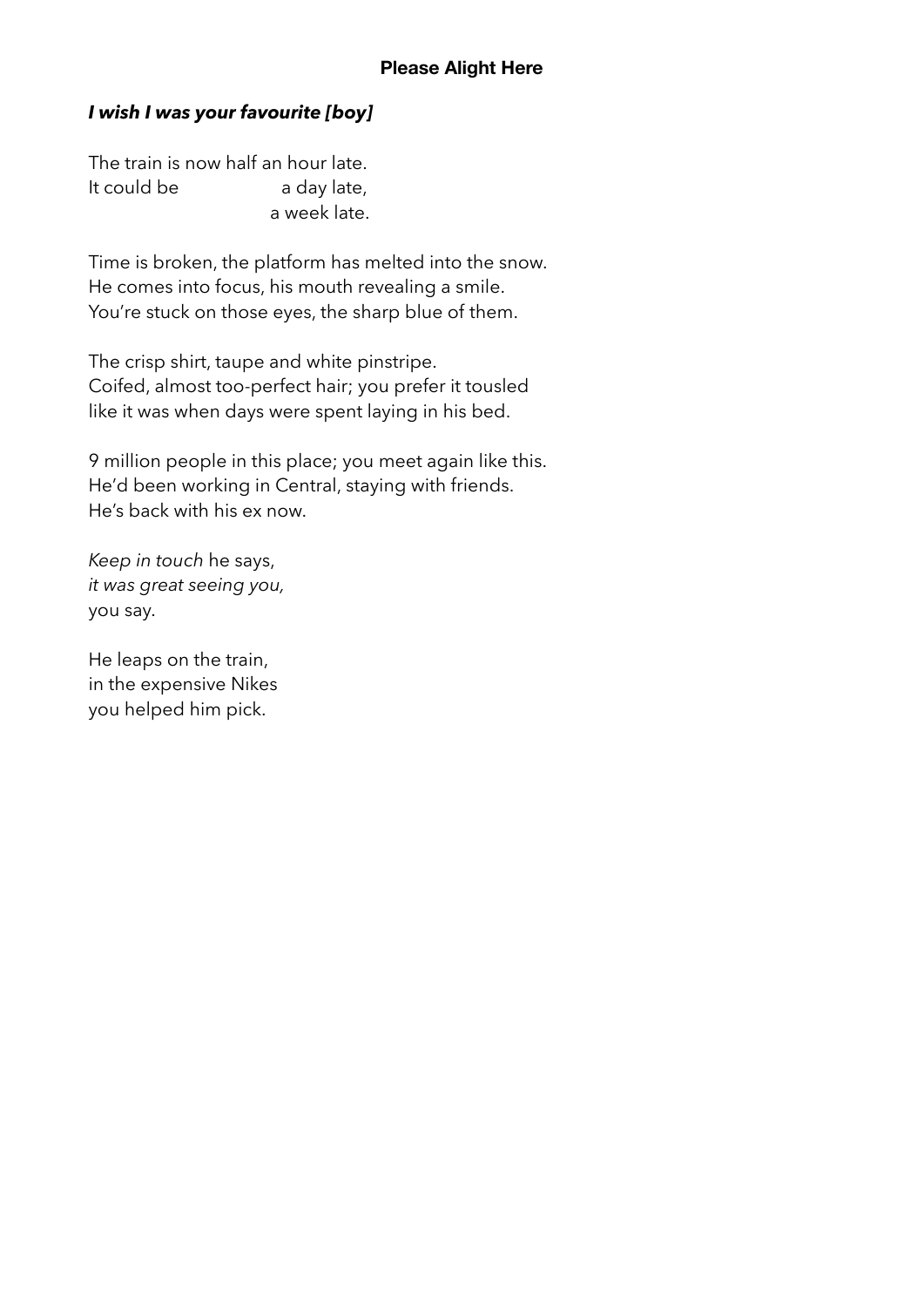# **15:17**

A humid mid-afternoon carriage, an agitated buzz bounces from wall to wall. A blur of black and yellow crashes into the window, over and over. She watches it, fixated on its frantic flailing, as cries intensify, from the Baby Zen Yo-yo pushchair his mum bought.

*Ladies and gentlemen, we are now approaching Woodlesford.* 

The buzzing stops, the body drops; she stares at it for seconds, screams piercing her ears. The screaming continues, all of the twenty six minutes home.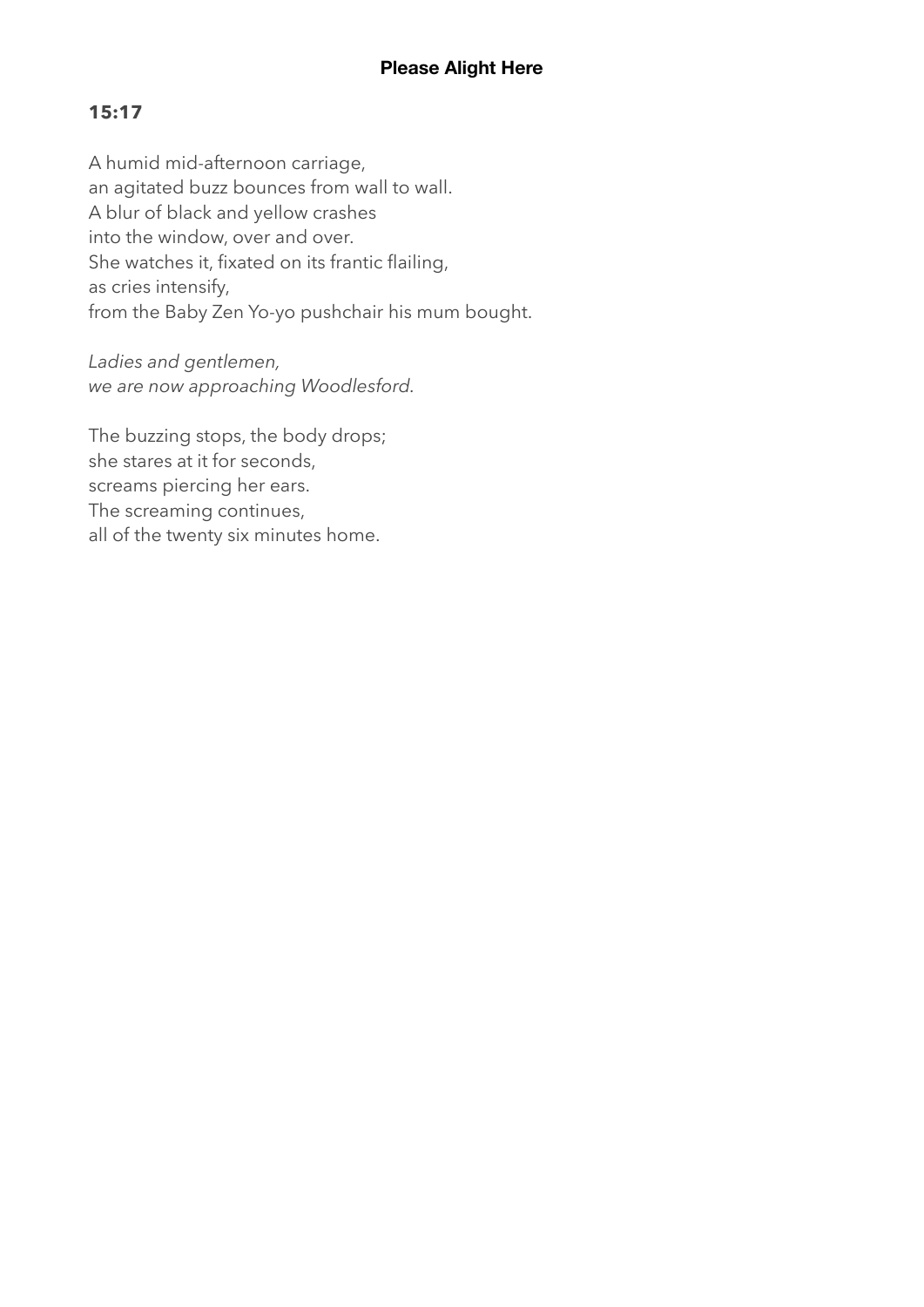### **It's not ideal for the kids, but they seem to be coping**

Saturday morning, bags packed with green, sun-bleached beach towels, swimming costumes, a bottle of shampoo to share. A ceremonious pound, for the vending machine sitting patiently in their pockets.

He has them every other weekend; swimming one week, bowling next. They sit in the platform shelter: the train is delayed. Eat packed lunch early - jam sandwiches, chopped up strawberries, salt and vinegar crisps.

He asks how school is, met with shrugged shoulders. He asks how Mum is, *alright* they say. He's run out of questions; the train still isn't here. Silence settles on them, like dust.

*We are sorry to announce that the 10:39 Northern service to Sheffield has been cancelled, sorry for any inconvenience this may cause.*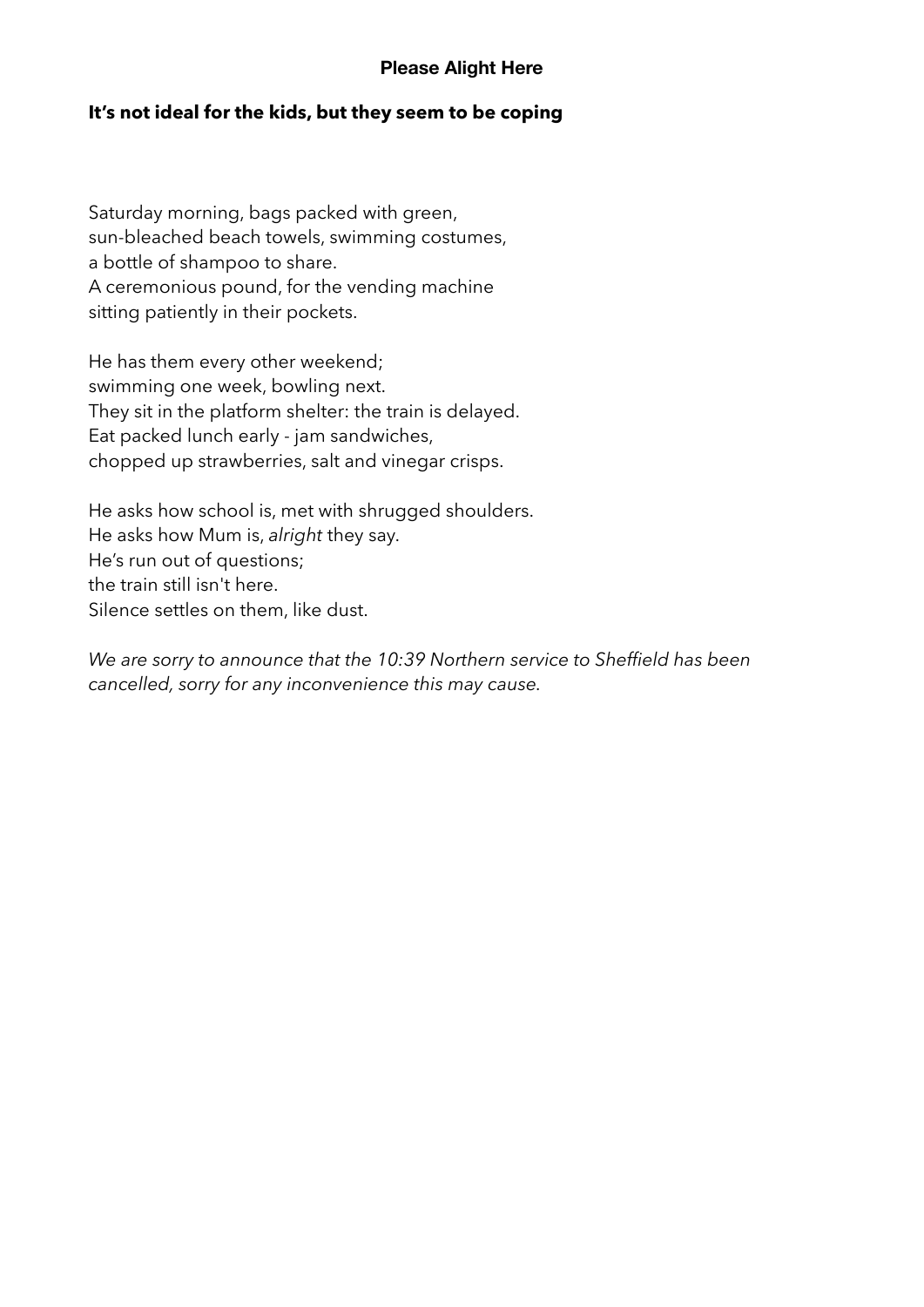# **He died six years ago**

A couple hurry onto the carriage. *We nearly missed it, you idiot.* 

The wife shoves shopping bags on her husband. They shake off drips,

as a dry old woman, gazes from across the carriage.

The wife rolls her eyes at the old woman - *men!* 

The old woman smiles, looks to the empty seat beside her.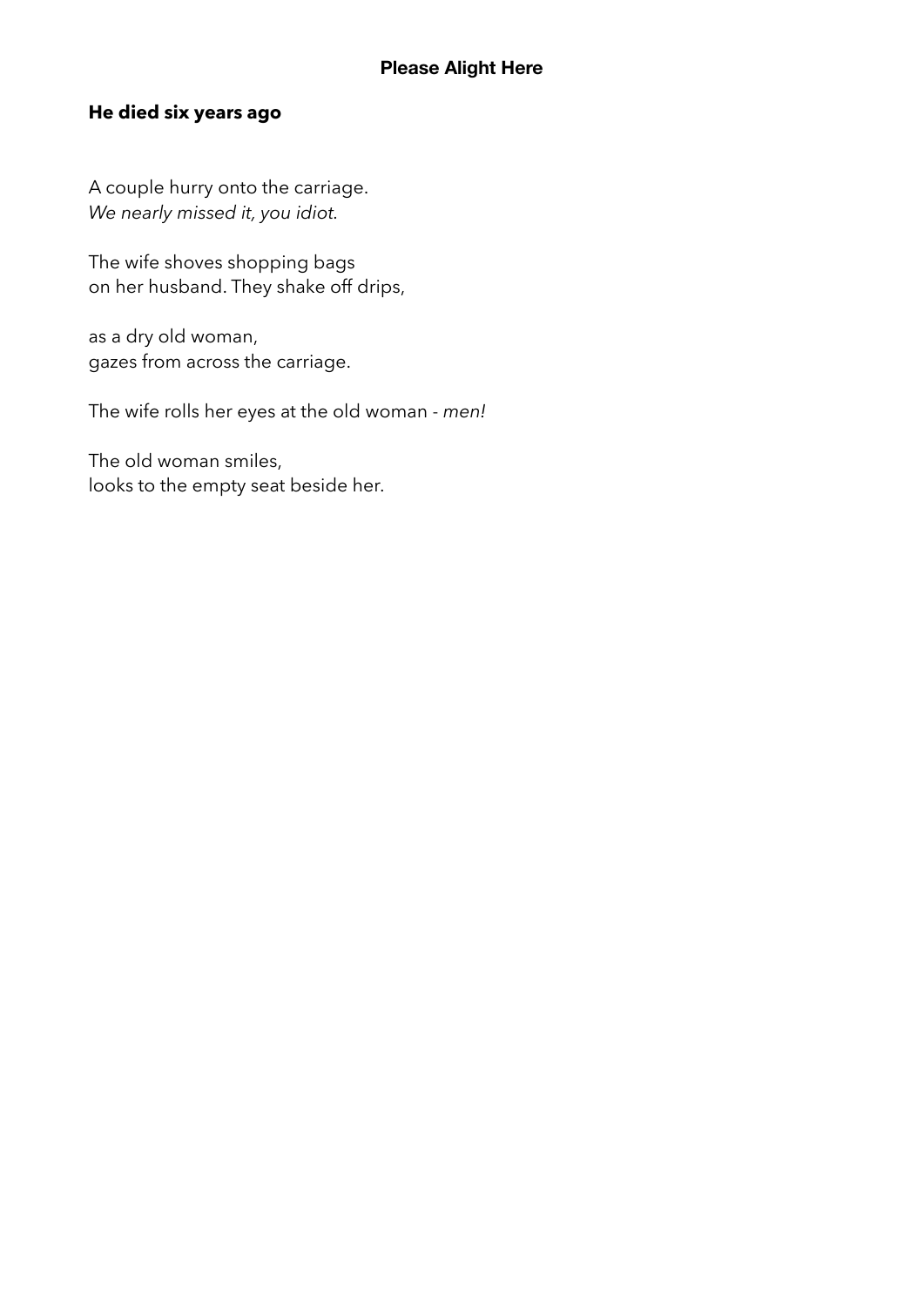### **blowjob 28, Online now**

17:16 Goole service standstill, phone screens lit, restless legs. Grindr is open,

a new message: 21 feet away. Anonymous. *I'd love to drink your piss and cum now.* 

He peeks around the carriage, eyes meet with his - none telling. Maybe badly bleached hair guy or

tanned guy with tight suit trousers. His dick is bursting through jeans, shaky fingers type:

*ok.*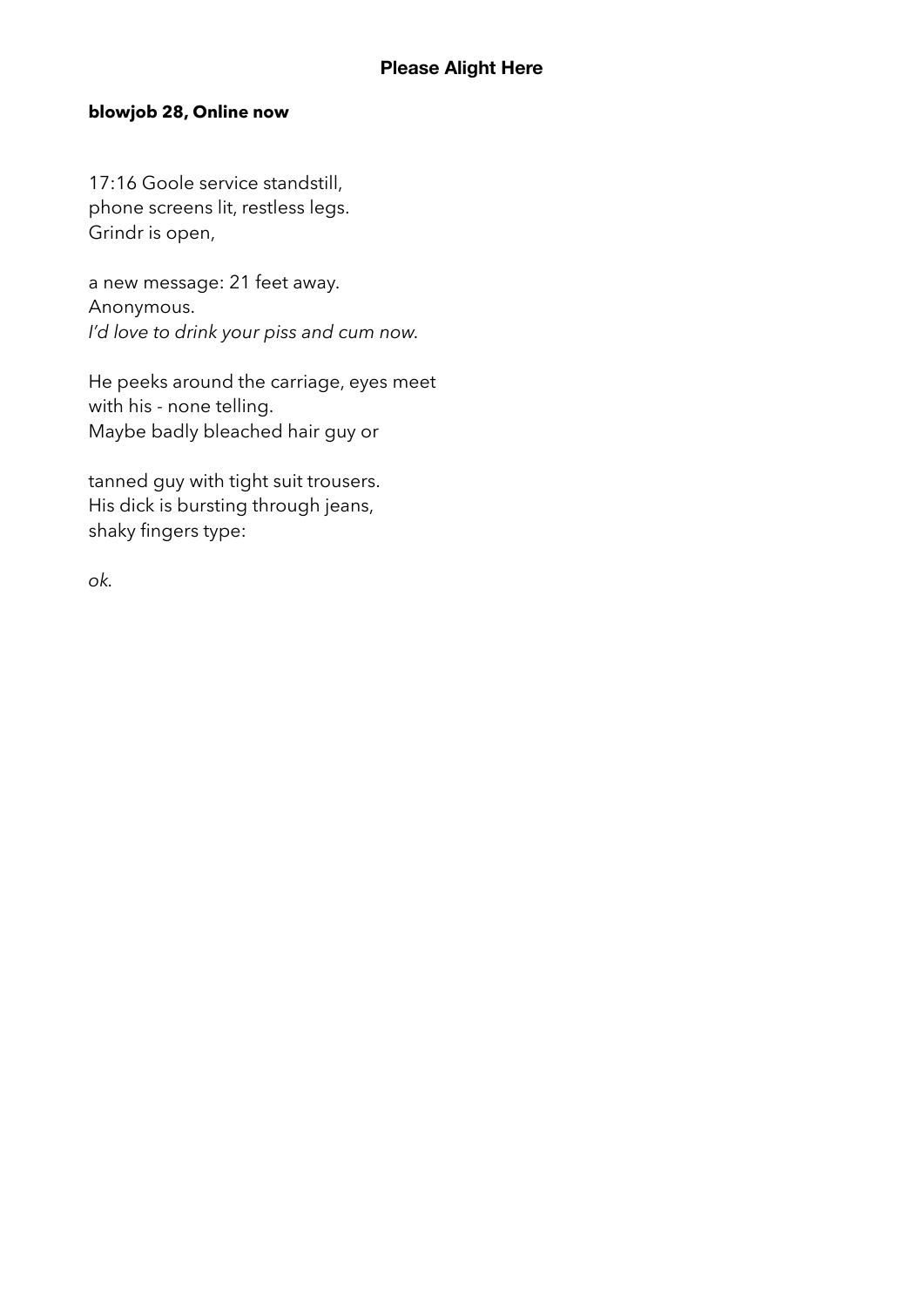# **Postnatal Depression.**

The clock hand ticks slower each time as she waits for his train to get in.

She's still in pyjamas, hair unbrushed. Baby tantrums for tenth time today.

He opens the door, *hell*take the baby, take the bottle.

Runs a bath, drowns the demons of the day.

Tiredness seeps from every orifice like blood, after an E goes wrong.

Dunks under water.

BANG

BANG

### BANG

on the bathroom door.

*Hurry up love, we've run out of nappies.*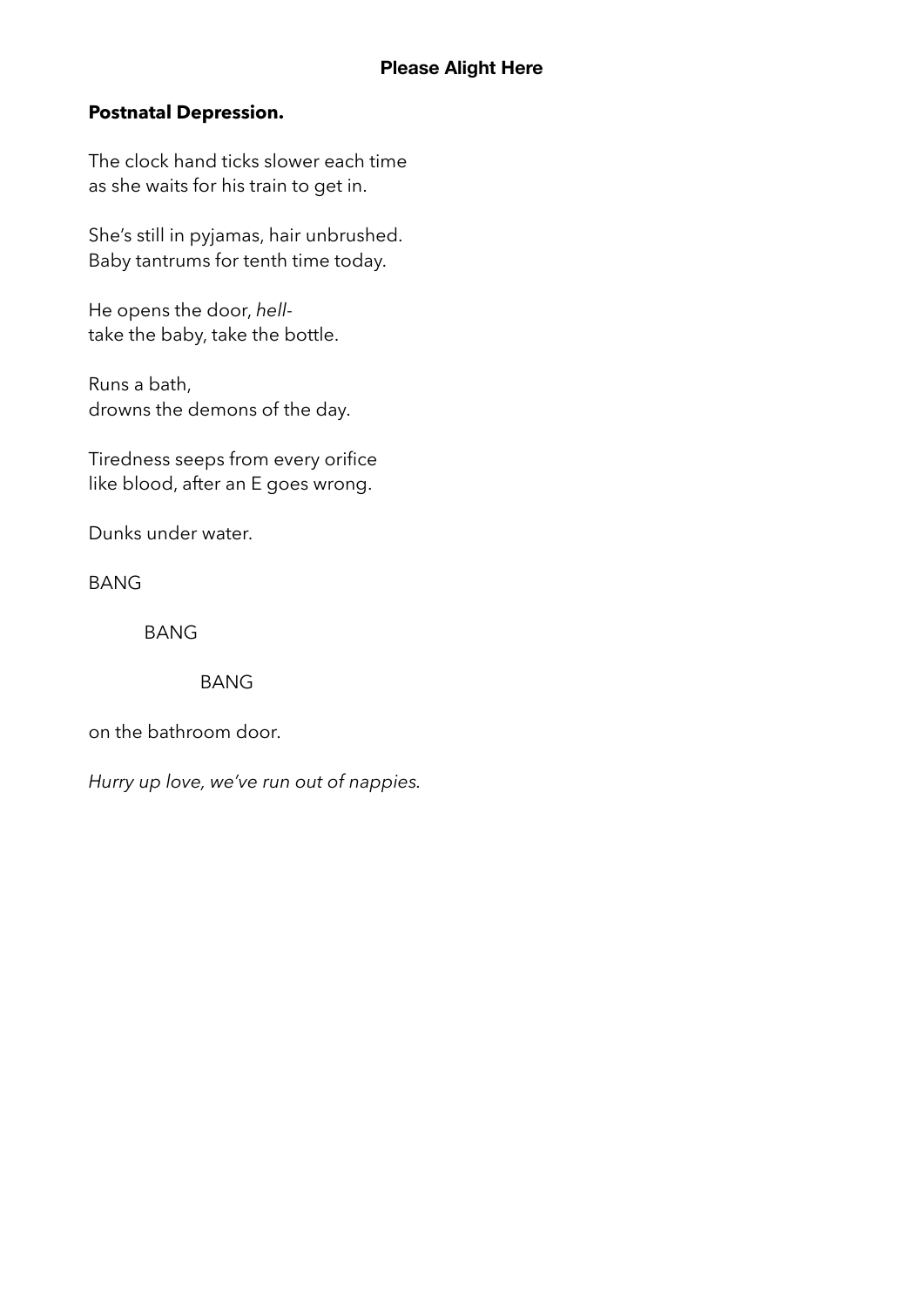# **Body heat**

he feels hers next to him. Mousy brown hair, fringe flustered

from the wind. Aubergine lips, eyeliner flick.

Penis twitch. Conductor snaps, *ticket.* 

He fumbles for it; looks up, she's grinning.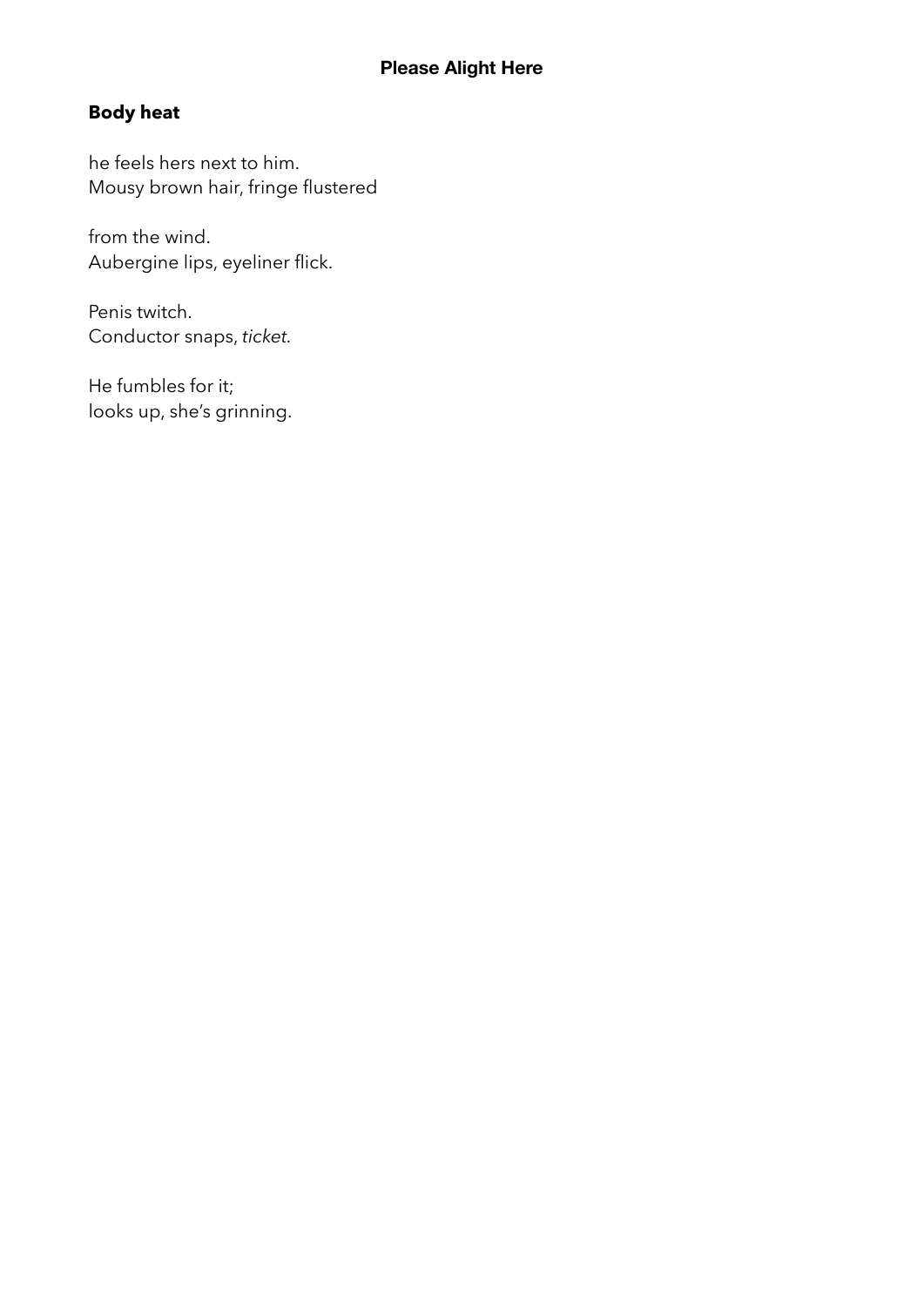# **39 Weeks**

Empty seats, used tickets, lingering perfume, sweet wrappers. Vibrations anticipating departure.

Daffodils stagger along the sidetrack like Red Light District girls, waiting to be picked.

Perhaps she should get off here, pull a flower head from its stem, use it to replace the plug -

green, pink, waxy that has fallen from her ripened cervix.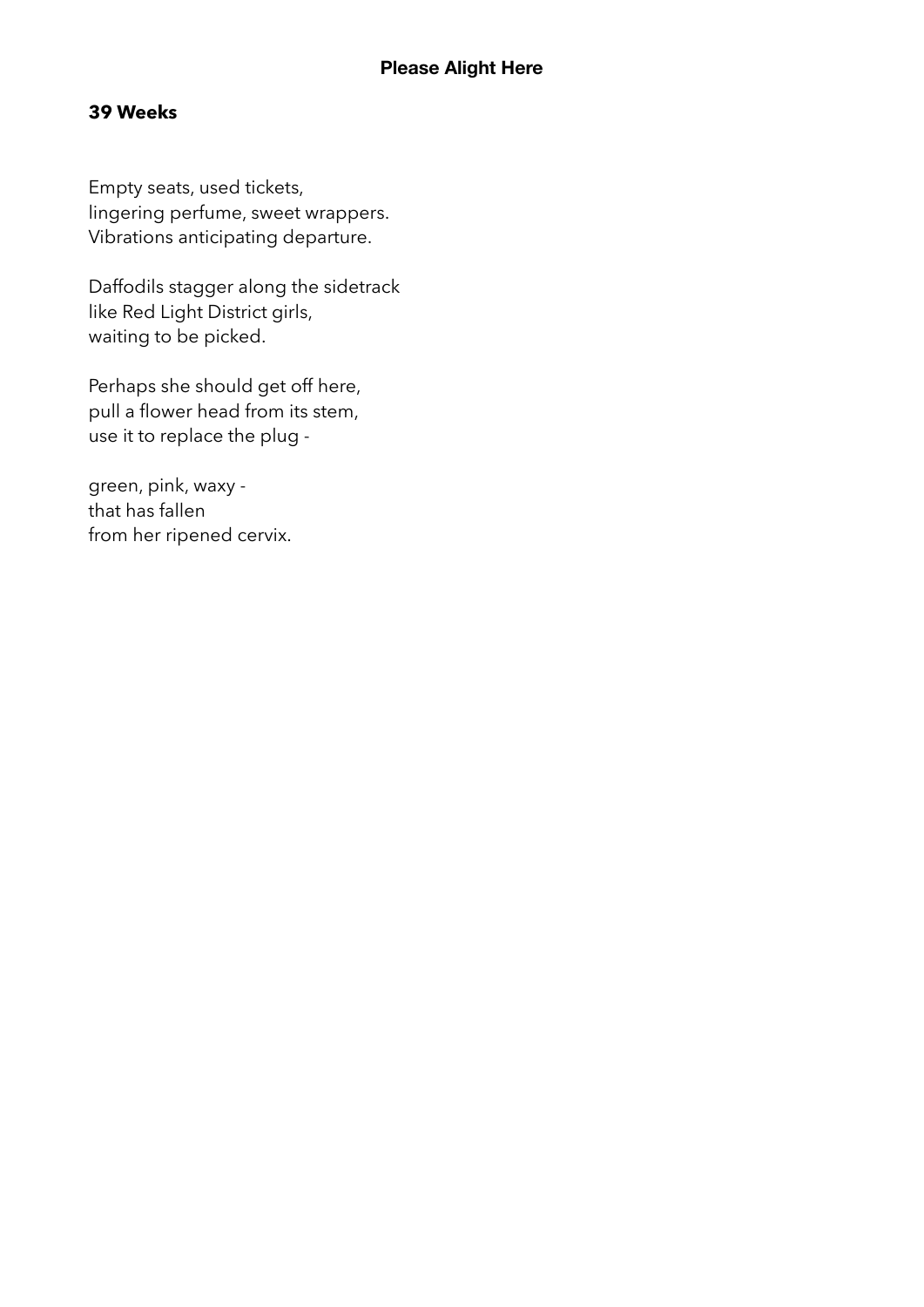# **The End**

Knees weak from everything but arousal. Lips pale, cracked. She sits beside him.

Though the window, a tractor catches his eye. She says she hasn't been sleeping properly.

*Must be a boring job, just driving that thing around*. Conversation flickers out fast, like a tea light - vanilla.

*The next station is, Dewsbury.* 

She reaches for his hand he stands up.

*I need a piss.*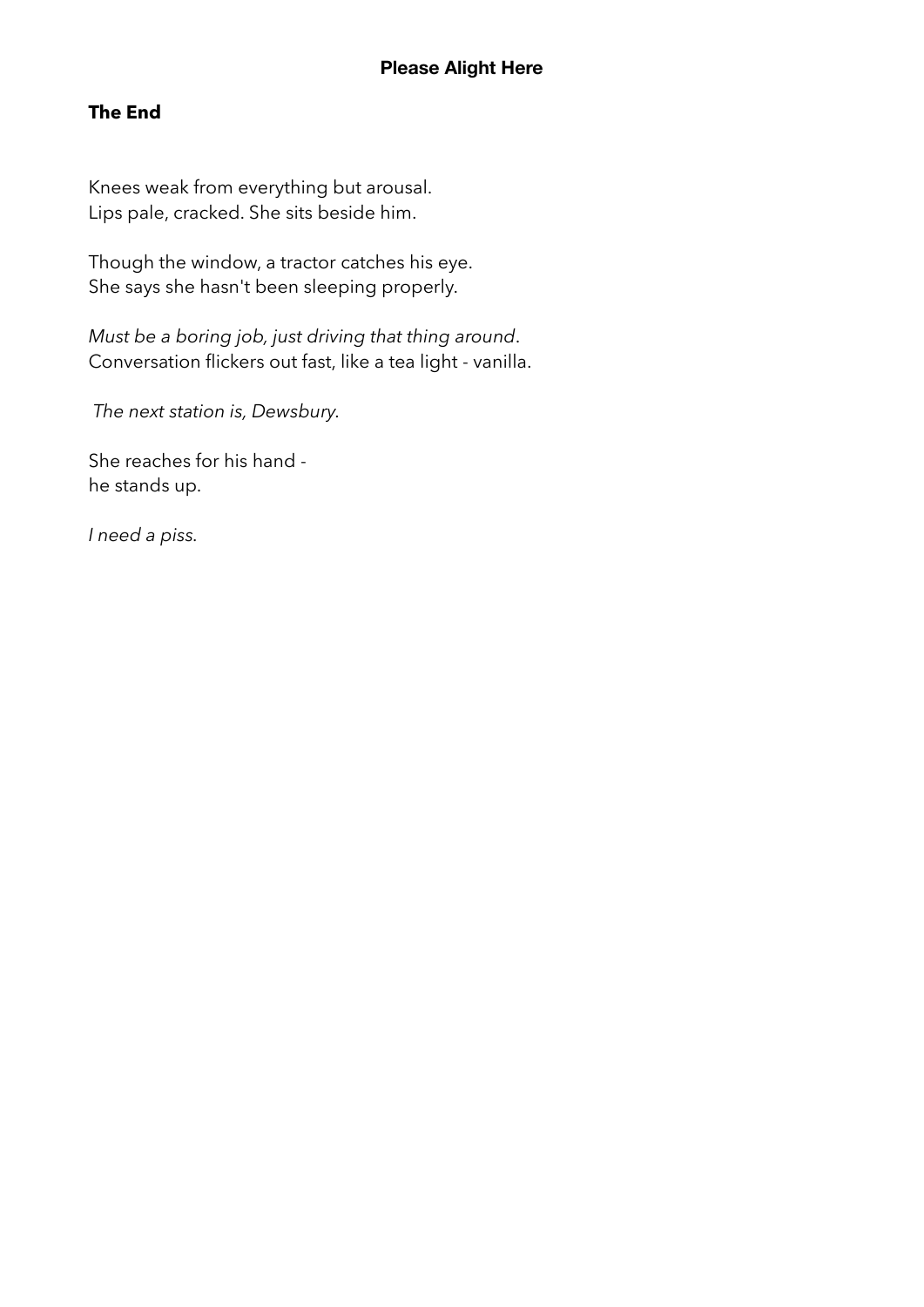### **Please Alight Here**

A collection of poems that explore aspects of life in modern Britain, though the medium of the Northern Rail system.

### **Introduction**

*'*Please Alight Here' is a pamphlet collection of 28 poems exploring the insecurities, desires and experiences of people on the Northern train network. The collection focuses on themes including sexual yearning, alienation and parenthood, while social and political issues such as race, class and gender recur throughout. A structural lynchpin of the collection is my use of train journeys and wider aspects of the rail network; often the train or rail system acts as the content and context of the poems. I used the rail world as the setting of the collection because of the emotions people experience when in the confined environment of the train (anger, lust, isolation) and train journeys are often an integral part of a person's daily life. Distinctive aspects of the collection include the quotation and appropriation of song lyrics and structure, specifically line isolation, sequences and spacing. This commentary will discuss technique, my influences, the shaping and development of my poems and my intentions for the collection. I conclude by discussing my next steps as a writer. In *Writing Poems* (1994), Peter Sansom notes that, 'when we write vividly and accurately, we create another world for ourselves and our readers' (Sansom, 1994: p. 38). My intention for 'Please Alight Here' was to create a world within the train, building characters and situations which readers could identify with, that would leave a lasting impression.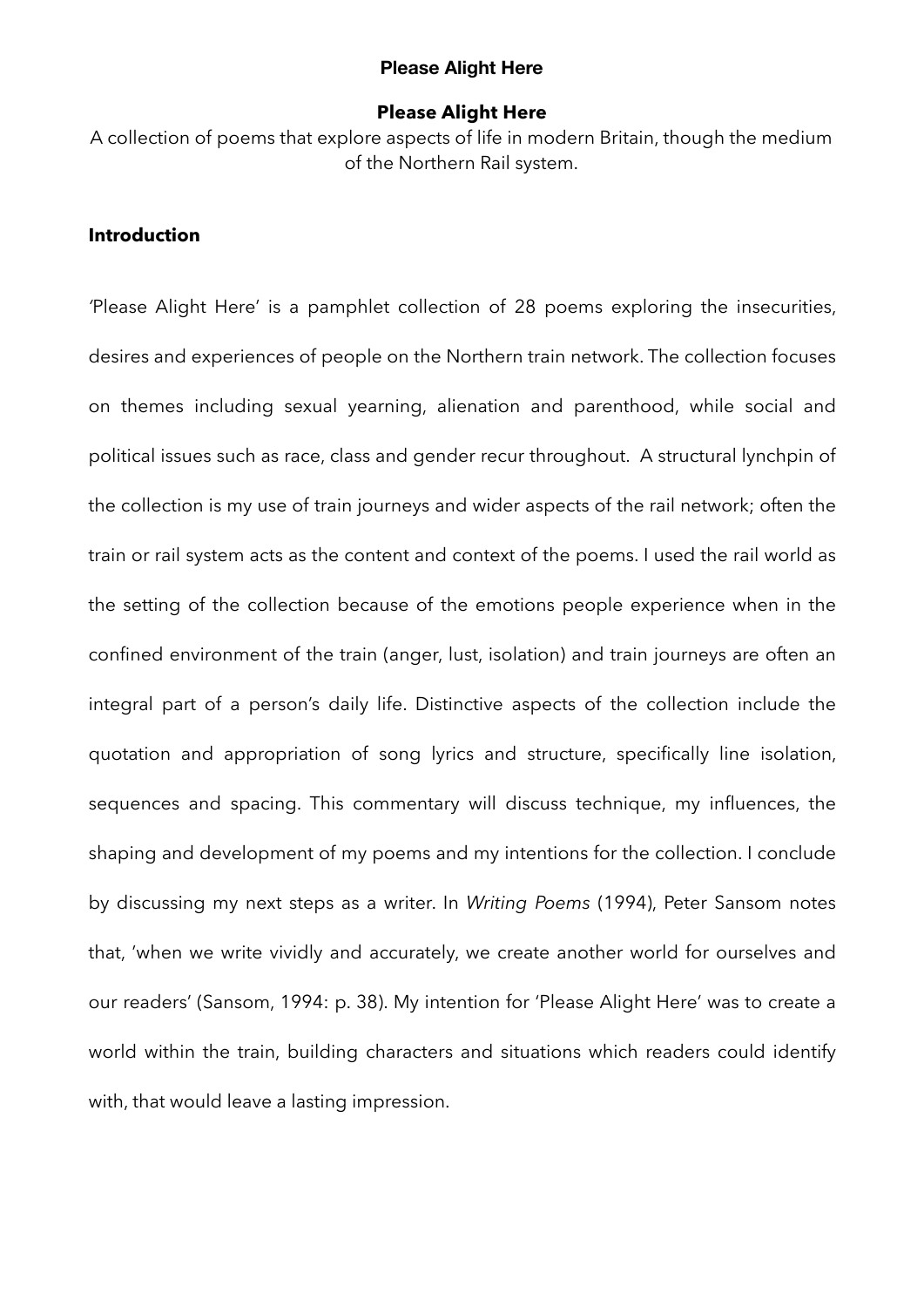### **Intention, Theme and Content**

In *Poetry Writing* (2009), Fiona Sampson notes how Rainer Maria Rilke's collection 'Elegies' (1923) is 'a series of attempts at nothing less than transcendence' (Sampson: 2009: p .7). Sampson suggests that poetry is 'to make something exist *out there*, beyond the self.' (Sampson, 2009, P. 8) which constitutes Sampson's definition of transcendence. In reference to my own work, I understand transcendence as creating a poem which goes beyond its content; a poem which blurs the line between reality and the world I've created, a poem which provokes an emotional response from the reader. Further to this, I believe both Sampson's and my own view of transcendence echoes Sansom's belief about creating a world through vivid writing; a world existing out *there*. I wanted to maintain a sense of transcendence throughout this collection, intending for each individual poem to achieve this through the movement and content of the poem; the creation of the train environment and the characters within was important for this to work. As Sansom states quite simply: 'We *show* not *tell*.' (Sansom, 1994: p. 39). For the poems to remain rooted within the rail context, I had to create concrete, believable scenes and characters, avoiding abstraction. Too much abstraction and editorialising (something I will discuss later in the essay) in my poems would result in my goal of transcendence falling short, as the concrete language and imagery is the power behind the poems.

In this collection I intended to improve my technique in two areas in particular. Firstly, by using more vivid, sensory writing to represent my subject matter concretely, by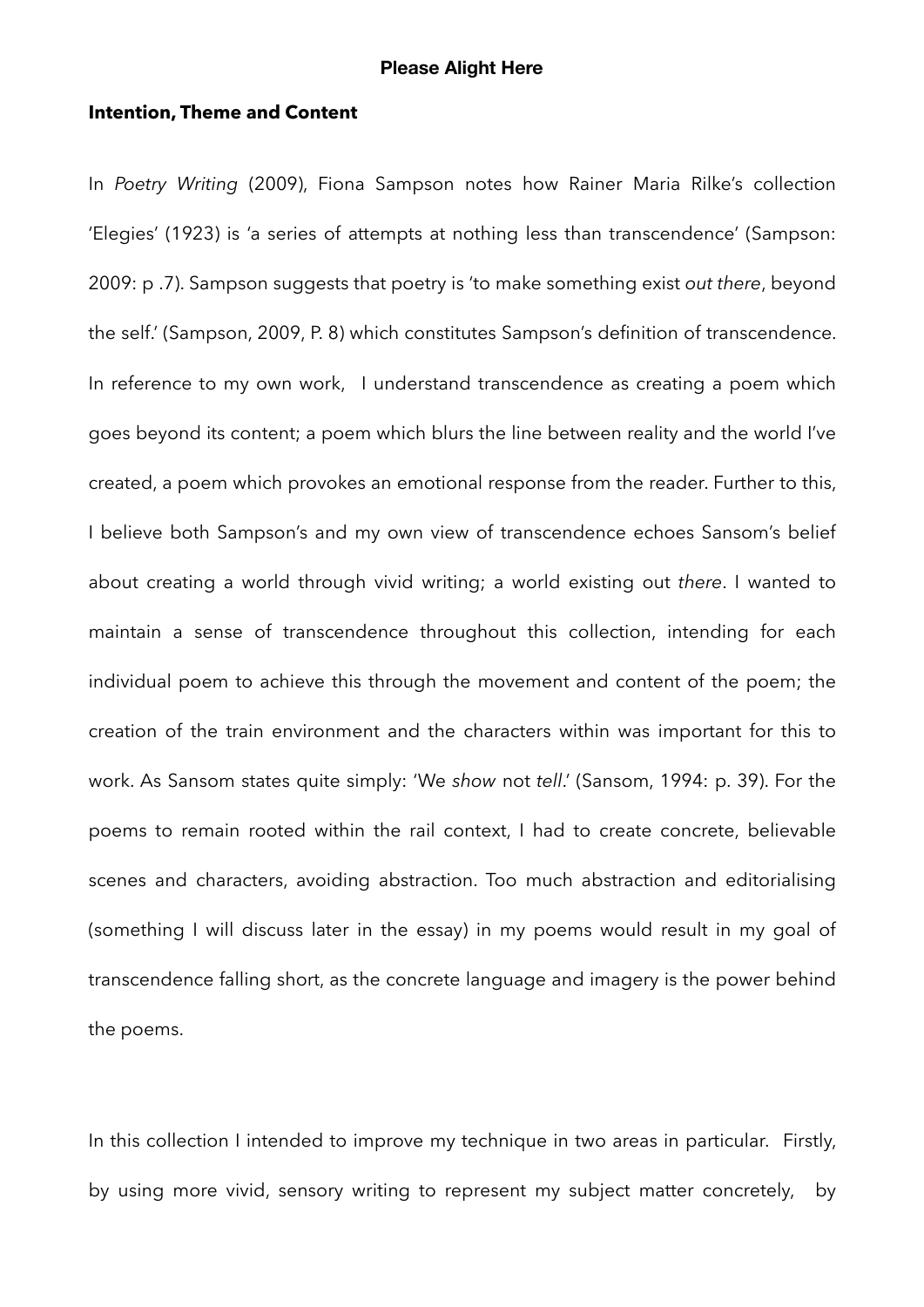'showing' rather than 'telling', and secondly I sought to develop my formal control.. The poems are designed to allow the reader to, metaphorically board the train and lose themselves within the world I had created, thus achieving the aforementioned notion of transcendence. In *About Poems and How Poems Are Not About (2017),* Anne Stevenson begins with a discussion around the voice of the poet, referring to Frances Berry's work *Poetry and the Physical Voice* (1962). Stevenson defines 'Poet's Voice' to '[metaphorically refer] to an individual's speech idiom or characteristic mode of expression' (Stevenson, 2017: p. 24). For my intentions to be successful and for the potential of pamphlet publication to be a realistic goal, I had to refine my 'poet's voice' - my unique tone and expression. I felt this would unite the poems and maintain a sense of coherence, the intention being that not only does each poem achieve transcendence but that all the poems ultimately achieve unity.

Initially, I worked on developing an overarching theme to allow the collection specific focus, gathering the content for the foundations of the collection. This gave me the content and initial drafts of the poems; in the editing process I could then develop my poet's voice by paying attention to tone, expression and structure. When discussing the work of W.B Yeats, Stevenson discerns how 'we see the dimensions, oral and rhythmic, of the poet's voice taking precedence over his ideas.' (Stevenson, 2017: p. 27). I understand this as meaning that poet's style is more recognisable and distinctive than the actual content of the poem. An integral aim for the collection was for my ideas and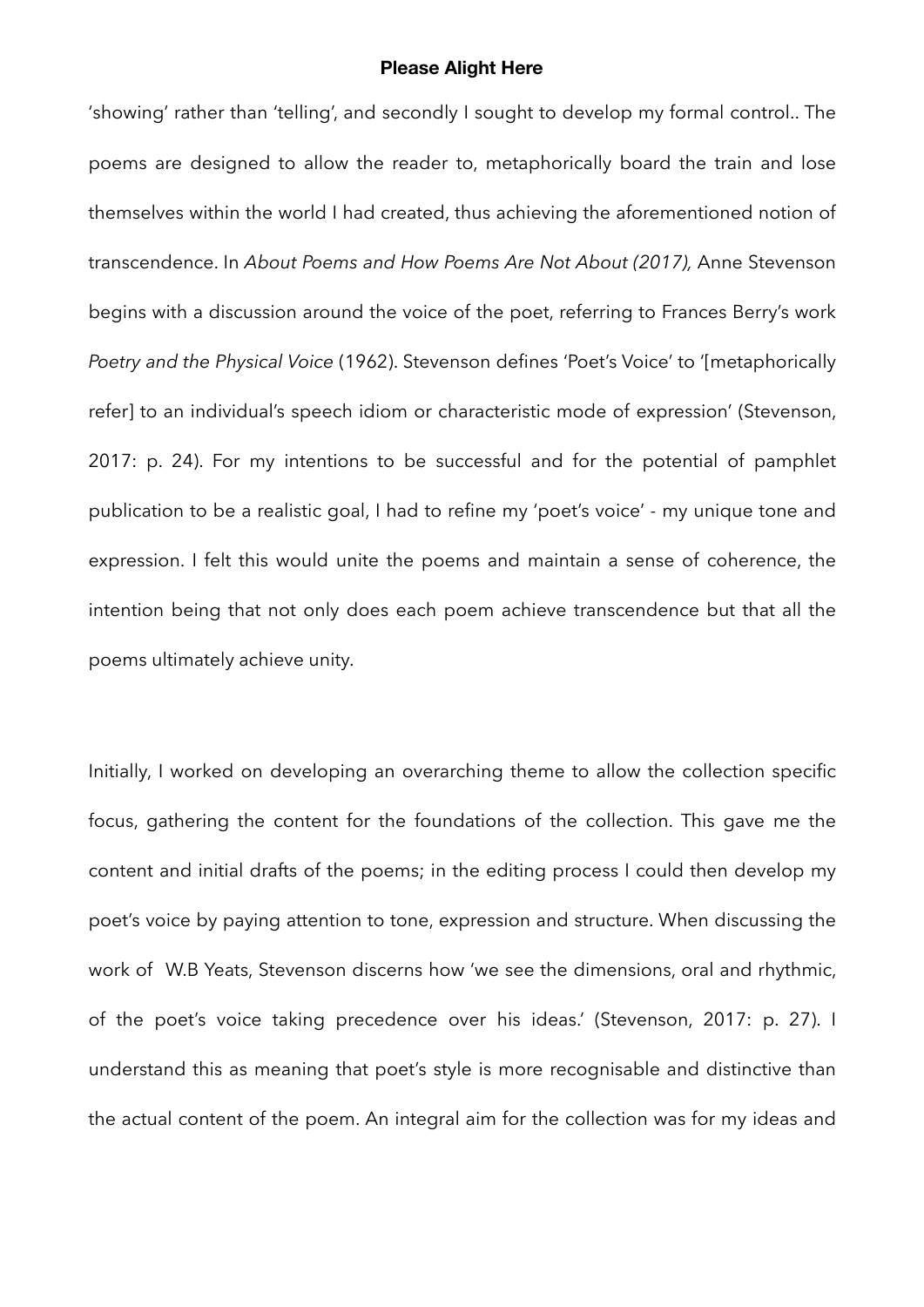themes to be identifiable and executed creatively, but for my poet's voice to be the predominant, sustained presence.

As the collection is set in Yorkshire, an element of voice came from the Yorkshire accent and dialect; I use colloquial and idiomatic language, such as profanities, throughout to reflect the stereotypical Yorkshire speech. The poems which don't have dialogue were intended to be a contrast to those that do; I wanted them to have a softer tone, but still present strong images. An example of this would be 'Don't look for the faults like me', which is a poem about a drug addict going through rehabilitation, who becomes besotted with a girl who gets on the same train as him. I wanted the tone of this poem to be quite melancholic; oddly hopeful but sad at the same time. I wanted the eloquent, softer tone of this poem to juxtapose with the perhaps expected demeanour of the protagonist; he is perceptive, hopeful and intelligent despite his life being blighted by drug abuse. This is not to suggest that the Yorkshire accent or profanities equate to unintelligence, it is more to allow this character individualism. Below is an excerpt from the poem.

He watches her furrowed brow when the conductor asks for tickets - *why does she do that?* He likes the way she places her mustard yellow mittens and brown tartan scarf in a neat pile. How she tucks her hair behind her ears, how she only puts one headphone in.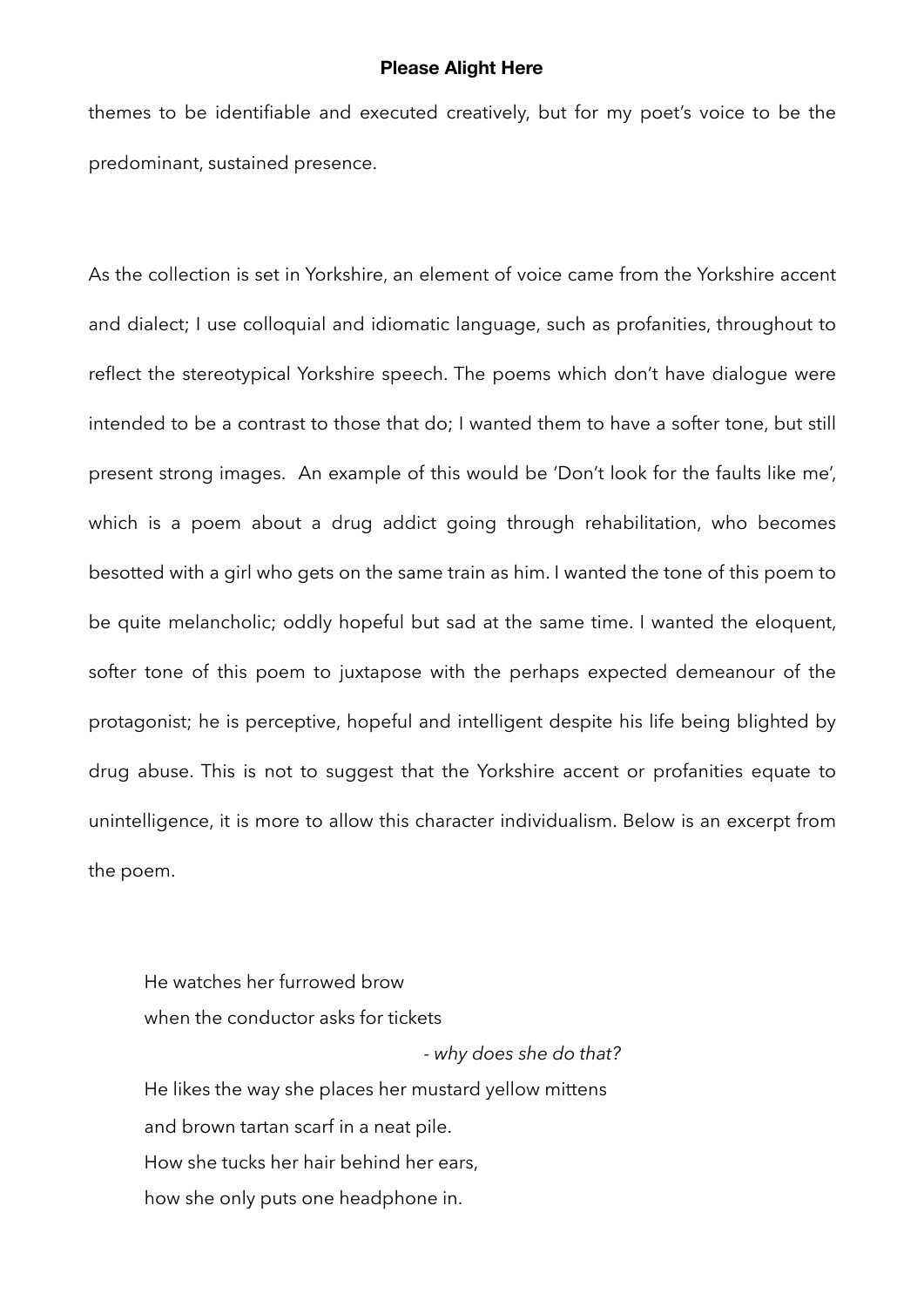How she makes notes in her little book with the hedgehog on the cover. He stops bouncing his leg, looks out the window.

Certain poems contain characters that are representative types and thus might be regarded as stereotypes, for example, a drug addict who is fighting to become sober or an older racist individual. Other poems focus more on the individual, aiming to transcend stereotypes by exploring the individual outside of their Northern identity. The characters in the collection were informed by people I witnessed during my research process, so the 'stereotypical' nature refers to the characters being representative of certain, recognisable types of people. Though the protagonist in 'Don't look for faults like me' is headed to a rehab meeting in Barnsley, I wanted to give the impression that he could be from anywhere. This was intended to link back to the theory of transcendence by presenting a character which is representative of drug abuse and is located in Barnsley, but the character has no definitive feature which suggests his association with Barnsley itself. The character becomes universal, relatable and identifiable, thus going beyond the poem.

In *Marxism and Modernism: A Historical Study of Lukács, Brecht, Benjamin and Adorno (1982)* Eugene Lunn discusses Lukács' theory on Realism and Naturalism, noting that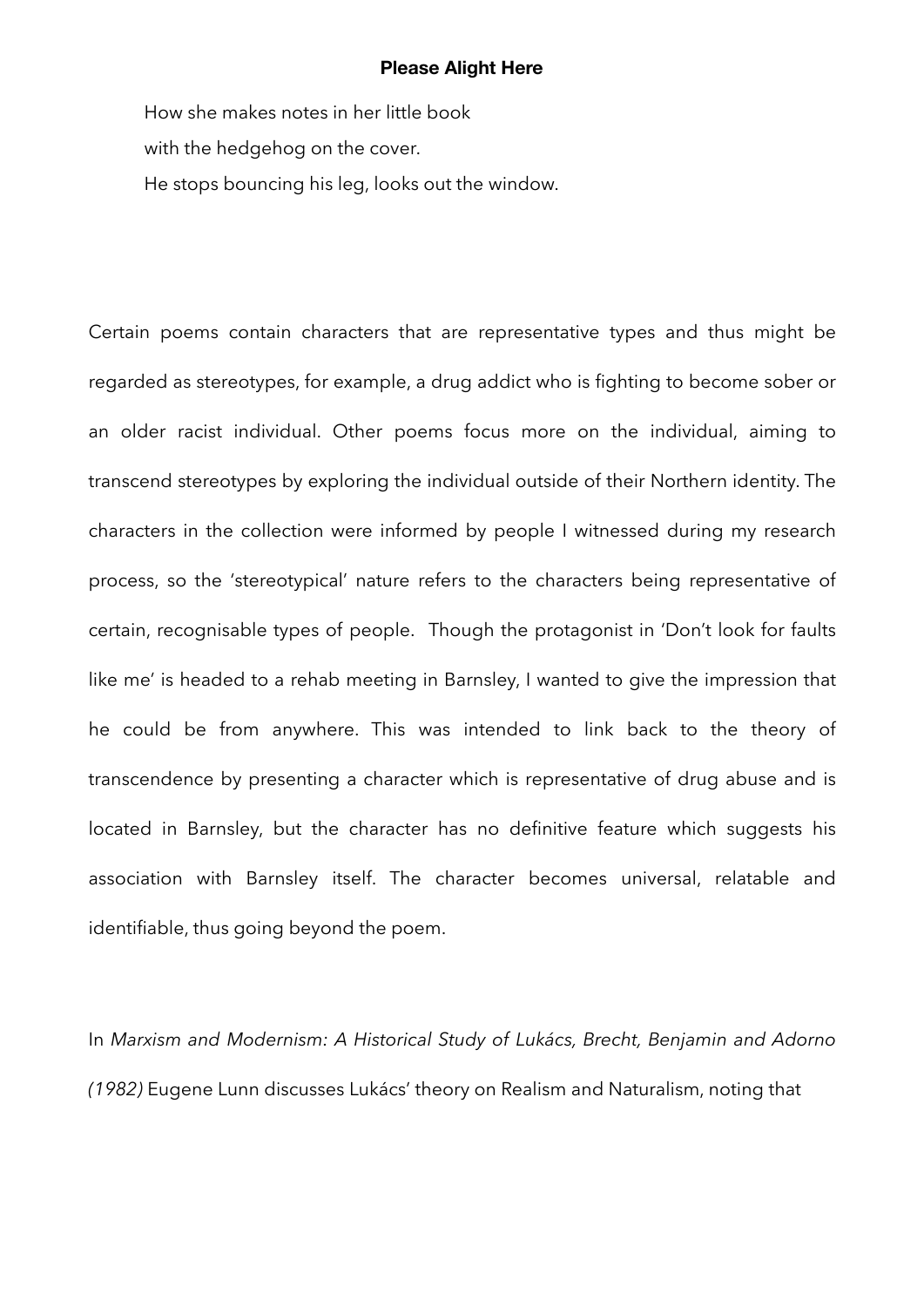'Lukács defined realism as a literary mode in which the lives of individual characters were portrayed as part of a narrative which situated them within the entire historical dynamics of their society' (Lunn, 1982: p. 78).

Lunn further notes that,

 'the naturalistic author's voice is is relativized to the various psychologies of his characters. Static situations with fetishised objects are described, alternating with isolated, fleeting, subjective impressions — an abstract objectivity alternating with a false subjectivity.' (Lunn, 1982: p. 82.).

To summarise, Lukács seems to suggest that Realist writers focus on the wider historical and social connotations of an individual, while Naturalist writers focus on the individual themselves, i.e. the details of their appearance, focusing more in the moment. It could be said that Naturalism can be purely descriptive, while Realism can be more analytical and facilitates typological abstraction, creating recognisable and believable characters who are also representative of a general 'type'. My own writing is more realistic, which also links back to Sampson's theory of transcendence; my poems present several individual characters, with definitive features and specific surroundings, but comment on wider social issues and constructs. Thus, the poems seek to achieve transcendence by using the individual as an instrument to present a trajectory into modern British anxieties and everyday life. Below is an excerpt from 'Immigrants are the problem in this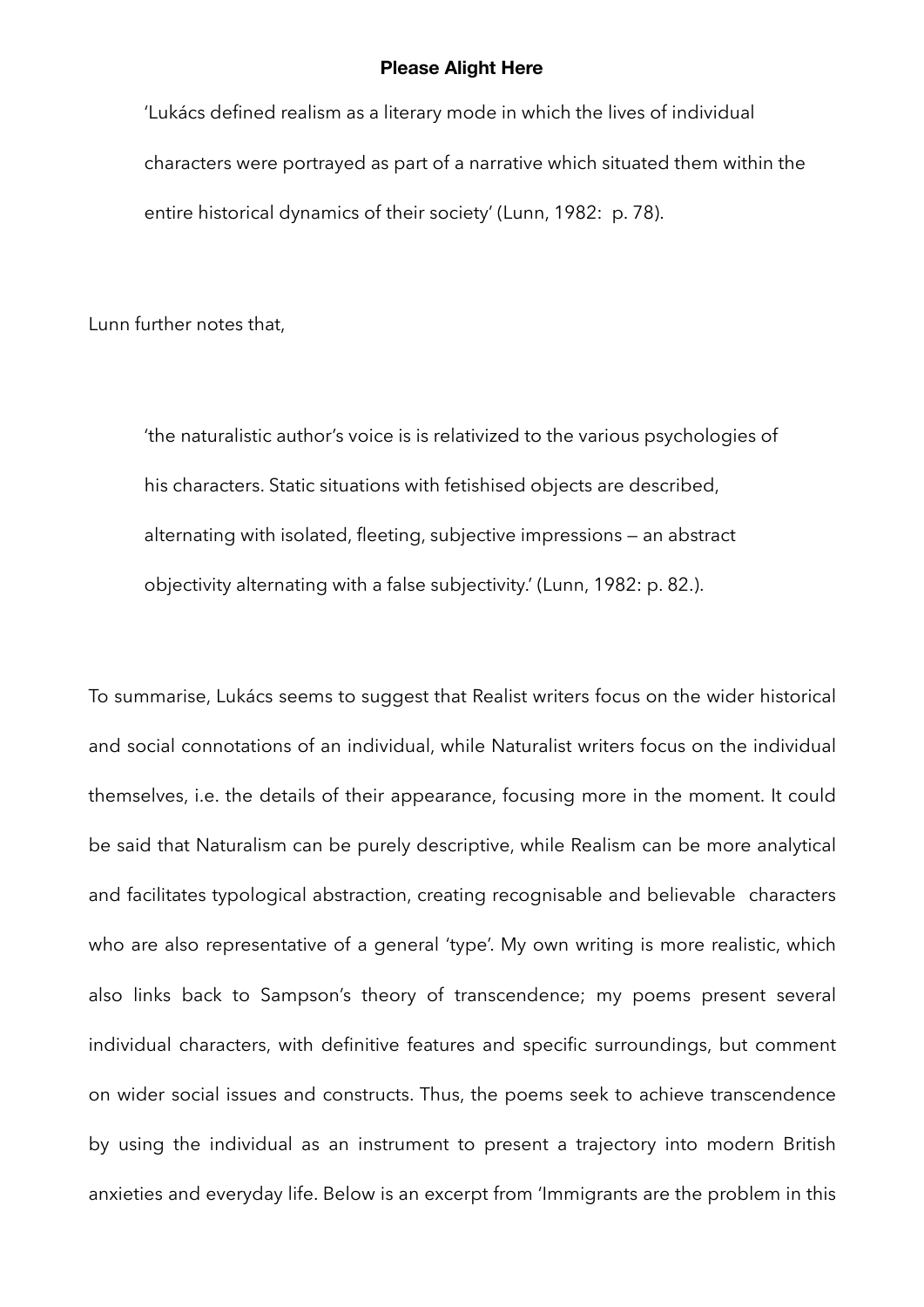country'. While the opening of the poem describes and presents an image of the protagonist, the dialogue transcends the poem by commenting on current social/ political fears and attitudes regarding immigration, in the midst of 'Brexit'. Thus, the description serves to present a 'type' of person who has this attitude, rather than focusing on that particular individual.

> a pot-bellied, stocky, mid-fifty year old fuelled by the seven cans of Carling strewn across the table, repeats at every station stop, to his similar looking friend falling asleep against the window.

 *No wonder the NHS is about to collapse, when those fucking Eastern Europeans are draining it.* 

The theme for my collection needed to be clear and specific, so I created a spider diagram which had 'Conflict' at the centre. I wanted to explore conflict in people's lives, so I mapped out the people, situations and conflict in my life, before exploring wider links to society. One of the main themes evident on the diagram was relationships, both romantic and domestic. The overarching theme of conflict gave me more focus but there was still room to really define what would unite my collection. I decided to use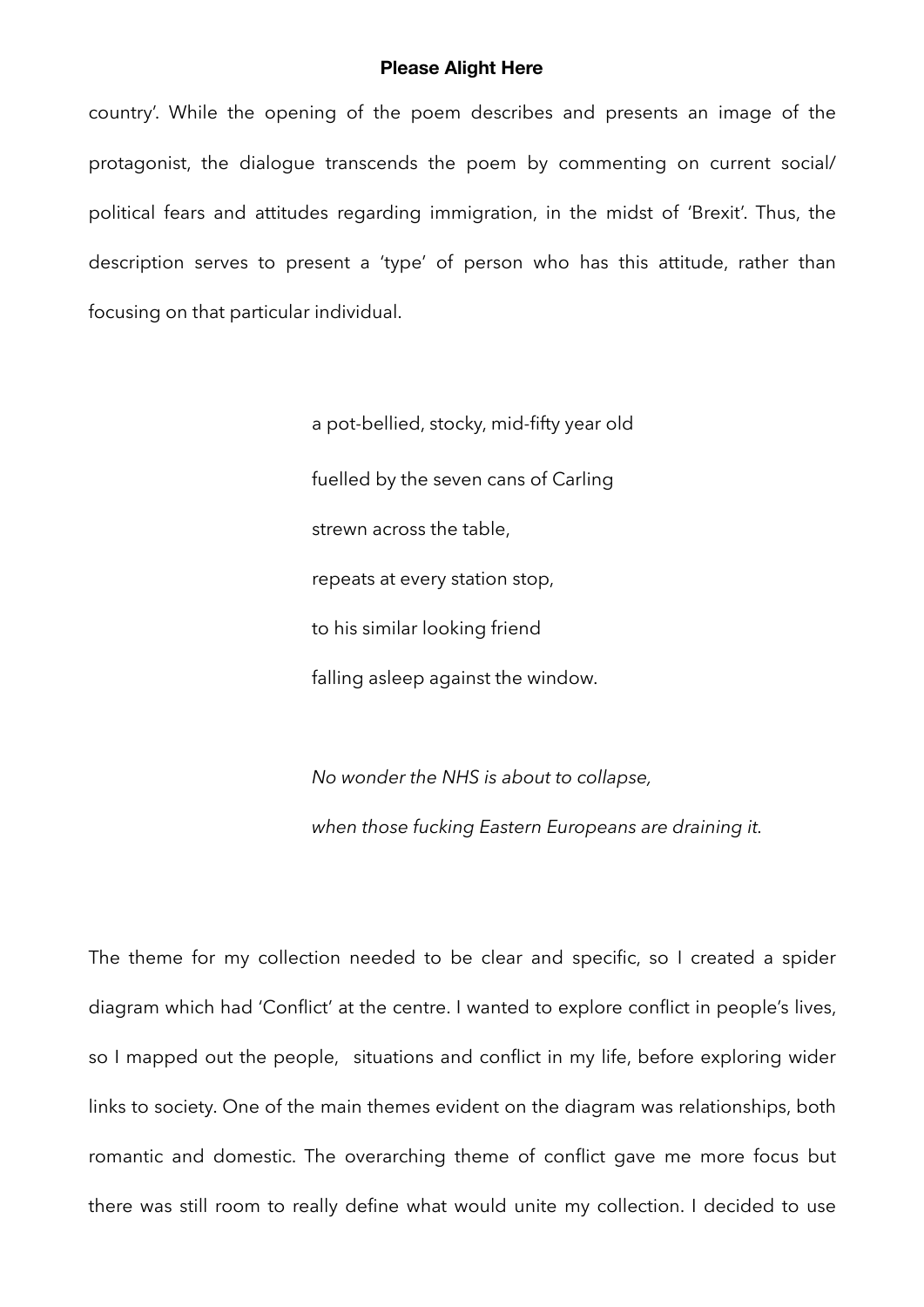train journeys and the railway system as a basis to explore the themes and characters within the collection. Rail journeys and the rail system is used throughout the collection for the content and context, which takes shape in the form of setting, characters and language. The train imagery is a structural device to link the poems together and maintain the world within the train. The themes were influenced by my experiences, along with imaginative empathy for other people's experience. This further allowed me to develop the perspective on my poems; I wrote from experience but also placed myself in the positions of others, both individuals and groups of people.

Once the train context was established as a lynchpin for the collection, I considered having a potential underlying theme of 'Brexit Britain' which came from a sense that a train journey is a literal and metaphorical trajectory into contemporary Britain. 'Brexit Britain' was a reference to the current state of British economy and society, particularly fears around employment, immigration and public services which have divided the country. This was something I was working towards initially, writing poems such as *The Witch is Dead!* which was originally called *Cemetery*, then *The Burning of Margaret Thatcher.* The poem was inspired by the bonfires and parties across the country, that were thrown to celebrate the death of Margaret Thatcher on the 8th April, 2013. Though I was specifically focusing on Knottingley, West Yorkshire, in the heart of the former coalfield. There is a train service from Leeds to Knottingley which runs every hour, usually departing from platform 17A, the last platform in Leeds station. I thought this was symbolic as it could be seen to reflect the outsider's view that Knottingley is a 'dead end'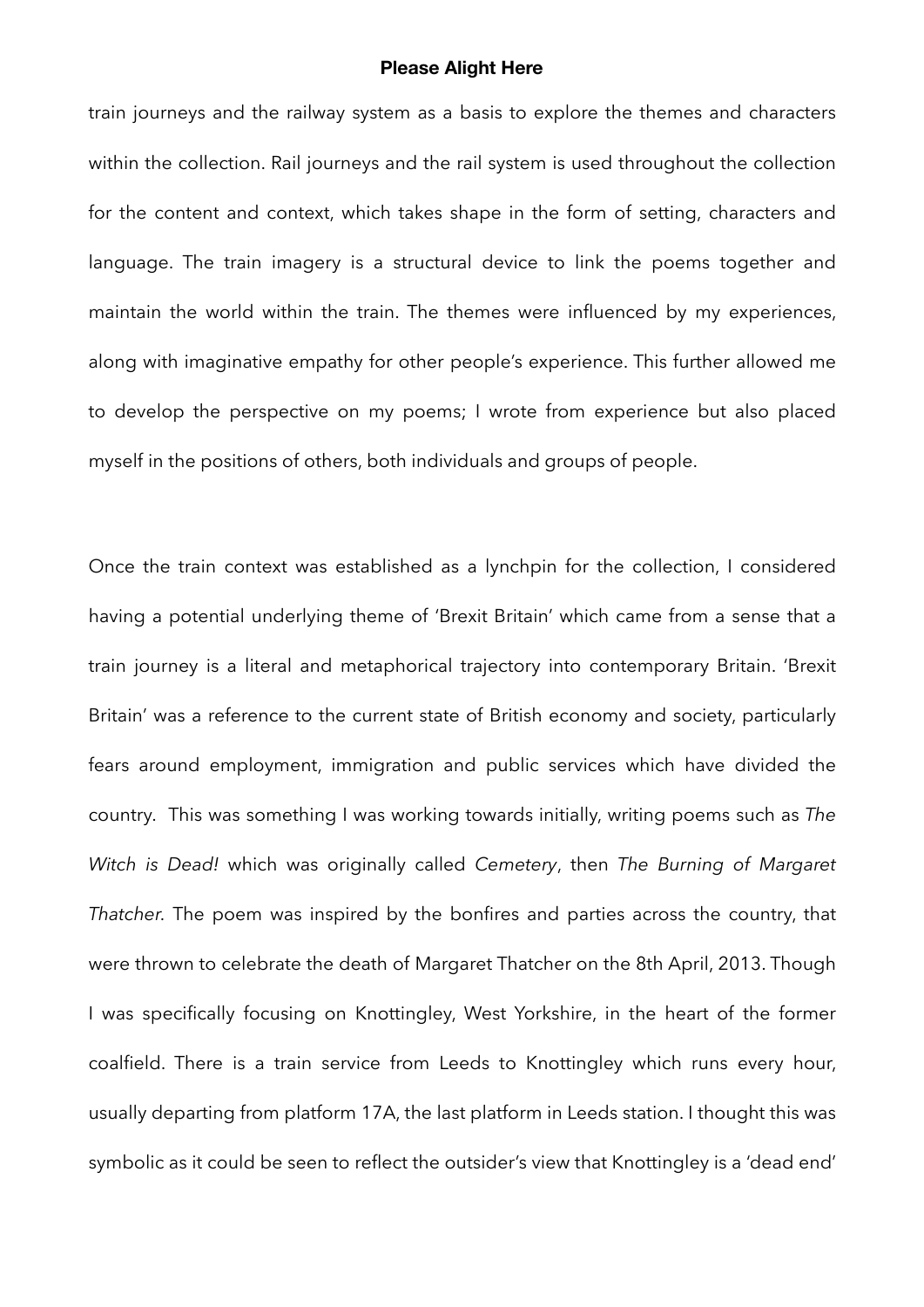town; with no real economic infrastructure after the decline of the mining industry. The poem was intended to depict a grim and provocative celebration but ultimately no more than a futile gesture seeing as Knottingley still faces the social, cultural and economic problems that many 'post-industrial' Northern towns face. The initial problem with this poem was that it was too simplistic; below is the original draft of this poem, along with the final draft.

#### **Cemetery**

There are no headstones here, but it is the town of the dead. The last stop on the line; purgatory.

No more digging deep down; the people crumble like coal. Thick dust covers council houses, and working men's pubs.

Old Maggie gone, they drink to that. Strike matches, burn the pictures. A brief spark of life.

But this isn't court, there is no justice here.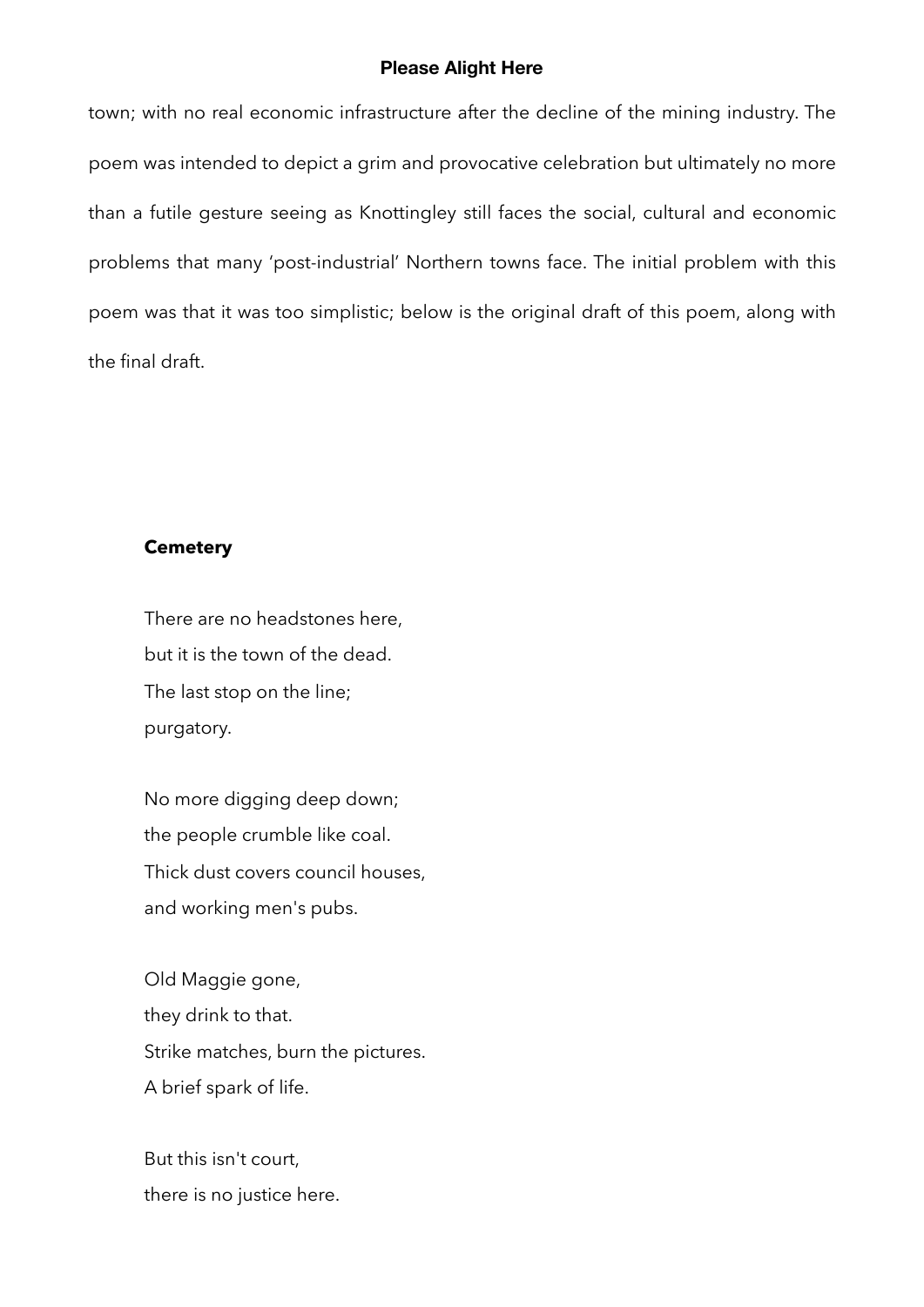A shell remains; she takes her crown to the grave.

### **The witch is dead!**

08.04.2013 - 19:56

Ding Dong the Witch is dead! Chanting, circling the bonfire; they bring forth the effigy like a sacrificial lamb. One-by-one they fuel the flames, children delightfully squeal as flames lick the offerings. Parents smile on, drink pints, eat toffee.

10.04.2017 - 14:03

A ten minute stop for no apparent reason steers his eyes to uncanny smiley face graffiti; this is the place of the celebratory bonfire. There's a sign near the gate - Primary School in development. Three boys, defacing the sign turn, show their arses at him.

When developing the poem my focus on the decline of mining communities and stereotypes related to social housing were too cliched. Also, the way I referred to Margaret Thatcher appeared too endearing, conflicting with the concept of the poem. I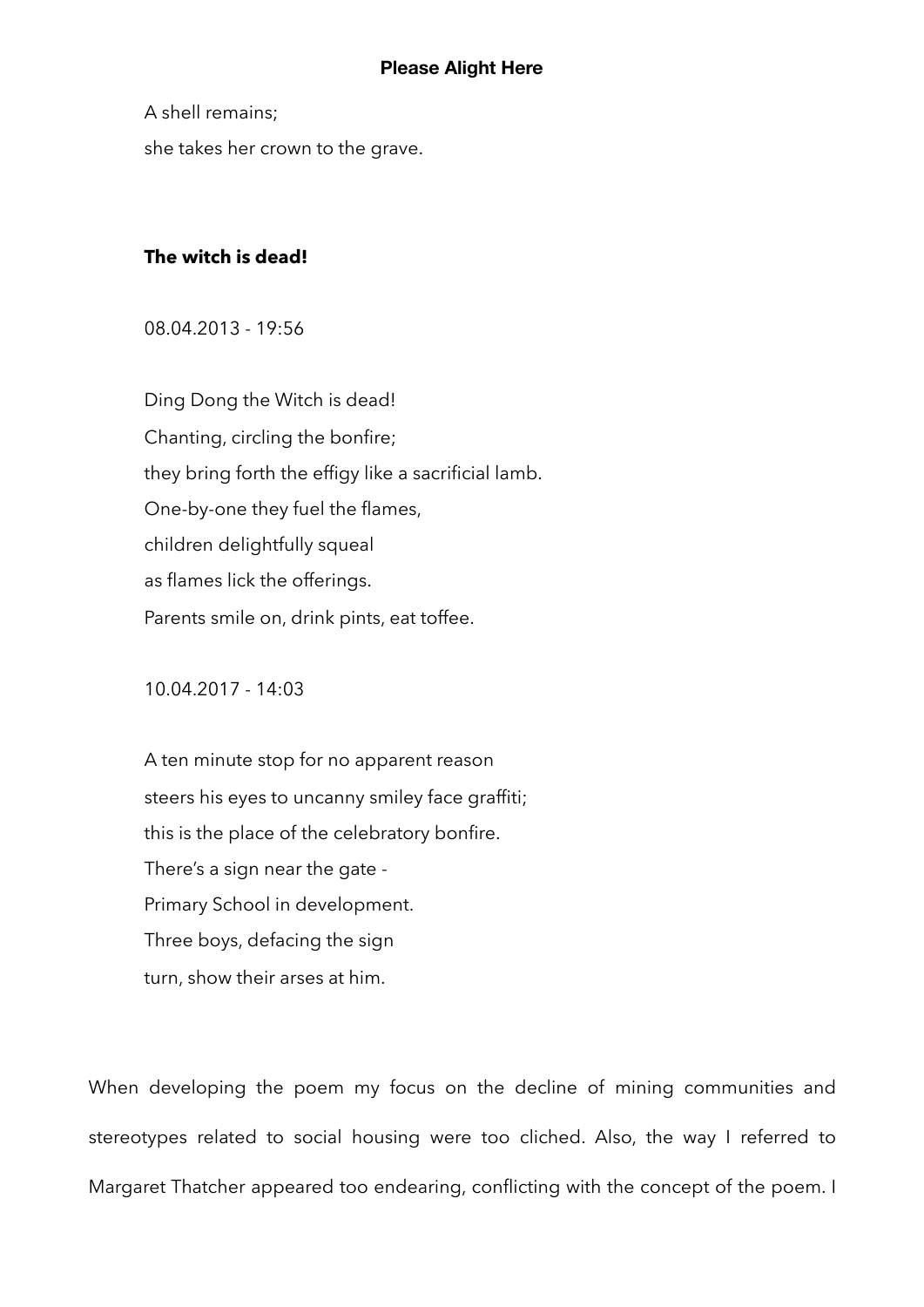discovered that a primary school was built on one of the sites where a bonfire was held; I thought that this could be a good foundation for the poem because of the juxtaposition of the innocent children and hope for the future with the arguably barbaric,(celebrating the death of a person) mock-execution style events which took place beforehand. Rather than focusing on the perception of Knottingley being 'rough' and working class, I focused on the bonfire itself and how time moves on, hence the primary school element. I wanted to connote how despite the celebrations surrounding Thatcher's death, there is still no justice for the people she (and her government) wronged. The spectator on the train takes the reader to this moment through his memory, therefore the poem became focused on the person's experience of the bonfire and what this said about society, rather than specifically Britain's response to the death of Margaret Thatcher. Ultimately I decided to cut the poem from the collection as, though the idea was effective, I couldn't successfully resolve the content into a poem as there were several strands which could each be their own poem, thus making it difficult to compress them into a single, effective poem.

As the collection developed a different group of themes began to emerge, including sexual tension and longing and also regret and isolation. The personal attempt to find intimacy, meaning and connection within the alienating environment of the train and society as a whole became a major theme, with politic and social issues becoming more of a backdrop. This theme emerged during the writing process, linking well with the nature of the train itself; strangers within close proximity and the physical motion of the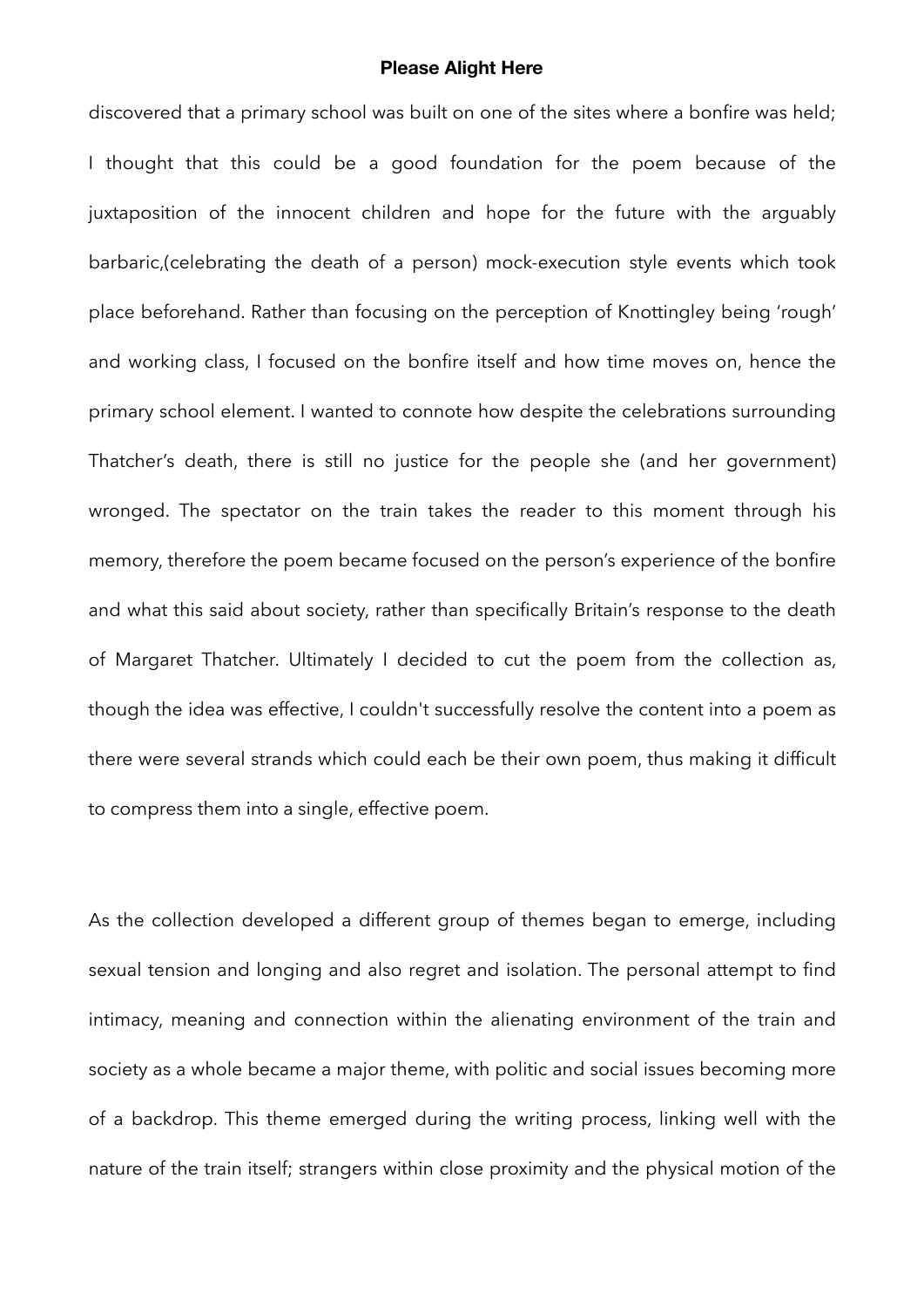train provoke the inclination for people to turn their thoughts to sex, loneliness and often, anger. The routine of commuting seemingly prompts passengers to seek gratification, a break from their regular life.

Simon Armitage's *The Unaccompanied (2017)* was influential during my writing process*. The Unaccompanied* documents themes such as recession and social division, against a Yorkshire backdrop. A review on *The Guardian* states how 'Armitage describes a world in social and economic meltdown' (The Guardian, 2017). Though I wanted to explore social and political issues within my collection in a similar style to Armitage, I wanted to focus on the individual within the rail setting, depicting their desires, insecurities, routines and complex lives.

A recurring theme in the feedback I have received from tutors has been to be specific rather than vague, concrete rather than abstract, which is something I wanted to focus on during the editing process. In the poem *Poundland,* Armitage writes 'Then emerged souls: the duty manager with a face like Doncaster' (Armitage, 2017, P. 10). The specific reference to Doncaster immediately draws the reader into an outsider's stereotype of Doncaster - working class, provincial - and similarly the title of the poem evokes a similar vision of the clientele and associations with Poundland. The poem serves as a description of Poundland and the people who visit before concluding with an almost ceremonial view of handing over pound coins 'laden with whatnot, lightened of golden quids' (Armitage, 2017, P. 11). This poem perfectly encapsulates the idea of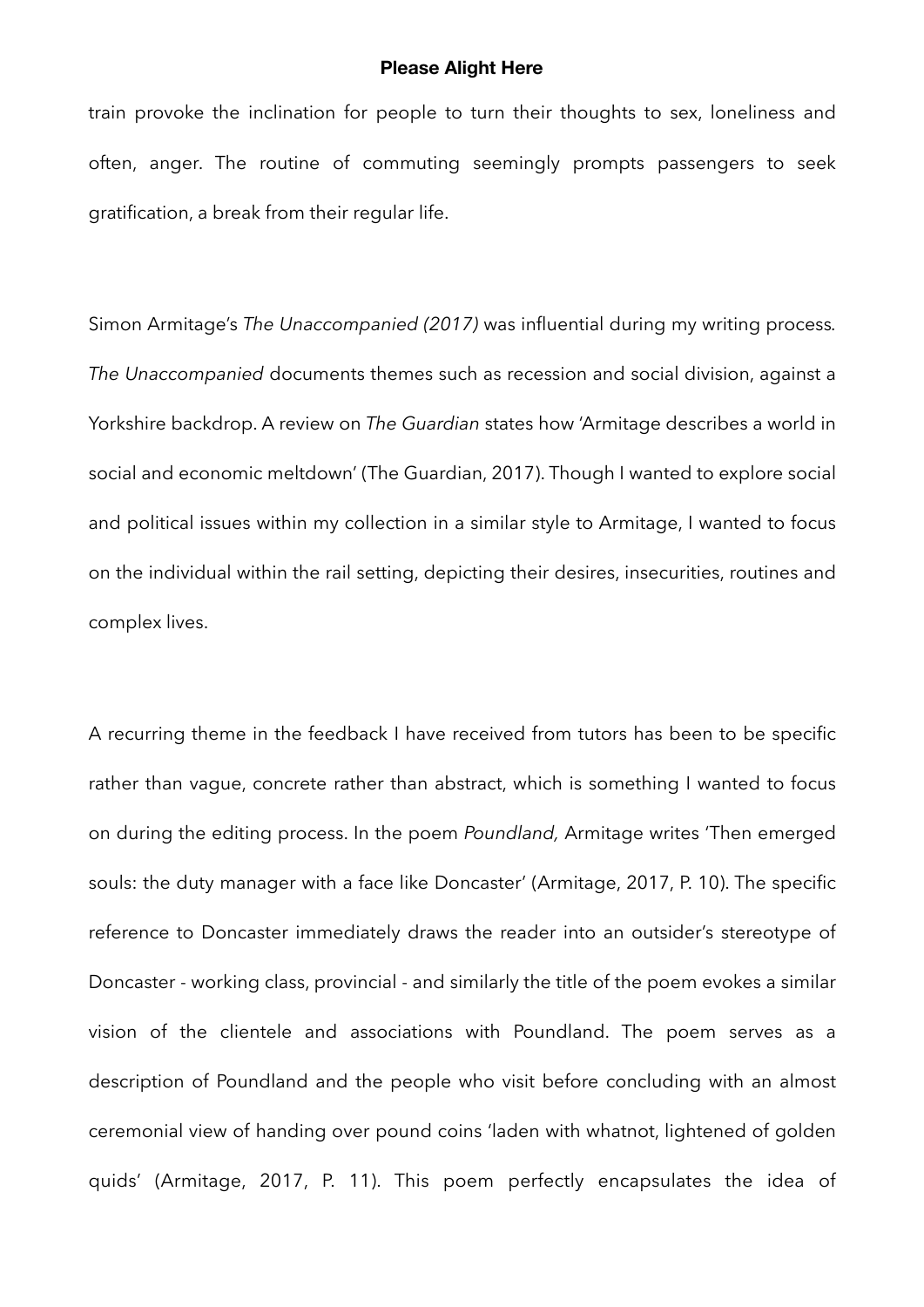transcendence; Armitage presents Doncaster in a recognisable way, but achieves transcendence by presenting the handing over of coins as a poignant transaction; suggesting people see Poundland as a community or a ceremonial offering. In my own work I wanted to to present different train based or rail related situations, which are then transformed through powerful language and a strong ending. An example of this would be 'Lisa's 50th' where I sought to create a concrete scene and recognisable characters, while the profanities enhance the intended powerful ending of the poem. As the collection developed, my natural writing style seemed to be descriptive, meaning the collection leans towards presenting scenarios through descriptions and dynamic language. That being said, many of the characters and situations are representative of certain 'types', so while my poems are concrete, they are also symbolic, transcending their specific settings to be more generally communicable. Below in an excerpt from the poem, which shows the characters and the powerful ending.

> They marvel at the litre of pink gin offer, throw banter at the barman

 with the *muscles and cheeky smile.* Leader of the group -

 a Yorkshire rose on one arm kid's names on the other,

 drenched in Lacoste Red rounds up the rabble;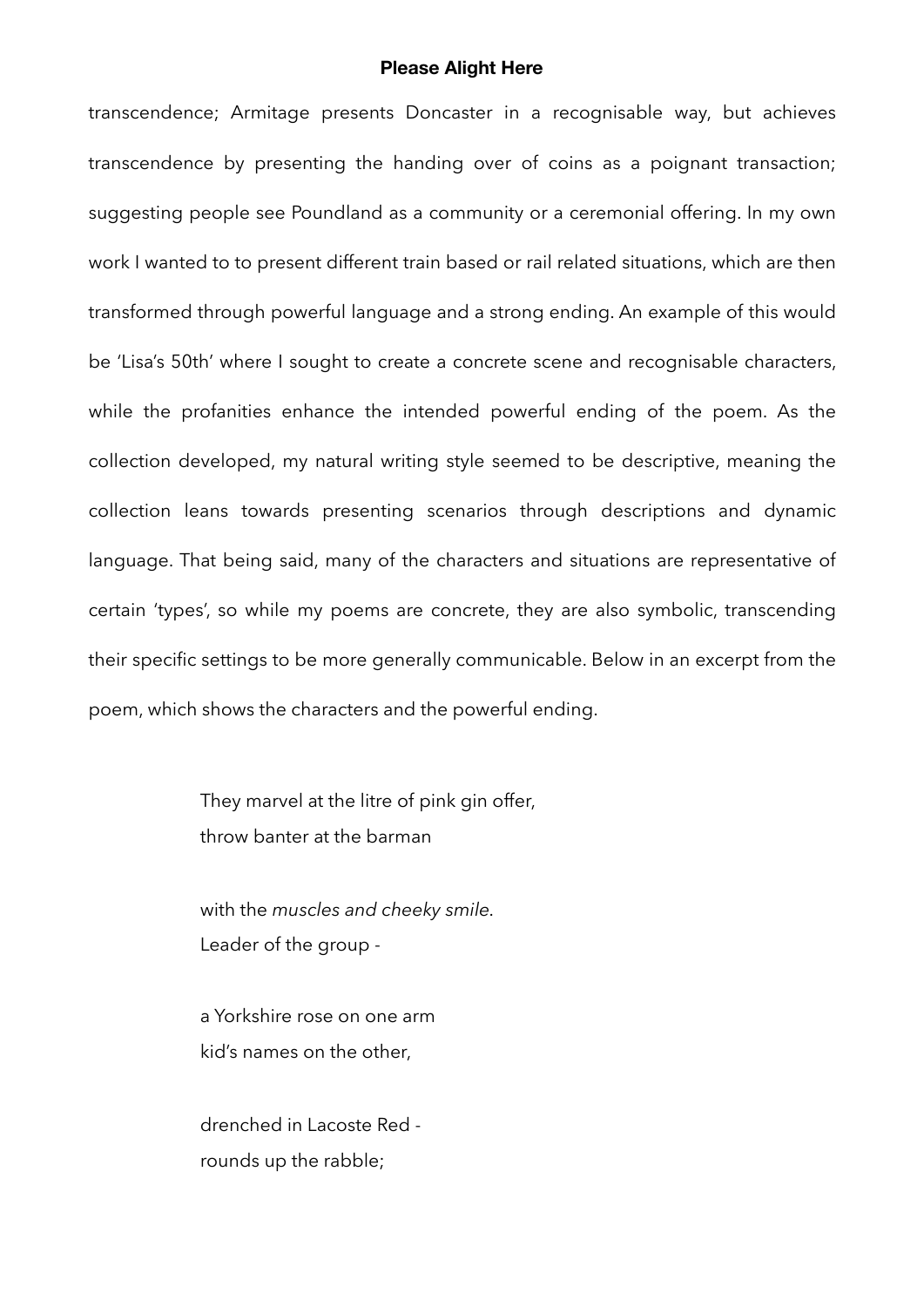*we're gonna miss the fucking train!* 

You get stuck behind them on the escalator; you all miss the fucking train.

'The Ice Age' from *The Unaccompanied* was especially influential; in this poem, Armitage achieves transcendence by using techniques which I deploy in my own work. Armitage sets the scene 'Tuesday the tenth, Wakefield Westgate Station, seven in the morning' (Armitage, 2017: p. 35) and then shows the scene 'every lungful of air/ transmuted to silver/commuters standing about like skittles' (Armitage, 2017: p. 35). The opening of the poem roots the poem in time and place, providing an image of the station. Then the reference to passengers being like skittles suggest that they are essentially waiting to be bowled over and are passive. This prompted me to establish the right balance between showing and telling in my own work. The specific references and descriptions are intended to setup the environment and characters, while the showing is intended to be the language and execution of the situation. Below is an excerpt from the poem 'Cat's Cradle' which firstly exemplifies the setup on the train and then shows the protagonist's desire for her friend through their closeness and her scanning over her friend's body.

> An almost-empty carriage sways, rickety over tracks towards Manchester. You're sharing a seat with your friend, legs tangled together like string.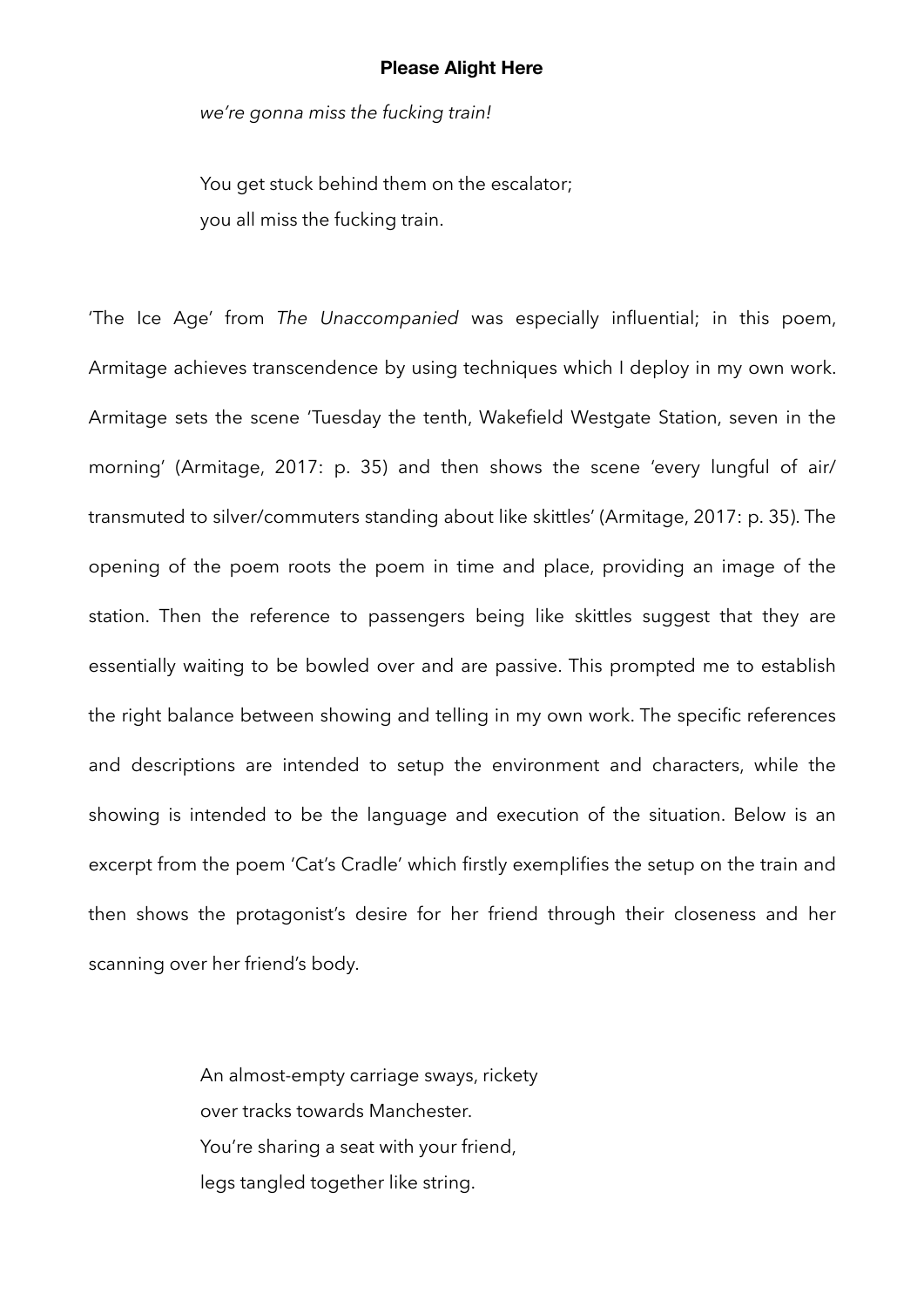She's twisting a piece of hair around her finger, yours hangs limp by your breasts. Her spare hand rests on a bare thigh underneath a mandarin sundress.

I started shaping the poems into a narrative arc, aiming to portray the repetitive and relentless nature of life; a sense of travelling but going nowhere which is the nature of a local commuter train. I aimed to depict both positive and negative moments, along with people coming and going and to create a sense of repetition in characters' lives; there are people we see continuously then there are people who are fleeting figures. 'Please Alight Here' attempts to present a more focused group of people on life's journey, experiencing their own highs and lows, while ultimately reflecting the sense of travelling, but not always going somewhere.

Originally there were around 35 poems in the collection. I cut poems which I thought failed to cohere or which did not achieve the tone and mood I was seeking. The poems were predominantly formed from vignettes of experiences and observations. The form alternates between free verse, couplets and structured stanza sets - tercets, quatrains, quintets and longer stanzas. The following section of the essay will discuss the techniques used in forming the poems and the process of shaping the collection.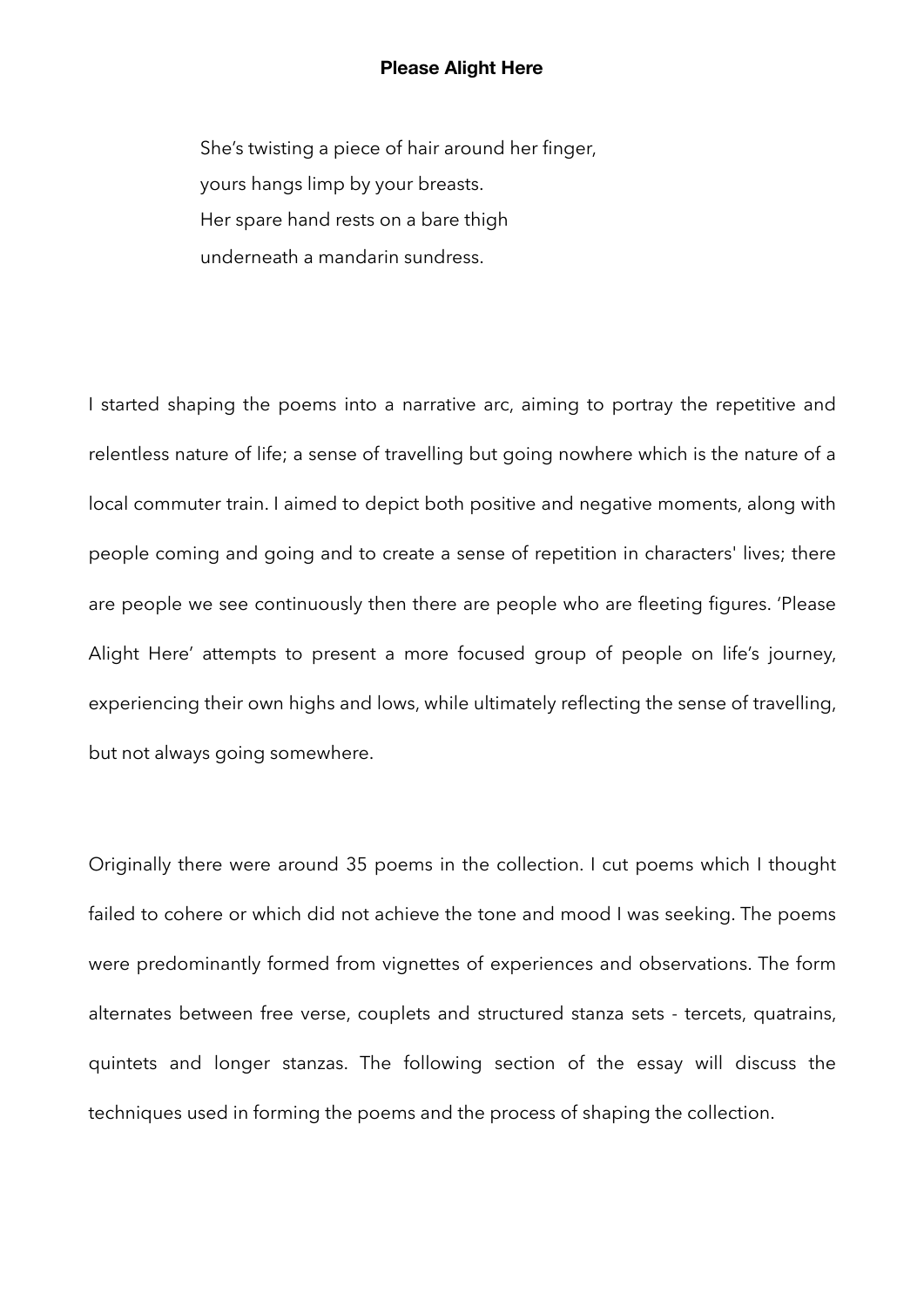### **Technique, Development and Style**

In *The Art Of Fiction* (2012) David Lodge introduces the chapter on intertextuality by noting how 'some theorists believe that intertextuality is the very condition of literature, that all texts are woven from the tissues of other texts, whether their authors know it or not' (Lodge, 2012: p. 98). This is a perspective I agree with and I have an awareness that my writing is always inspired by other texts. In *Story (1998)*, Robert McKee states how writers 'watch life's passing show, collect bits and pieces to fill file cabinets with random material' (McKee, 1998: p. 386). An integral part of my research came from frequently noting down situations or ideas that I witnessed on train journeys. I also began to note certain song lyrics or quotes from rail signs that could be used for a poem. The use of other texts, rail related references and music within my poems became an element I tried to include organically and only if it stood to enhance the poem itself.

In the poem 'But [she] said no, oh no'*,* I chose to incorporate the lyric *'*I've dreamt about you nearly every night this week*'* from the Arctic Monkey's song 'Do I Wanna Know' *(*Turner, 2013, Track 1*).* The song is about someone who wants to know if their interest in someone is unrequited or not. My poem describes a situation in which a man is making unwanted advances towards a woman who gets the same train as him. In this context I felt that using this line suited my purposes, well as I wanted to convey how the man has no regard about whether his advances are welcomed by the woman or not, he simply dominates the situation and regardless of any discomfort he causes the woman. I decided that this line, along with *'*simmer down and pucker up*'* served to enhance the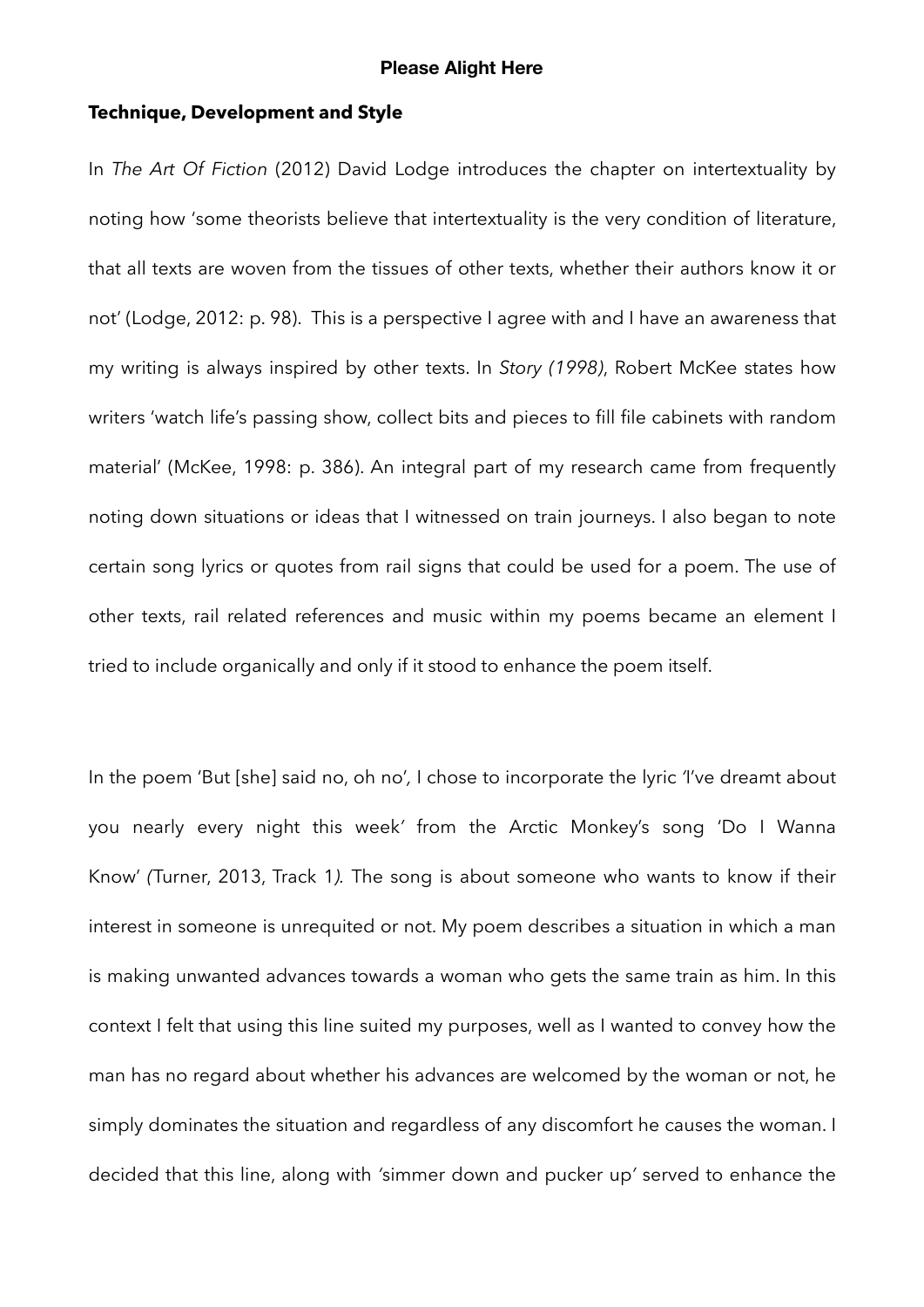poem by representing the domineering nature of the man, adding to the discomfort of the targeted woman. The poem was originally written in couplets to represent the two characters' physical closeness. However, I chose to isolate the lines which contained the lyrics to the song, so I changed the poem into tercets to maintain a clear structure whilst accommodating those isolated lines. Below is an example from the poem.

> Crowded, bodies tight. Pressed against the window, breath burning the back of her neck, crotch hard against her buttocks.

I dreamt about you every night this week.

 Was that his hand brushing her thigh? She pulls her skirt over her knees. The window is cold, steamy; her fist clenched. His face in the window, lips wet.

This was to enhance their presence in the poem and also to represent the man himself; the isolated line is intended to be his voice, whilst the tercets are her experience of him sexually harassing her. The title of the poem is also a lyric from the Arctic Monkey's song 'A Certain Romance*'* (Turner, 2005, Track 13). The original title was 'Unrequited', but I felt the lyric was powerful and clearly depicted the girl's discomfort. In the poem 'Don't look for the faults like me*',* I also appropriated a lyric for the title of the poem, which is from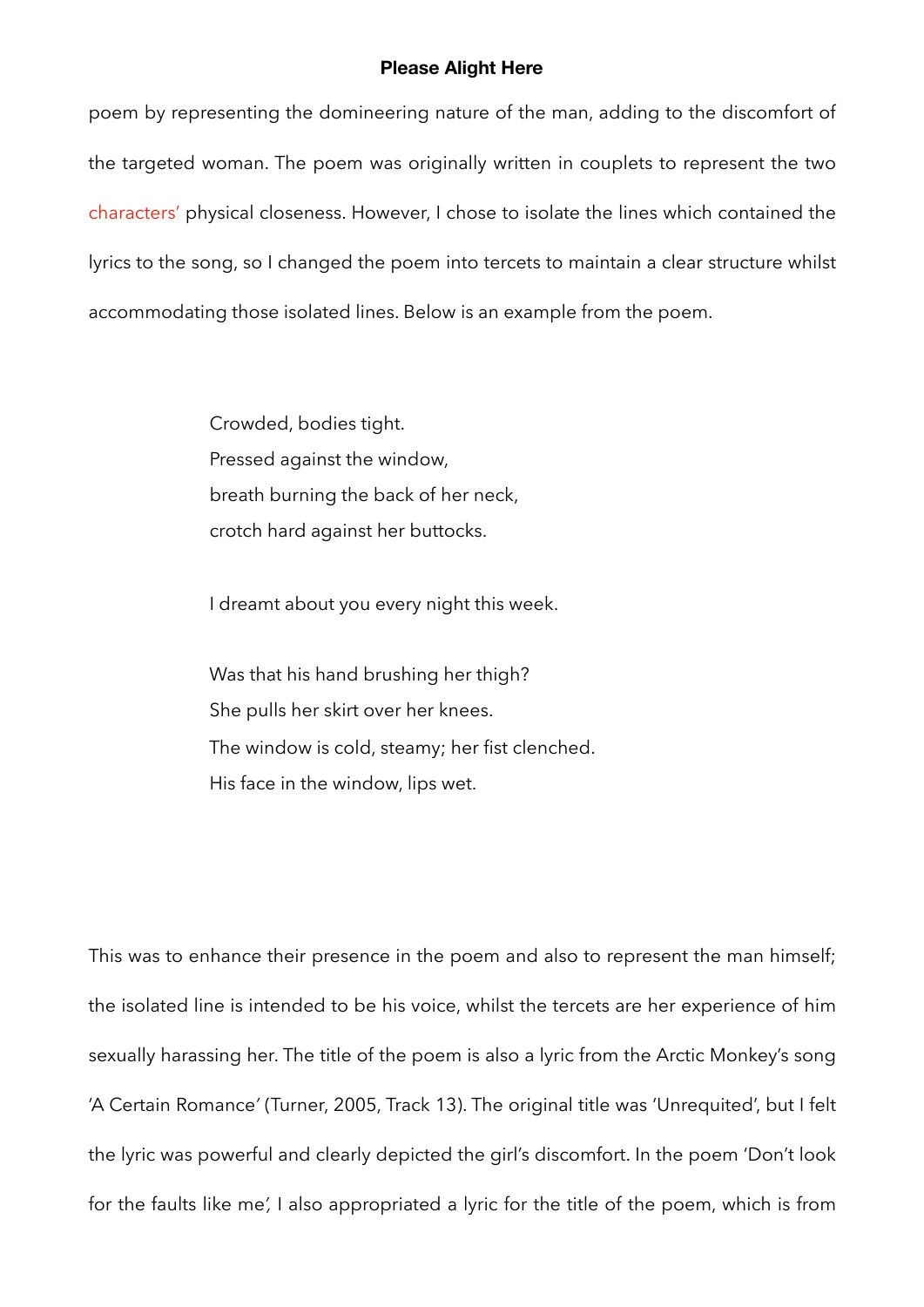'The Best Today' (Henson, 2013, Track 5) by Keaton Henson. The song itself depicts a man on a train journey who is fascinated by a girl on the same train, but who he forgets when she's out of sight. The song was a source of inspiration for my collection and I wanted to present how the protagonist sees himself and his life as a 'fault', while looking at her life as idyllic.

My original intention was to use the intertextual deployment of song lyrics to a much greater extent. However I found that intertextuality was becoming more of an end in itself and there were instances where the inclusion of lyrics didn't fit the overall poem. An example of this was the development of the mini-sequence of poems 'The Beginning', 'The Middle' and 'The End'*.* I originally used two Soft Cell songs 'Tainted Love' (Cobb, 1965, Track 3) and 'Say Hello, Wave Goodbye' (Ball & Almond, 1982, Track 5), (The Beginning and The End) along with 'Passionfruit' (Graham, Rouges, 2017, Track 3) by Drake (The Middle). Initially I decided that if I was going to use two Soft Cell songs, then I should maintain the Soft Cell theme seeing as the poems are intended to be a trio. However, it became clear in drafts that the lyrics only worked in 'The Beginning'*,*  and it seemed logical to cut the intertextuality altogether rather than just including it in one third of the sequence. Upon further editing of the sequence, specifically 'The Middle', I decided to keep the line 'I think we should rule out commitment for now' from Drake's song 'Passionfruit' as it fit well with the male character's attitude towards the affair and introduced the beginning of the distancing between the two, which we later see in 'The End'.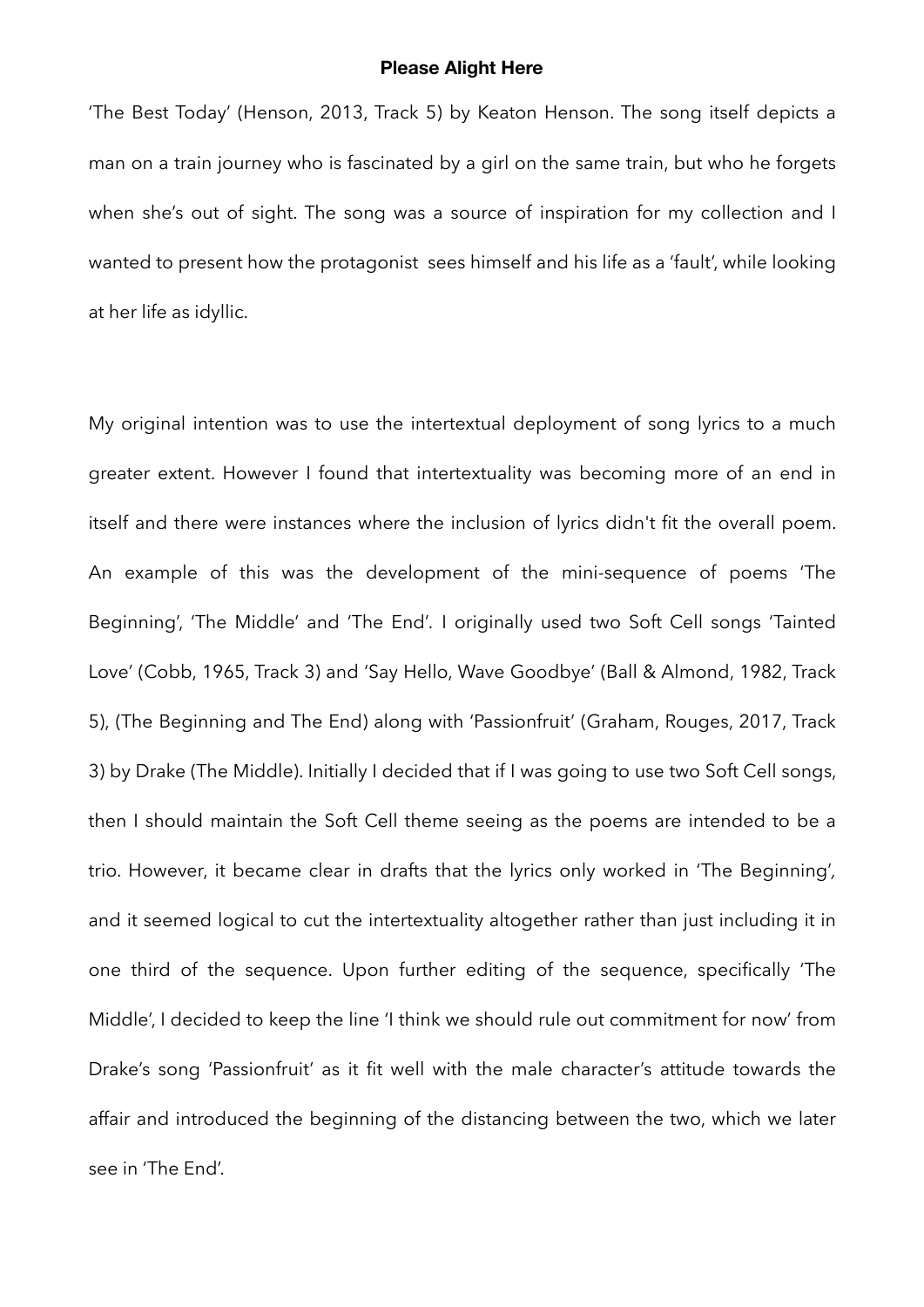The title of the poem 'I wish I was your favourite [boy]' is a lyric from a Kate Nash song 'Nicest thing' (Nash, 2007, Track 11)*,* originally from the perspective of a female speaker. As the poem depicts a former homosexual relationship, I amended the gender pronoun to signify this. The song is from the perspective of a girl who wishes she could be with a man who she has unrequited feelings for; the reference in the poem is intended to symbolise the one-sidedness of the relationship and the protagonist's yearning for his former lover. The poem concludes with the desired man leaving on the train, while the protagonist remains alone on the platform, symbolising him feeling alienated from the relationship.

In *How Poets Work (1996)*, Tony Curtis discusses the work of Helen Dunmore who and notes how Dunmore believes 'poems talk to one and other. There's an exchange of ideas and an intricate web of language' (Curtis, 1996: p. 84). I realised that for my poems to work as a collection, they had to have unity and cohesion. Working towards Dunmore's belief that the poems should clearly fit together, I wanted to create clear structural connections throughout the collection. Bearing in mind Stevenson's idea about the poet's voice, I knew that I had to limit the variation of style and formal range in order for the pamphlet sequence to come across as a unity and for my voice and style to be sustained. The structure changed throughout the editing process, often to accommodate line isolations, descriptions and life isolation. The majority of the poems are quite short, but there are several longer poems; ultimately, there became a subtle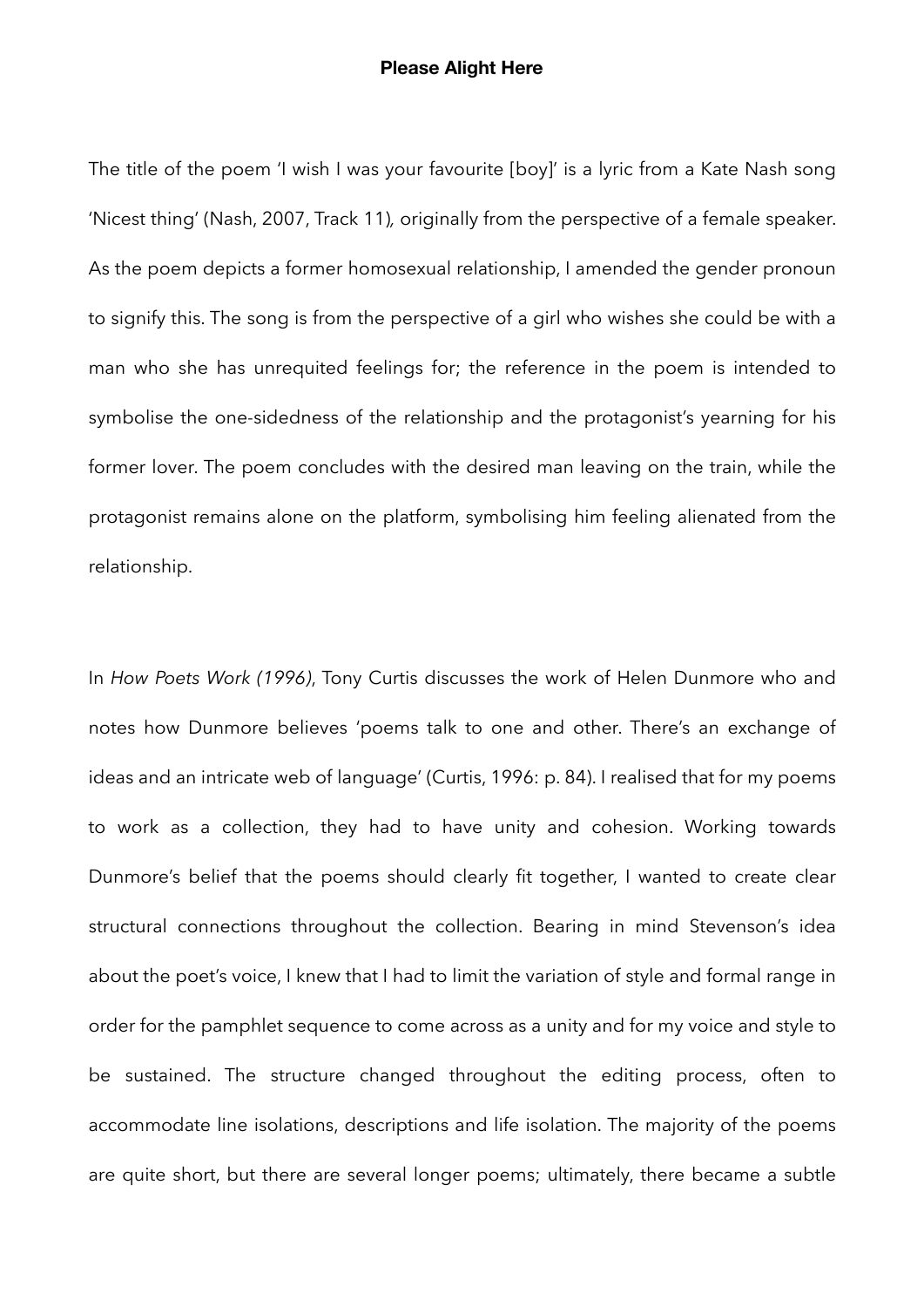balance of short, medium and long poems which varied between free verse, couplets and then specific stanza sets.

The vignettes that inform many of the poems are intended to present a transient, evocative account of a person's life in often an everyday setting. As example of this are the poems 'The Beginning', 'The Middle' and 'The End'*,* a sequence of poems which document three stages of an affair between two people who meet as they travel to work. The sequence was intended to portray the same two characters at three different points in their relationship, whilst also acting as a structural tool to represent the beginning, middle and end of the collection as a whole. Within this mini sequence, several of the main themes of the sequence are explored, including lust, isolation and regret. Bearing in mind Sampson's theory of transcendence, the recurring characters are intended to mirror the real-life nature of trains; as a passenger, you see the same people on the same recurring journey. But, these characters go beyond their regular routines by engaging in an affair. '8:01' and '15:17' are intended to represent the same girl at the beginning of her pregnancy and then again once she has had the baby. Below are examples from both poems.

## **15:17**

A humid mid-afternoon carriage,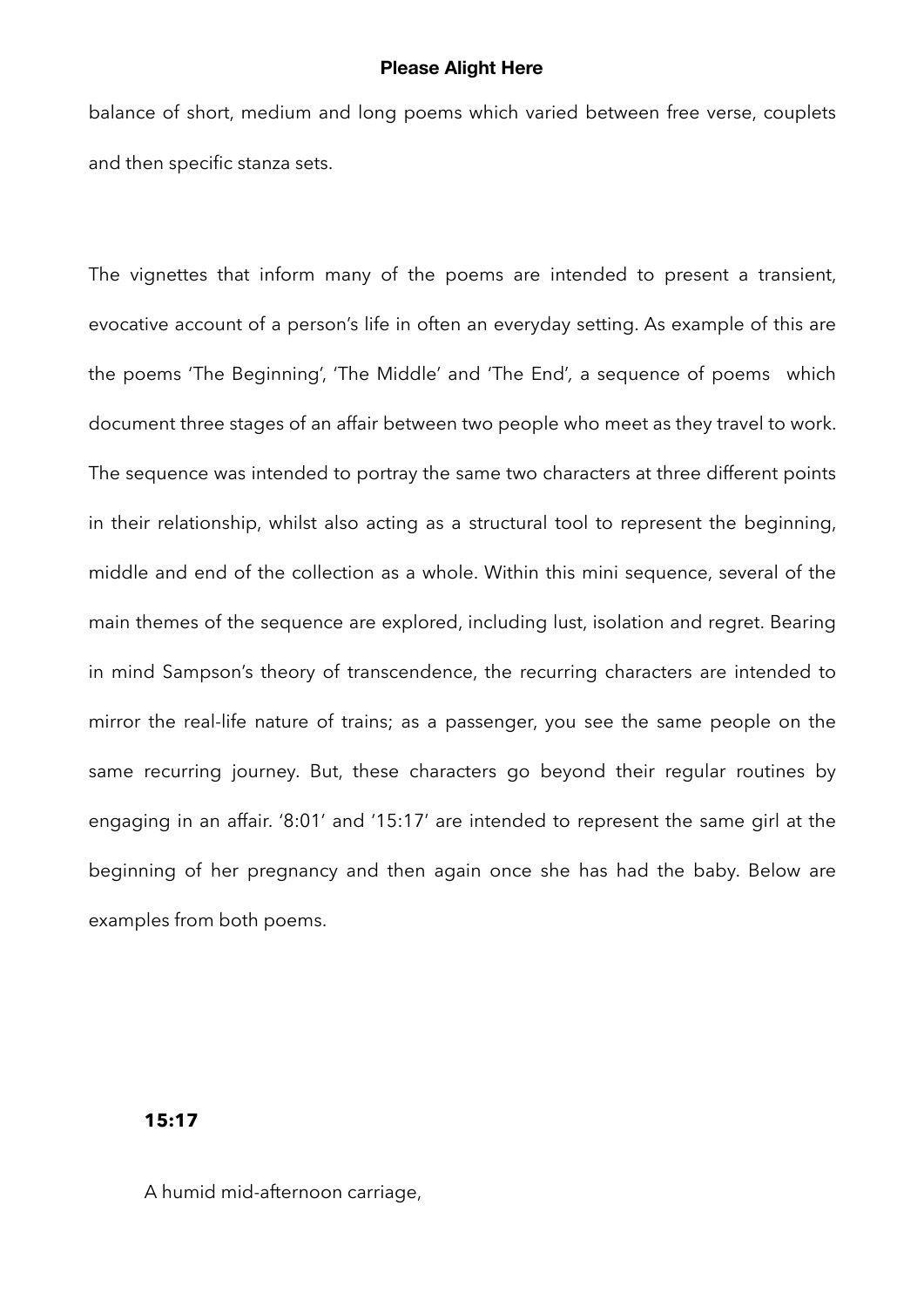an agitated buzz bounces from wall to wall. A blur of black and yellow crashes into the window, over and over. She watches it, fixated on its frantic flailing, as cries intensify, from the Baby Zen Yo-yo pushchair his mum bought.

*Ladies and gentlemen,*  we are now approaching Woodlesford.

 The buzzing stops, the body drops; she stares at it for seconds, screams piercing her ears. Screaming continues off the carriage, all of the twenty six minutes home.

### **8:01**

 The train is due at quarter past. Lying in the lukewarm bath, she looks to her stomach, pallid and flat.

 She looks at it as if it might burst. There is no sign, no obvious trace. Rakes her nails across it,

 red marks fade; she pulls the plug, water is sucked away. She stands, opens the blinds, light floods in.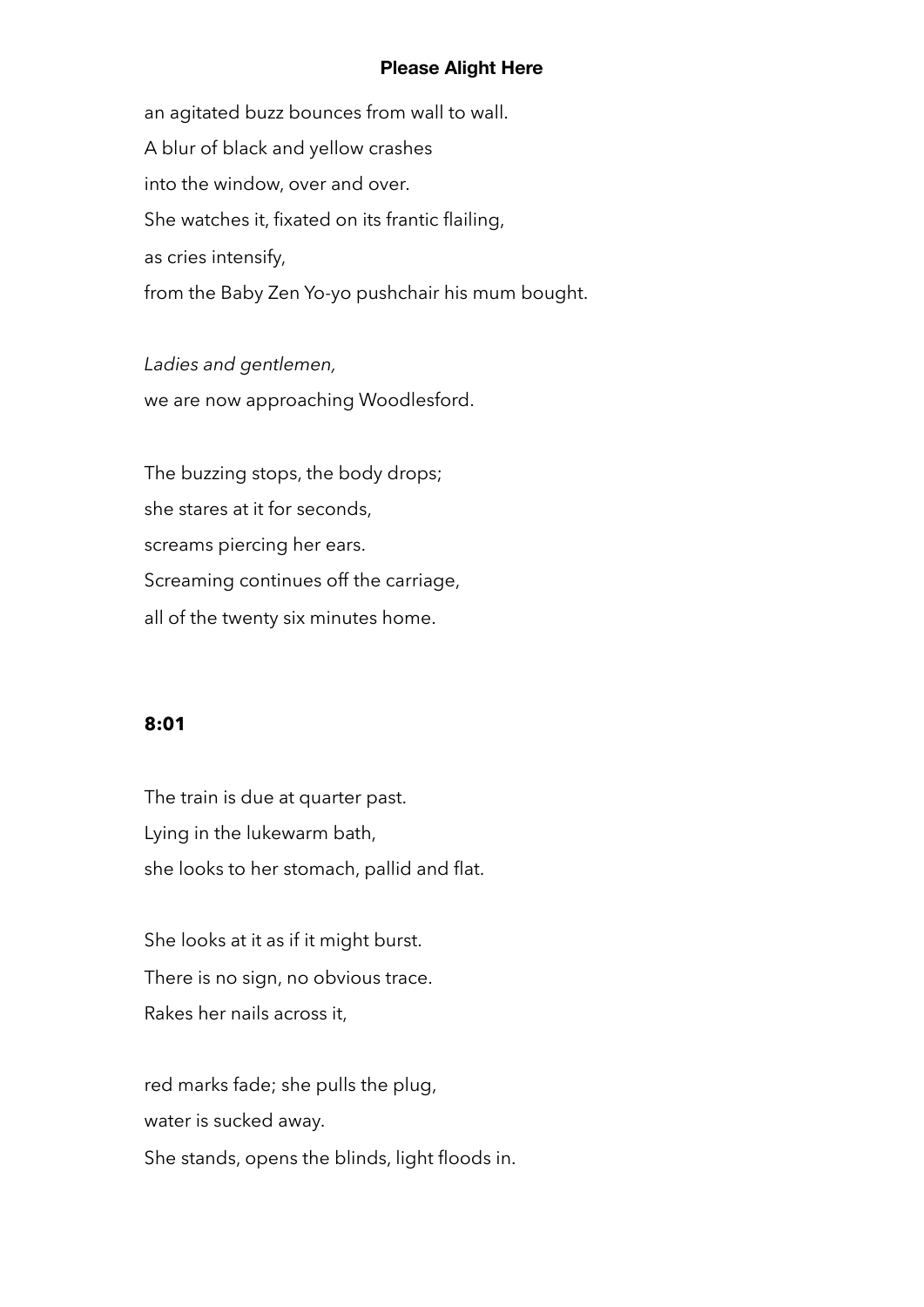The two specific times as titles establish a link but also the moving on of actual time is intended to symbolise the progression of the pregnancy her transition into motherhood. '8:01' is written using tercets across five stanzas, whilst '15:17' has no specific structure; this is intended to symbolise her mindsets pre and post-baby. The clear structural order in the first poem depicts how she feels certain in her choice to continue the pregnancy, whilst the lack of clear form in '15:17' is intended to display her struggles with her new role. Below is the full version of '15:17' poem and the first three tercets from '8:01' to exemplify this. The line isolation in the middle of '15:17' is intended to keep the reader 'in the scene' on board the train and to also break the protagonist's focus on the wasp.

Another structural method I experimented with throughout the collection is the isolation of lines and gaps within lines to create effects. I like Charlotte Wetton's pamphlet *I Refuse to Turn into a Hatstand* (2017) which won the Michael Marks Pamphlet Award in 2017, chosen for 'its assured craft, its emotional and imaginative conviction across a really wide range of forms and tones' [\(caldervalleypoetry.com,](http://caldervalleypoetry.com) 2017). I found that it has attributes with my own work; Wetton uses similar techniques including intertextuality and point of view, but more specifically line isolation to highlight the tone and message. Like many of my own poems Wetton uses couplets and stanzas combined with line isolation to emphasise significant section of the poem, also adding a striking visual element. In Wetton's poem *Magnolia Crescent,* an example of line isolation is shown below: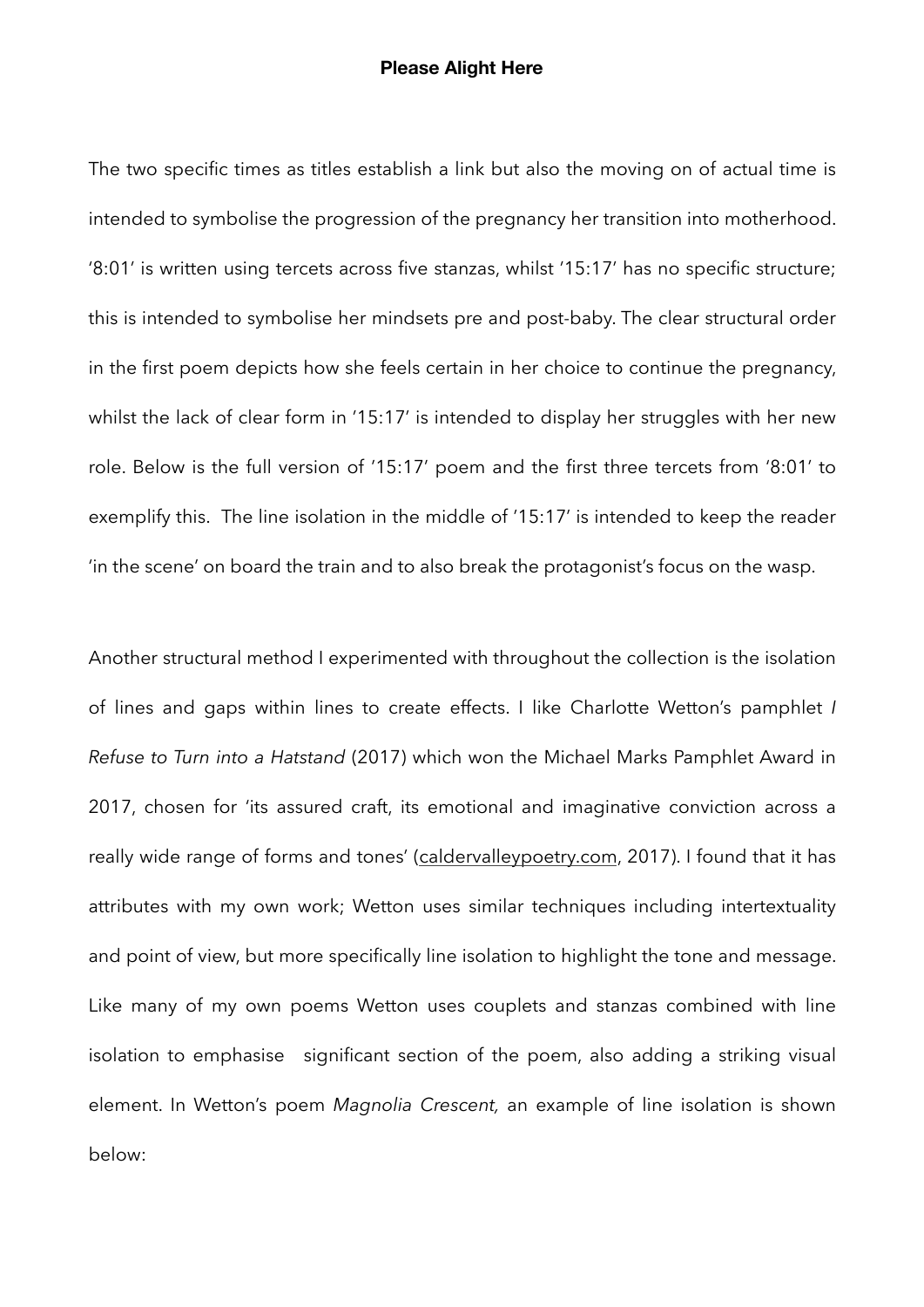Upstairs, the son and daughter's rooms, pyjamas folded, slippers empty.

I do not belong here.

 Four bowls and four spoons on the glass table.

(Wetton, 2017, P.18).

The isolation of the line 'I do not belong here' highlights its separation from the couplets and symbolises her the speaker not belonging to the house which the couplets describe. In the poem *Constellations*, line isolation is used to represent the physical jerking of the train, as shown below:

> With her fingers, she traces the night sky blueprint - Cassiopeia, Delphinus, Orion…

train jerks, hands slips.

her reflection in the dirty window.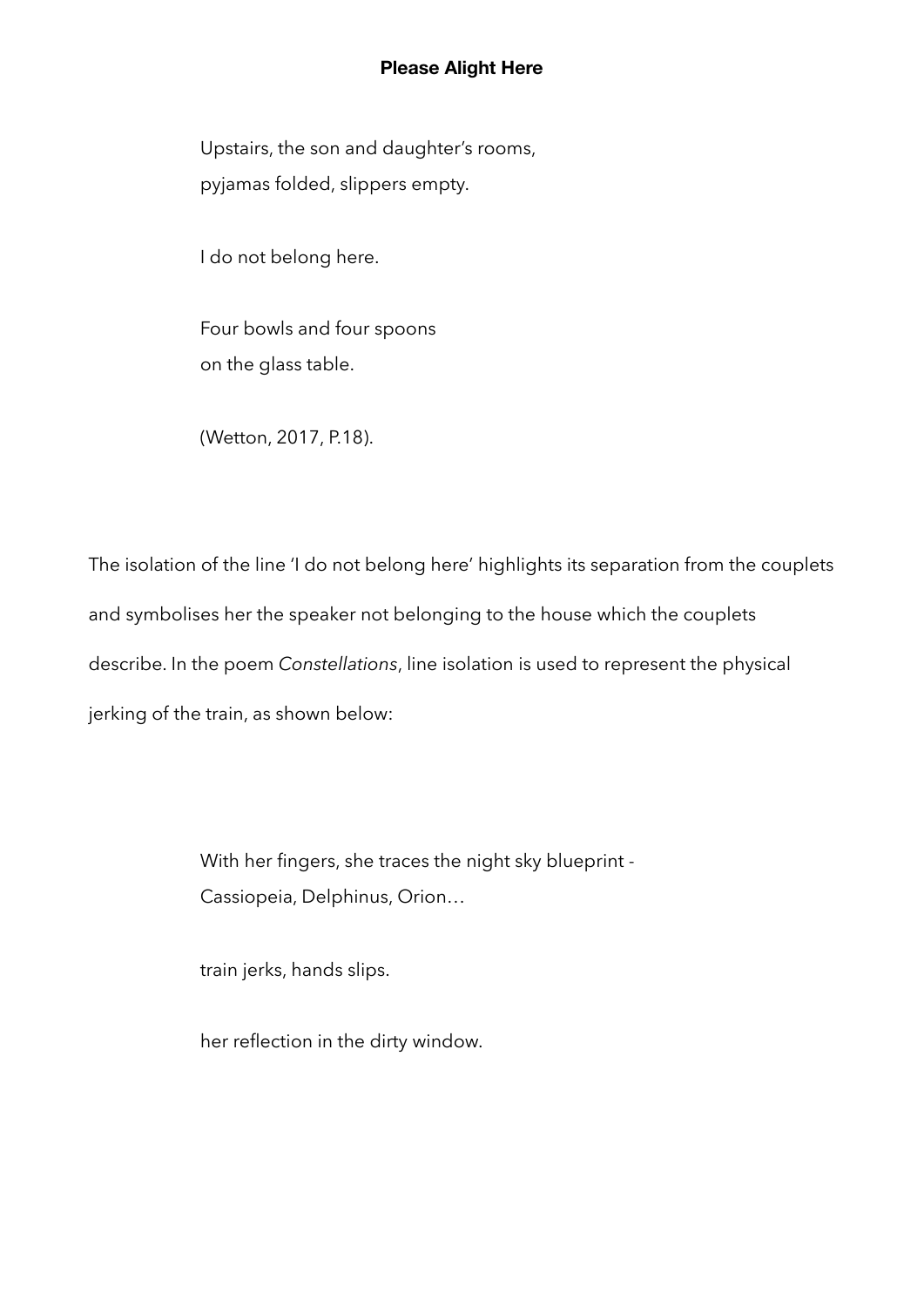The isolated line not only represents the train itself but also temporarily disrupts the couplet structure, which is intended to depict the breaking of the daydream and the girl being brought back to reality.

In the poem *Insert Brain Here,* the line isolation was intended to emulate the graffiti on the shelter, as shown below in an excerpt from the poem, which is why it was separate to rest of the poem.

> she scans around again*;*  this time sees written, loudly in neon pink -

Insert Brain Here.

In order to root the collection within rail context, some of the titles of poems are direct references to the signs and announcements often encountered on trains/in stations. A poem which influenced my decision to incorporate this element is Station by Li-Young Lee, from his collection *Behind My Eyes (2008)*. Lee writes 'Your attention please/Train Number 9/The Northern Zephyr', (Lee, 2008) continuing with this pattern throughout the poem, though with different trains and destinations. I thought Lee captured the environment of the train station well through the train announcements, which also helped structure the poem. Using this method within the poems allowed me to frame the poems by allowing readers to feel 'in the scene' and also to show the underlying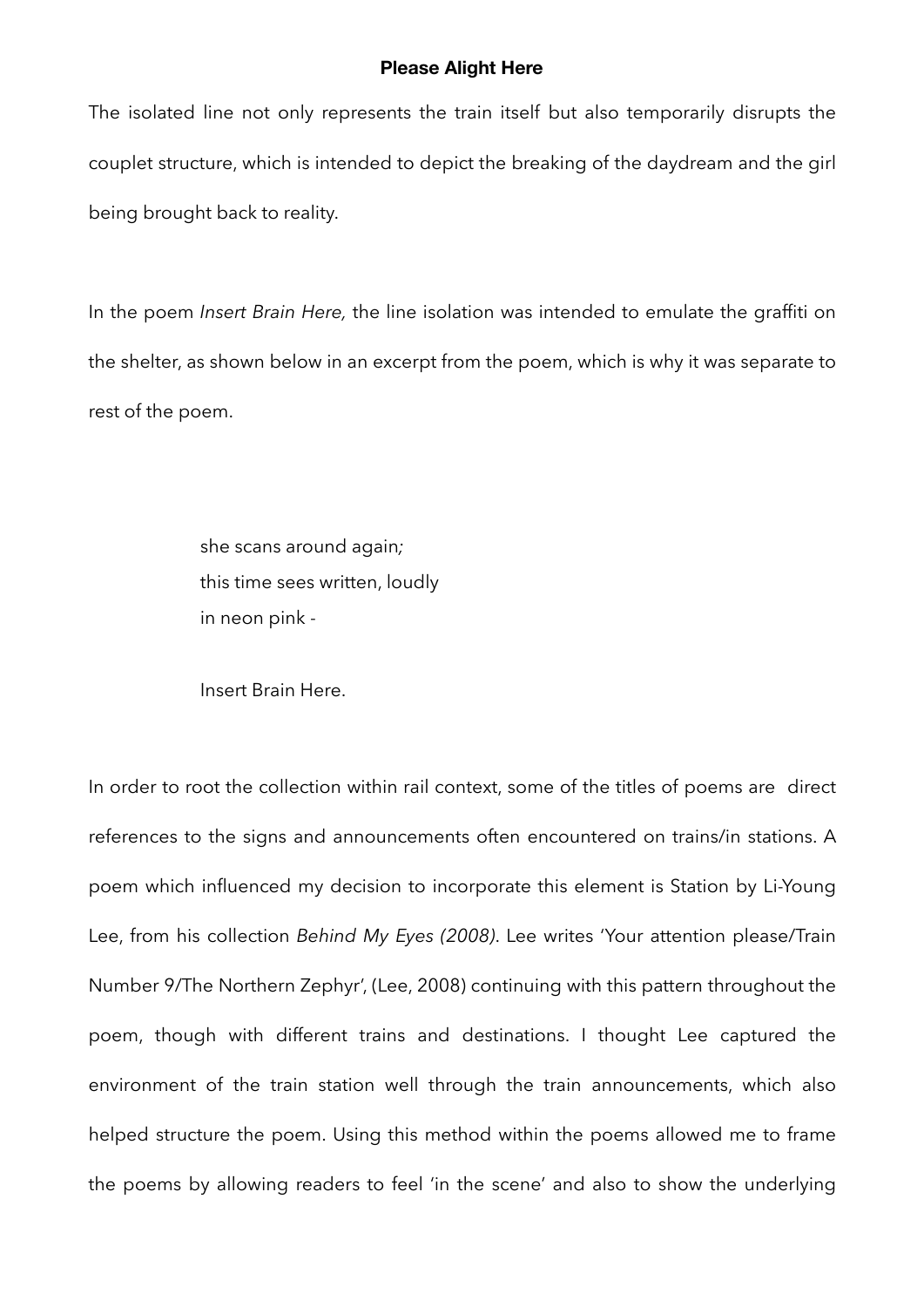meaning of the poem. Below is the poem 'Please Alight Here'. *'*Please Alight Here' is a train announcement and I liked the idea of this as a poem; the idea being that 'Here' could be anywhere, both physical and metaphorical.

### *Please Alight Here*

The next station will be Fatherhood: All change.  *Here already? 8:55. He remains seated.* 

Originally, the poem was much longer, described other passengers on the train and concluded with the girl deciding whether to stay on the train or not. That version of the poem felt too contrived and prosaic, so I developed the meaning of 'Here' to indicate the status of becoming a father, which is a more powerful image and fit well into the recurring themes of parenthood and isolation. The fact that the protagonist remains seated at the end was intended to represent his apprehension at prospect of fatherhood. The combination of the actual train announcement, him being physically on the train and the reference to fatherhood and pregnancy work together to maintain the world onboard the train whilst addressing a huge pivotal moment in this person's life.

For my short poetry collection from the *Liberating Poetic Chaos* module in third year, I wrote all my poems in the first person as the collection was intended to be an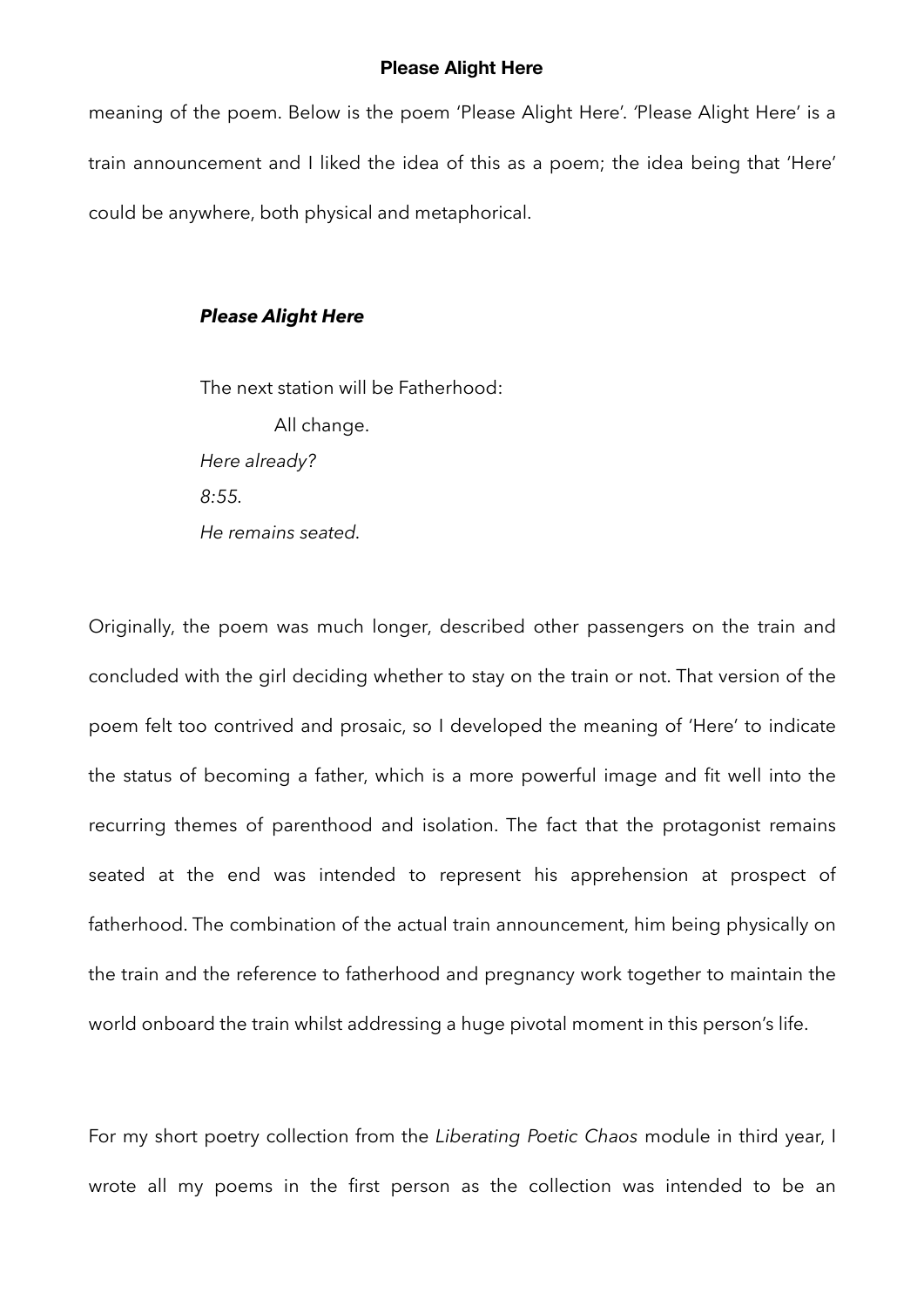autobiographical sequence. This is because the theme of that collection was an abusive relationship I had experienced, so first person felt the most natural to use as it was my point of view. However, looking back at those poems now, it is clear to see how the autobiographical nature and the compulsion to 'tell' the story can overpower artistic judgement, often resulting in the presentation of emotions and situations rather than the evocation of them and the exploration of relevant themes. With this in mind, I decided to use only second and third person pronouns for this collection in an attempt to distance myself from the characters and situations, but to also decrease my inclination to tell rather than show. This helped my writing process as I was able to maintain a necessary distance from some of the themes and content, which ultimately allowed me to focus and think outside of myself being in that particular situation, thus allowing myself to build upon stronger language and imagery to construct the scene. This decision was also important for poems including 'I wish I was your favourite [boy]', 'Cat's Cradle' and 'Their second meeting in the station car park' as these poems depict scenes between homosexual couples. I wanted to create a world with a variety of people and situations, and felt that writing in first person would make me more inclined to write as myself. In these poems I alternated between second and third person, exemplified in 'I wish I was your favourite [boy]' *'*He's back with his ex now/*Keep in touch* he says, *it was great seeing you*.', to alleviate any confusion as to who the speaker was and who they were referring to, seeing as the gendered pronouns were the same.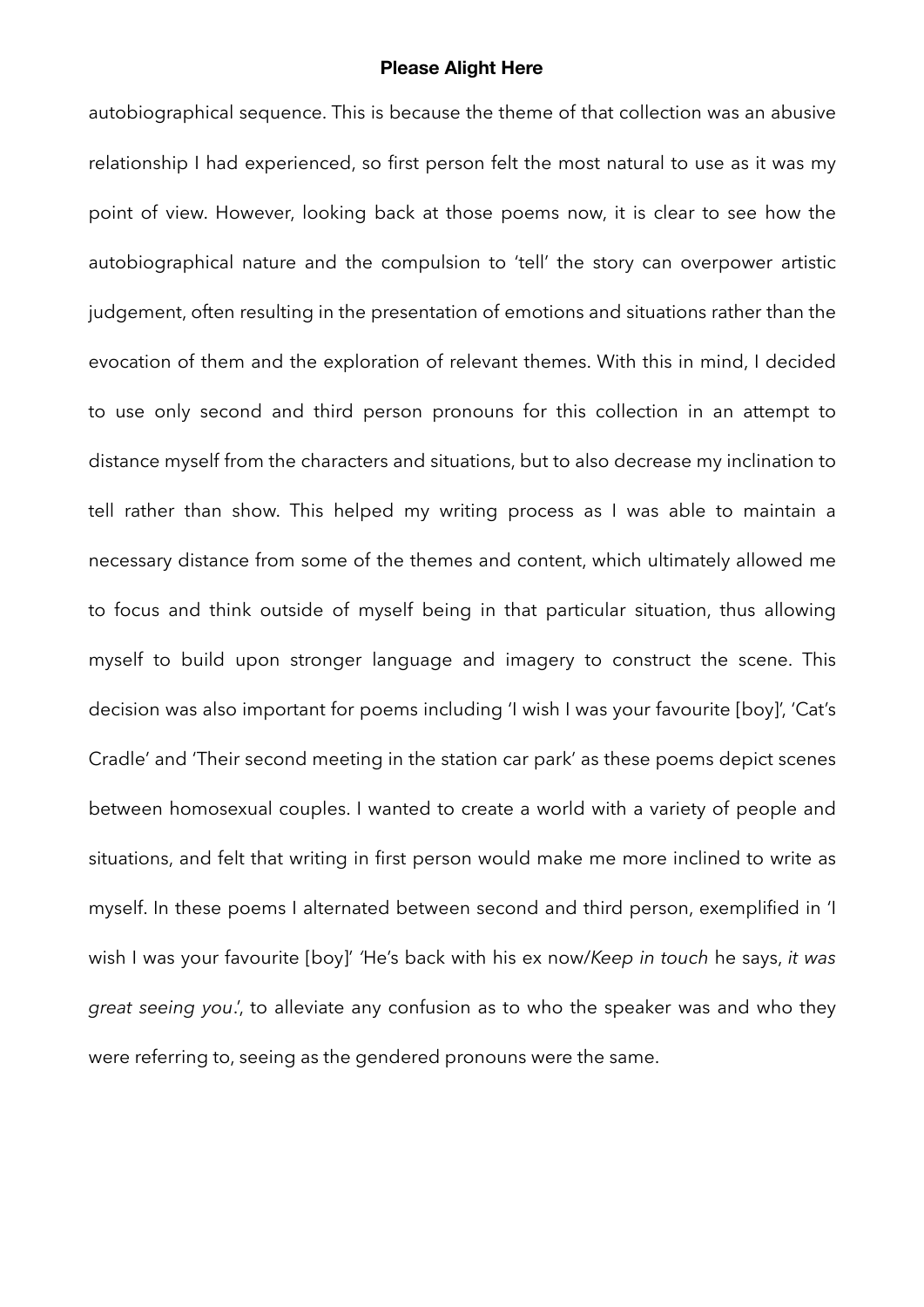In *The Poetry Review*, Emily Berry writes how 'it seems obvious that colour might be less significant to poets, but poetry is full of colour if you look for it' (Berry, 2017). 'Please Alight Here'' is intended to capture the moments in life which are less colourful and also those times which can be very bright. I used Berry's quote in a very literal way, by including colour in most poems. The intention behind this was for the colour to evoke content/context specific moods, to create vivid scenes and to also create juxtapositions. What I mean by this is juxtaposing two colours together to create a contrast, thus capturing the readers' attention. This is exemplified in the poem 'Yellow line' where the 'yellow line' contrasts with the 'endless black', the endless black being metaphorical for depression and the striking yellow line a clear, again metaphorical, indication of her balancing between succumbing to depression or not. In 'Cat's Cradle'*,* I describe the specific colour of one of the girl's dresses, 'Her spare hand rests on a bare thigh/ underneath a mandarin sundress', while in 'Don't look for the faults like me'*,* I describe the girl from the protagonist's point of view 'He likes the way she places her mustard yellow mittens and brown tartan scarf in a neat pile'. In both of these examples, colour serves to signify the longing of the people seeing these colours; the detail of the colours symbolises how closely they watch and are invested in this person. Throughout the collection, inclusion of colour serves to symbolise, to identify and to unite. An element similar to the use of colour, which naturally developed through the editing process and language selection, was the use of slant rhymes. Below are examples of this in the poems '8:01' and '39 Weeks', respectively. None of the poems within the collection have a structured rhyme scheme as this method is not a preference of mine but where opportunity permits I try to emphasise slant rhymes (words that don't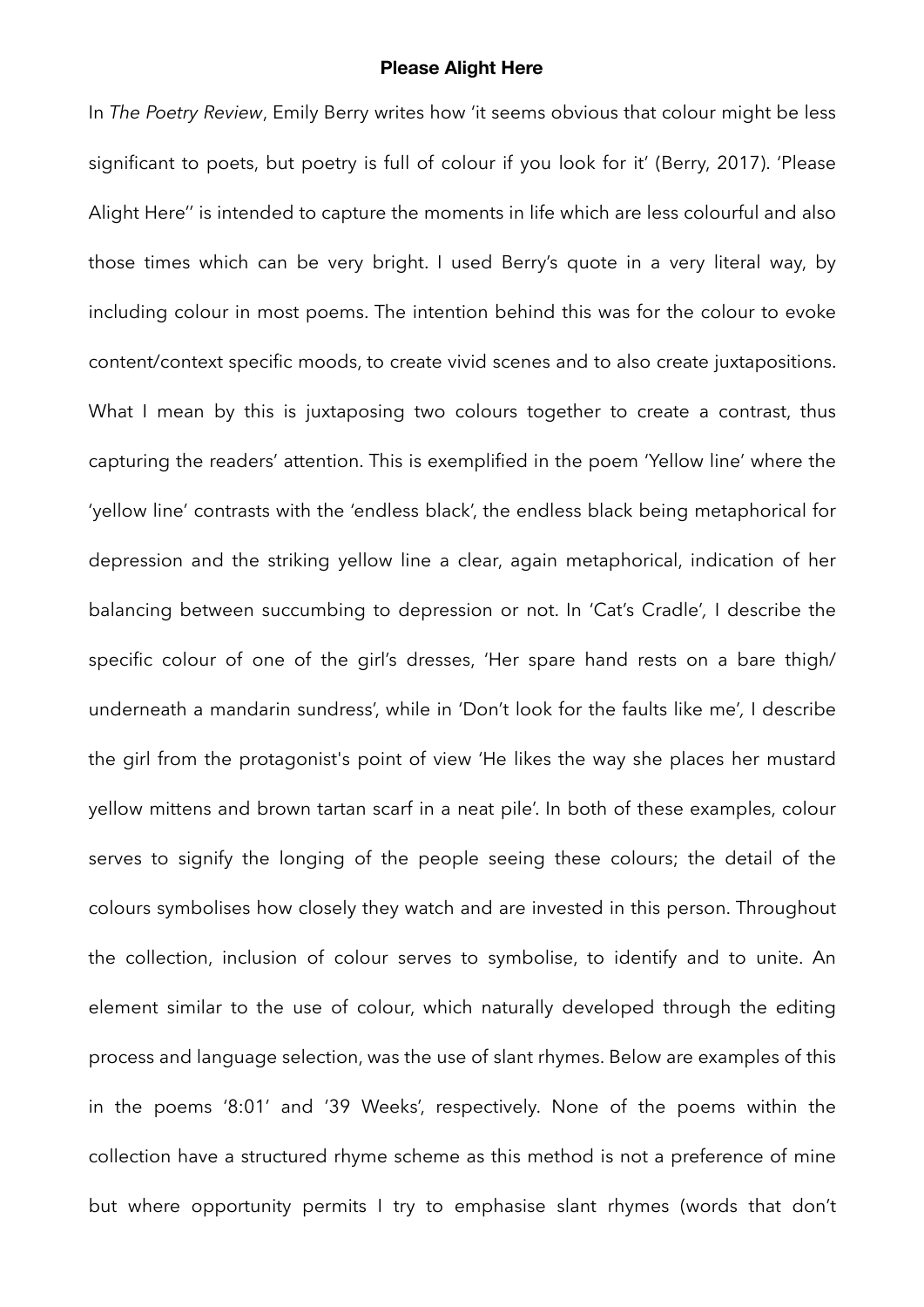technically rhyme but sound like they do). This adds a natural sense of rhythm to the poems but also enhances the content and imagery through the striking sounds.

> Train is due at quarter past. Laying in the lukewarm bath, her stomach is pallid and flat.

 the side of the track, like Red Light District girls, waiting to be picked.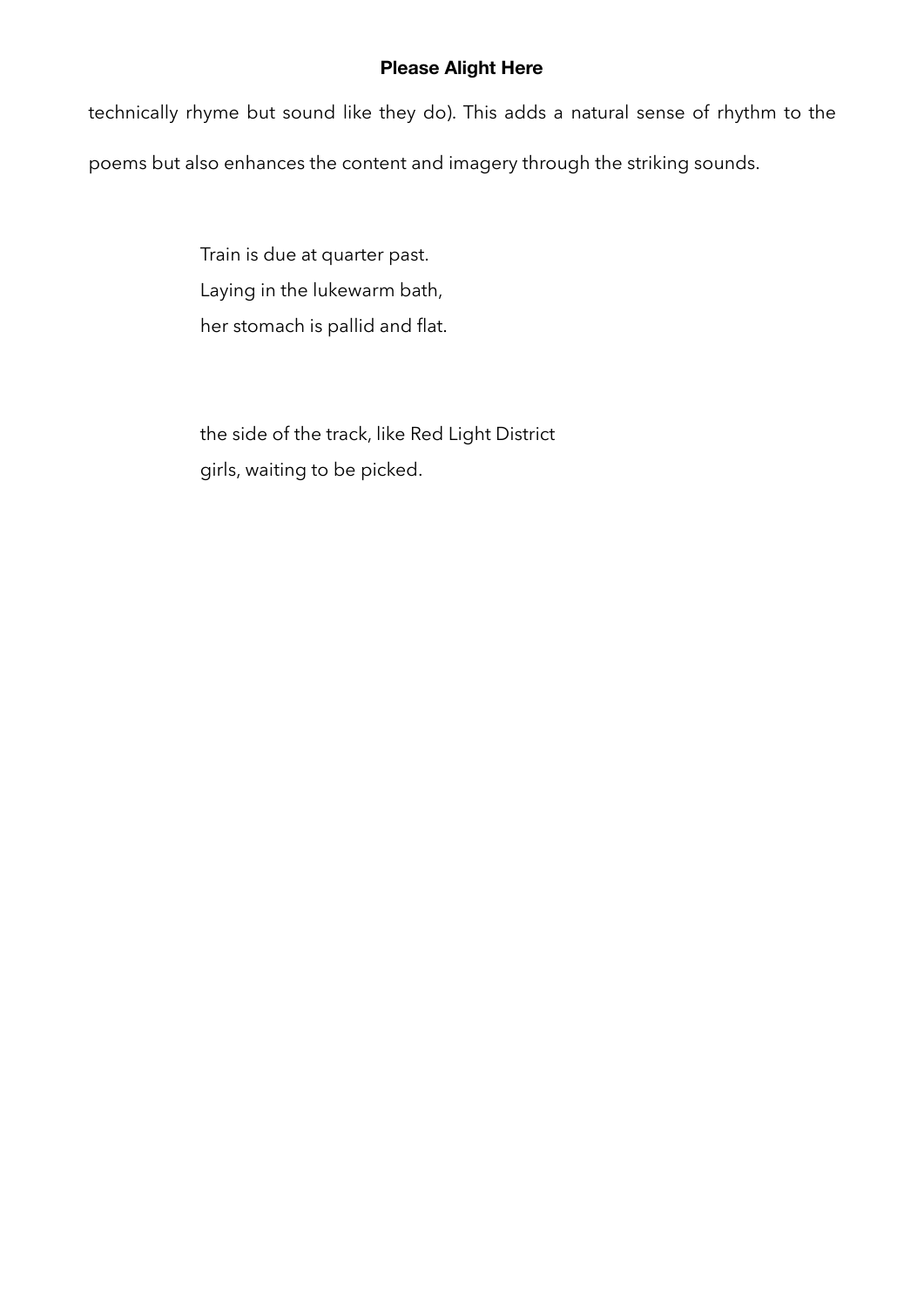### **Conclusion**

Overall, I am pleased with 'Please Alight Here' and feel that I have developed as a writer in the process of composition, editing and polishing. I have achieved what I intended to do by transcending the subject matter into effective poems and by creating my own poet's voice. Most importantly, I believe I have developed technically and improved as a poet. Collectively, the poems fit together through the sustained language style, form and thematic content. Many of the poems arise from vignettes of an observation, capturing a vivid moment in the life of the characters within the rail world. Other poems started as vignettes but transitioned to longer, narrative-driven poems. The collection presents a literary world, complex characters and vivid scenes. I've learnt a substantial amount during the course; my lexical prowess has improved as I believe I use more powerful language and can more carefully select apt words/phrases. I would say that I have established a better show/tell balance, achieving this through metaphors, similes and effective descriptions. Thus, my poems largely remained concrete and I edited a lot of abstraction during the development process.

Though I feel I have improved greatly since undergraduate level, I still have areas for development. I need to work towards a more established, confident balance between the concrete and abstract as I still have the tendency to draw conclusions for the reader and characterisation. Furthermore, I discarded several poems although I was able to evoke the vignette of experience that inspired them, I was not able to transform the content into a poem with a fully developed and explored theme. This meant that,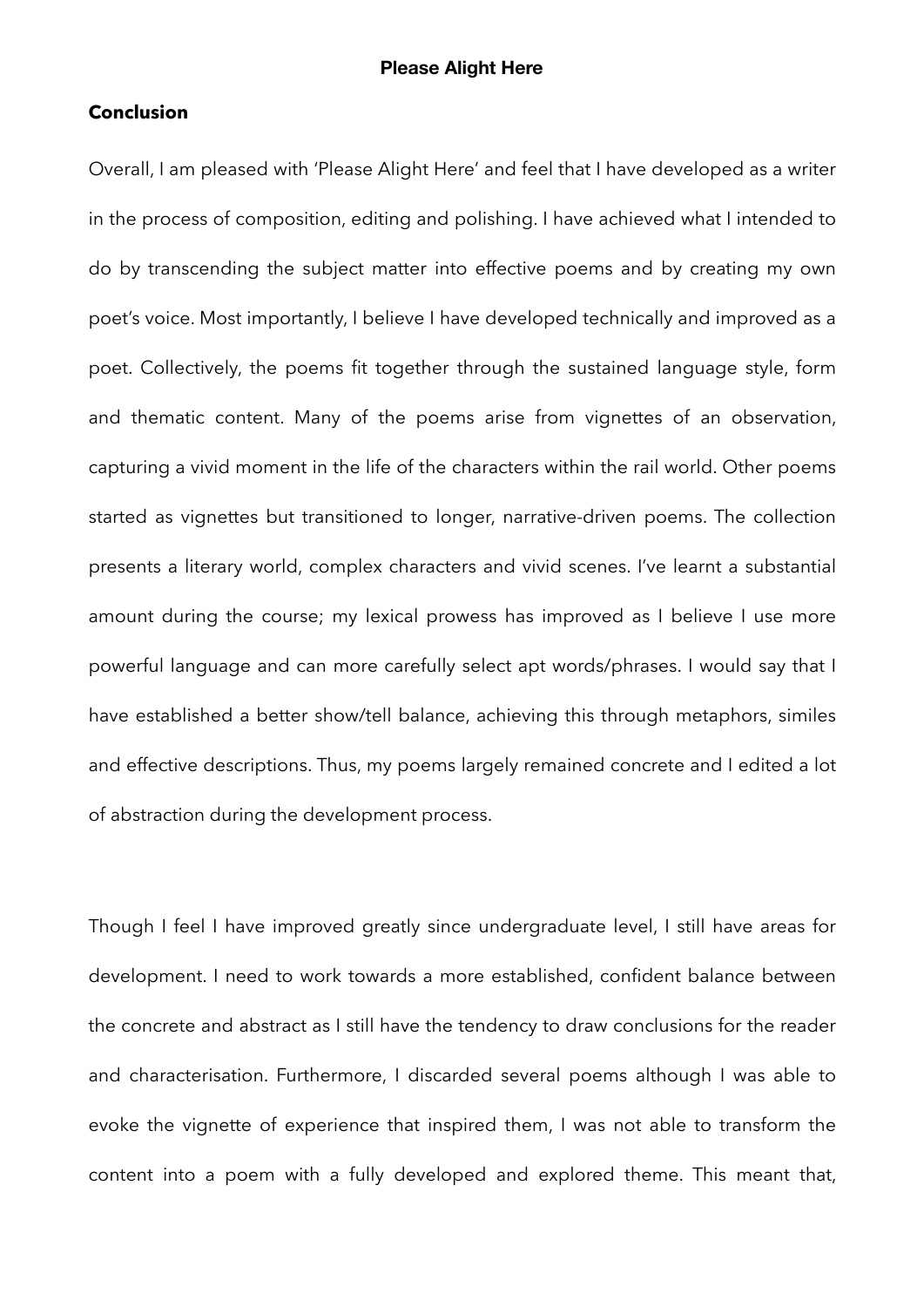referring back to Sampson's view of 'transcendence', these poems did not reach the intended level of transcendence as I didn't successfully resolve them or create an impactful poem. Focusing on the intention of each poem is something that I have learned as being essential to the construction of a poem; knowing what you want the poem to say and why you are writing the poem will ultimately make it a better piece of writing.

Completing this collection and essay, having recent successful online/print submissions and regularly volunteering at Stand Magazine has definitely reaffirmed my love for poetry, both as a reader and a writer. Moving forward, my intention is to continue to submit to literary magazines and enter poetry competitions to build my portfolio, establishing myself as a credible writer. Academically speaking it is my intention to complete a PhD in Creative Writing, again focusing on poetry. The PhD would be a development of where I am currently sitting as a poet; I would be looking to refine my poet's voice and unique style by producing a much more accomplished body of work, specifically a full length collection focusing on the areas of development I have noted.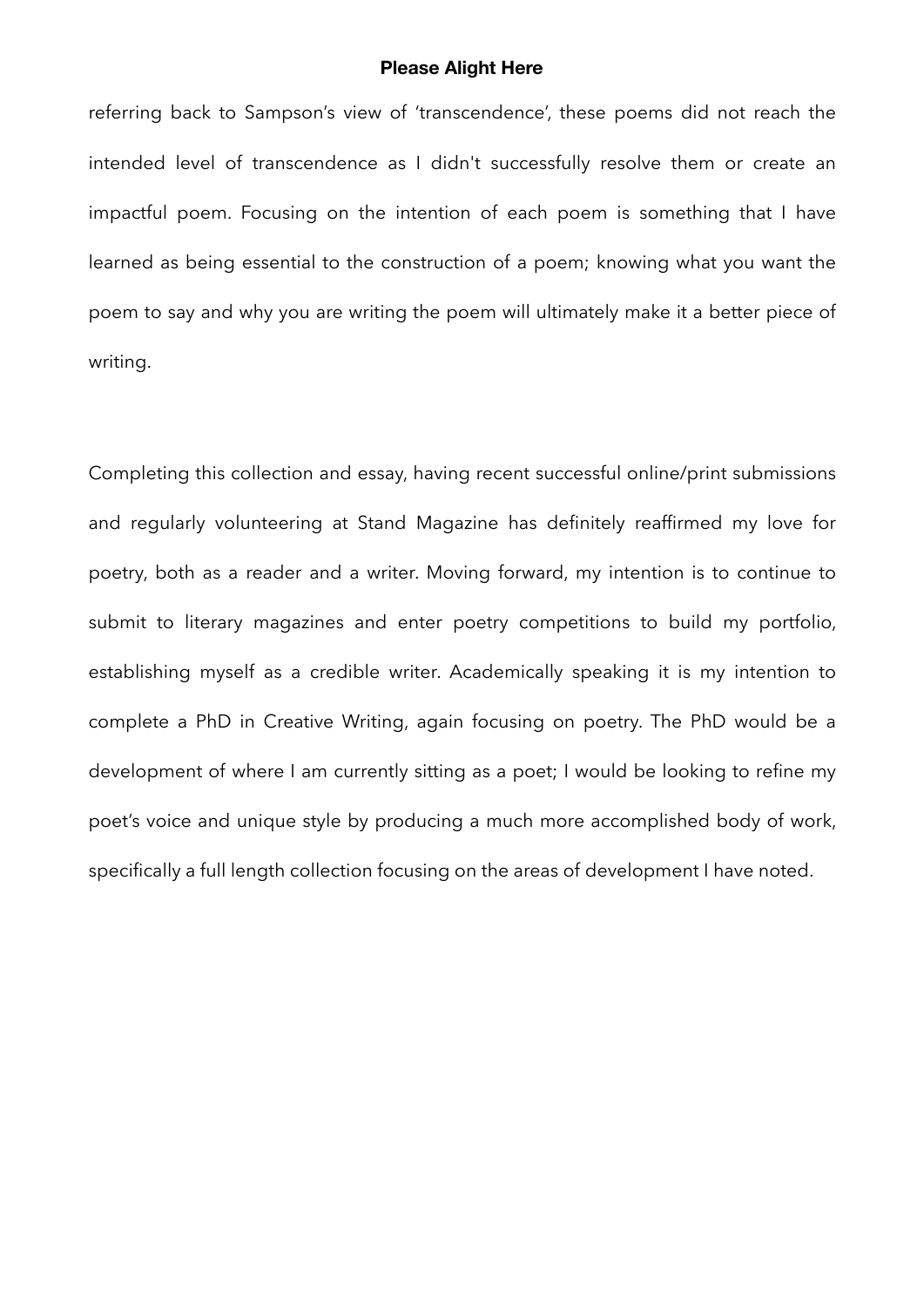# **Bibliography**

Armitage, S. (2017). *The Unaccompanied.* London*:* Faber and Faber Ltd.

Ball, D, J & Almond M. (1982) *Say Hello Wave Goodbye*. [Recorded by Soft Cell]. On *The Very Best of Soft Cell*. [MP3 file]. Universal Music TV.

Cobb, E. (1965). *Tainted Love*. [Recorded by Soft Cell, 1981]. On *The Very Best of Soft Cell.* [MP3 file]. Universal Music TV.

Curtis, T. (1996). *How Poets Work*. Bridgend: Seren.

*CHARLOTTE WETTON – MICHAEL MARKS WINNER.* 22/12/2017. Retrieved from [https://](https://caldervalleypoetry.com/2017/12/22/charlotte-wetton-michael-marks-winner/) [caldervalleypoetry.com/2017/12/22/charlotte-wetton-michael-marks-winner/](https://caldervalleypoetry.com/2017/12/22/charlotte-wetton-michael-marks-winner/) - accessed on 17.05.18

Graham, A. (2017). *Passionfruit.* [Recorded by Drake]. On *More Life. [MP3 file]. Young Money Entertainment/Cash Money Records.*

Henson, K. (2015). *Idiot Verse*. London: Eyewear Publishing Ltd.

Henson, K (2013. *The Best Today.* [Recorded by Keaton Henson]. On *Birthdays. [MP3 file].*  California, USA; Oak Ten Records.

Hughes, T. (2008). *Poetry in the Making.* London*:*Faber & Faber.

Kaur, R. (2015). *milk and honey*. Missouri: Andrews McMeel Publishing.

Kaur, R. (2017). *5. why do you only use lowercase and periods in your poetry?* Retrieved from <https://rupikaur.com/faq/>.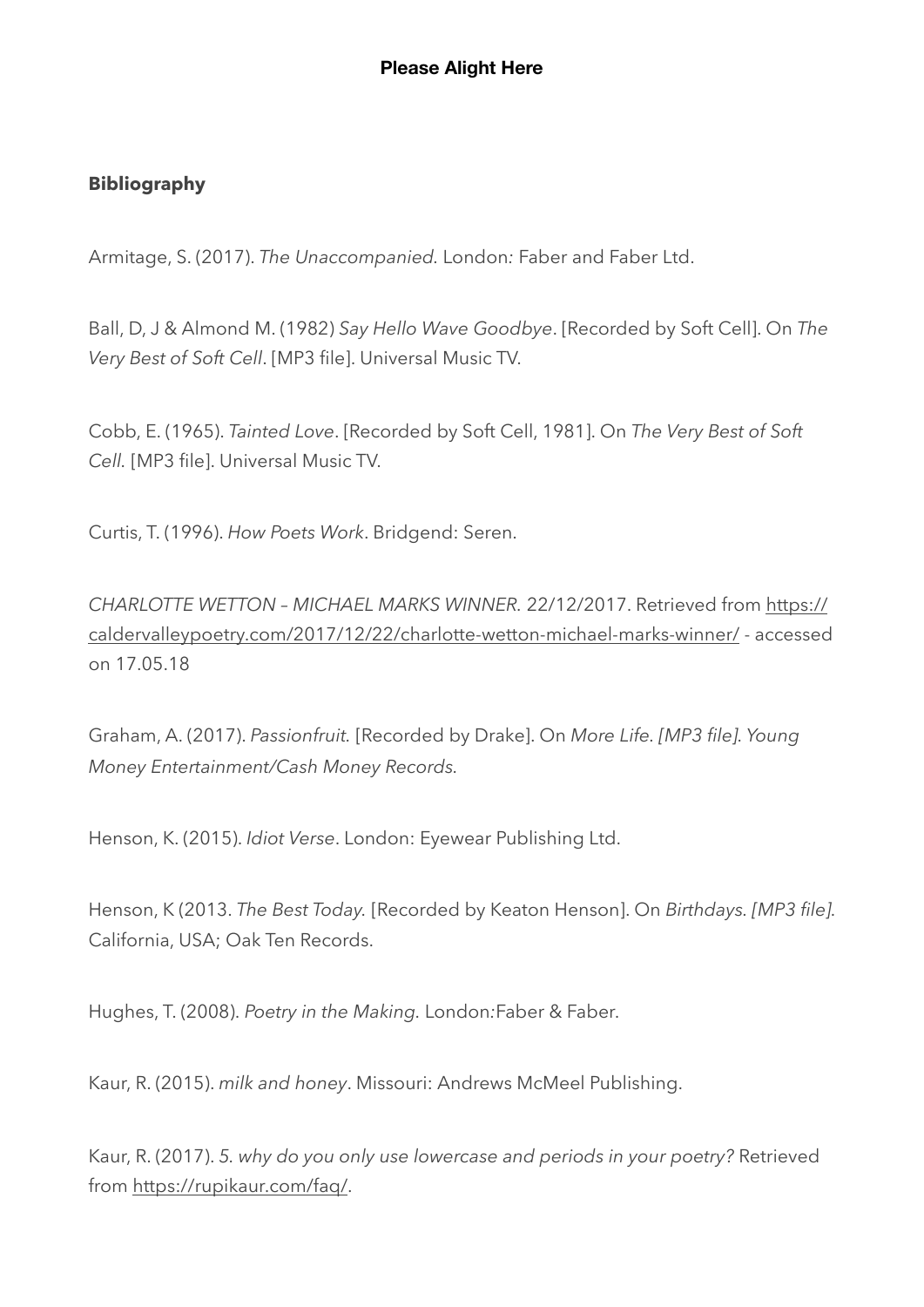Lee, Y, L. (2008). *Behind My Eyes*. New York: W.W. Norton and Company Ltd.

Lodge, D. (2012). *The Art of Fiction.* New York: Random House.

Lunn, E. (1982). In *Marxism and Modernism: A Historical Study of Lukács, Brecht, Benjamin and Adorno.* London*:* University of California Press Ltd*.* 

McKee, R. (1999). *Story: Substance, structure, style, and the principles of screenwriting*. London: Methuen.

McMillan, A. (2015). *Physical*. London: Cape Poetry.

Muldoon, P. (2014) *Capital Case.* 3 March 2014*.* Retrieved from [https://](https://www.newyorker.com/magazine/2014/03/03/capital-case) [www.newyorker.com/magazine/2014/03/03/capital-case](https://www.newyorker.com/magazine/2014/03/03/capital-case)

Nash, K. (2007). *Nicest Thing*. [Recorded by Kate Nash]. On *Made of Bricks. [MP3 file].* UK. Polydor Ltd.

Sampson, F. (2009). *Poetry writing*: The expert guide. London: Robert Hale.

Sansom, P. (1994). *Writing poems*. Newcastle upon Tyne: Bloodaxe Books.

Scott, R. (2018). *Soho*. London: Faber & Faber.

Spurr, B. (2006). *Studying Poetry*. United Kingdom: Palgrave Macmillan.

Stevenson, A. (2017). *About Poems and how poems are not about*. Newcastle/ Hexham: Newcastle University Press/Bloodaxe Books Ltd.

Tempest, K. (2014). *Hold Your Own*. London: Picador Poetry.